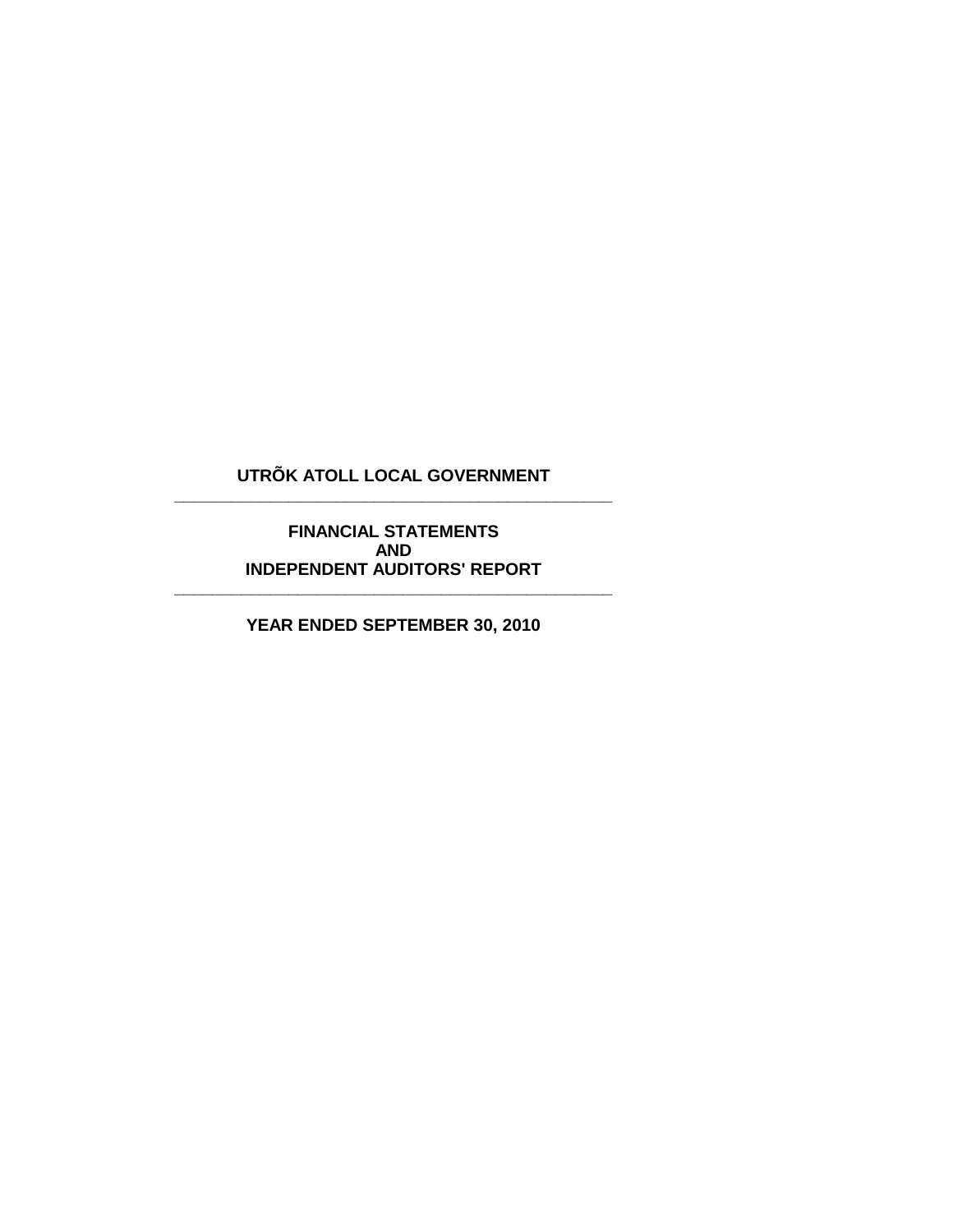#### Table of Contents Year Ended September 30, 2010

|      |                                                                                                                                                                                                                                                                                                                    | Page                       |
|------|--------------------------------------------------------------------------------------------------------------------------------------------------------------------------------------------------------------------------------------------------------------------------------------------------------------------|----------------------------|
| I.   | Independent Auditors' Report                                                                                                                                                                                                                                                                                       | $\mathbf 1$                |
| ΙΙ.  | Management's Discussion and Analysis                                                                                                                                                                                                                                                                               | 3                          |
| III. | <b>Basic Financial Statements:</b>                                                                                                                                                                                                                                                                                 |                            |
|      | <b>Government-Wide Financial Statements:</b><br><b>Statement of Net Assets</b><br><b>Statement of Activities</b>                                                                                                                                                                                                   | $\overline{7}$<br>8        |
|      | <b>Governmental Fund Financial Statements:</b><br><b>Balance Sheet</b><br>Statement of Revenues, Expenditures, and Changes in Fund<br><b>Balances</b><br>Reconciliation of the Statement of Revenues, Expenditures, and<br>Changes in Fund Balances of Governmental Funds to the<br><b>Statement of Activities</b> | 9<br>10 <sup>1</sup><br>11 |
|      | Notes to the Basic Financial Statements                                                                                                                                                                                                                                                                            | 12                         |
| IV.  | Required Supplementary Information - Other than Management's Discussion<br>and Analysis:                                                                                                                                                                                                                           |                            |
|      | Schedule of Revenues, Expenditures, and Changes in Fund Balance -<br><b>Budget and Actual - General Fund</b>                                                                                                                                                                                                       | 24                         |
|      | Notes to the Required Supplementary Information - Budgetary<br>Reporting                                                                                                                                                                                                                                           | 25                         |
| V.   | Independent Auditors' Report on Internal Control and on Compliance:                                                                                                                                                                                                                                                |                            |
|      | Independent Auditors' Report on Internal Control Over Financial<br>Reporting and on Compliance and Other Matters Based on an Audit<br>of Financial Statements Performed in Accordance with Government<br><b>Auditing Standards</b>                                                                                 | 27                         |
|      | Independent Auditors' Report on Compliance With Requirements That<br>Could Have a Direct and Material Effect on Each Major Program<br>and on Internal Control Over Compliance in Accordance With OMB<br>Circular A-133 and on the Schedule of Expenditures of Federal                                              |                            |
|      | Awards                                                                                                                                                                                                                                                                                                             | 29                         |
|      | Schedule of Expenditures of Federal Awards                                                                                                                                                                                                                                                                         | 31                         |
|      | Notes to Schedule of Expenditures of Federal Awards                                                                                                                                                                                                                                                                | 33                         |
|      | Schedule of Findings and Questioned Costs                                                                                                                                                                                                                                                                          | 34                         |
|      | <b>Unresolved Prior Year Findings and Questioned Costs</b>                                                                                                                                                                                                                                                         | 42                         |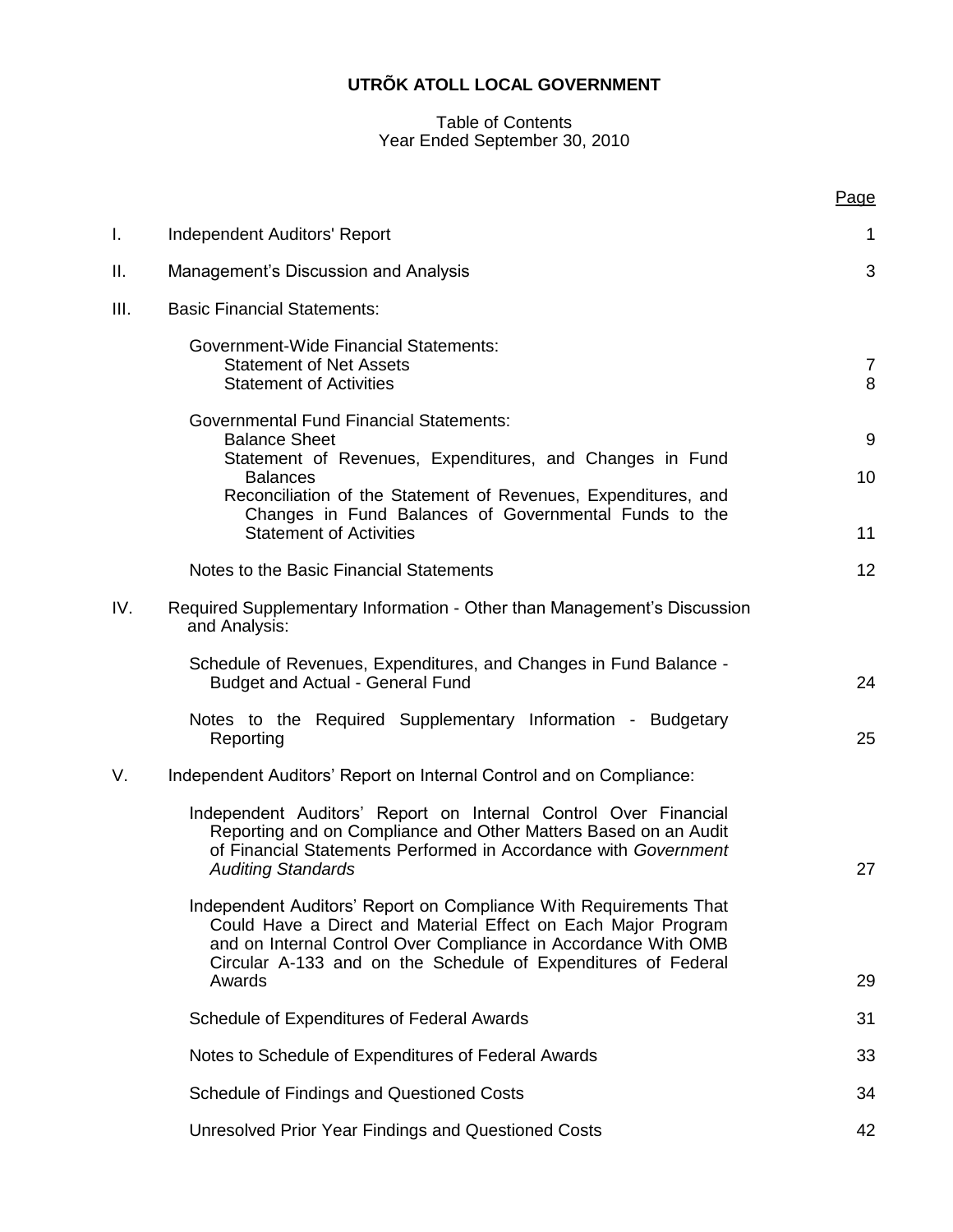# Deloitte.

Deloitte & Touche LLP 361 South Marine Corps Drive Tamuning, GU 96913-3911 USA Tel: (671) 646-3884 Fax: (671) 649-4932 www.deloitte.com

# **INDEPENDENT AUDITORS' REPORT**

Mayor John Kaiko Utrõk Atoll Local Government Republic of the Marshall Islands:

We have audited the accompanying financial statements of the governmental activities and each major fund of the Utrõk Atoll Local Government (UALGOV) as of and for the year ended September 30, 2010, which collectively comprise UALGOV's basic financial statements as set forth in Section III of the foregoing table of contents. These financial statements are the responsibility of the management of UALGOV. Our responsibility is to express opinions on these financial statements based on our audit.

We conducted our audit in accordance with auditing standards generally accepted in the United States of America and the standards applicable to financial audits contained in *Government Auditing Standards*, issued by the Comptroller General of the United States. Those standards require that we plan and perform the audit to obtain reasonable assurance about whether the financial statements are free of material misstatement. An audit includes consideration of internal control over financial reporting as a basis for designing audit procedures that are appropriate in the circumstances, but not for the purpose of expressing an opinion on the effectiveness of UALGOV's internal control over financial reporting. Accordingly, we express no such opinion. An audit also includes examining, on a test basis, evidence supporting the amounts and disclosures in the financial statements, assessing the accounting principles used and significant estimates made by management, as well as evaluating the overall financial statement presentation. We believe that our audit provides a reasonable basis for our opinions.

In our opinion, the financial statements referred to previously present fairly, in all material respects, the respective financial position of the governmental activities and each major fund of the Utrõk Atoll Local Government as of September 30, 2010, and the respective changes in financial position for the year then ended in conformity with accounting principles generally accepted in the United States of America.

In accordance with *Government Auditing Standards*, we have also issued our report dated July 24, 2015, on our consideration of UALGOV's internal control over financial reporting and on our tests of its compliance with certain provisions of laws, regulations, contracts, and grant agreements and other matters. The purpose of that report is to describe the scope of our testing of internal control over financial reporting and compliance and the results of that testing, and not to provide an opinion on internal control over financial reporting or on compliance. That report is an integral part of an audit performed in accordance with *Government Auditing Standards* and should be considered in assessing the results of our audit.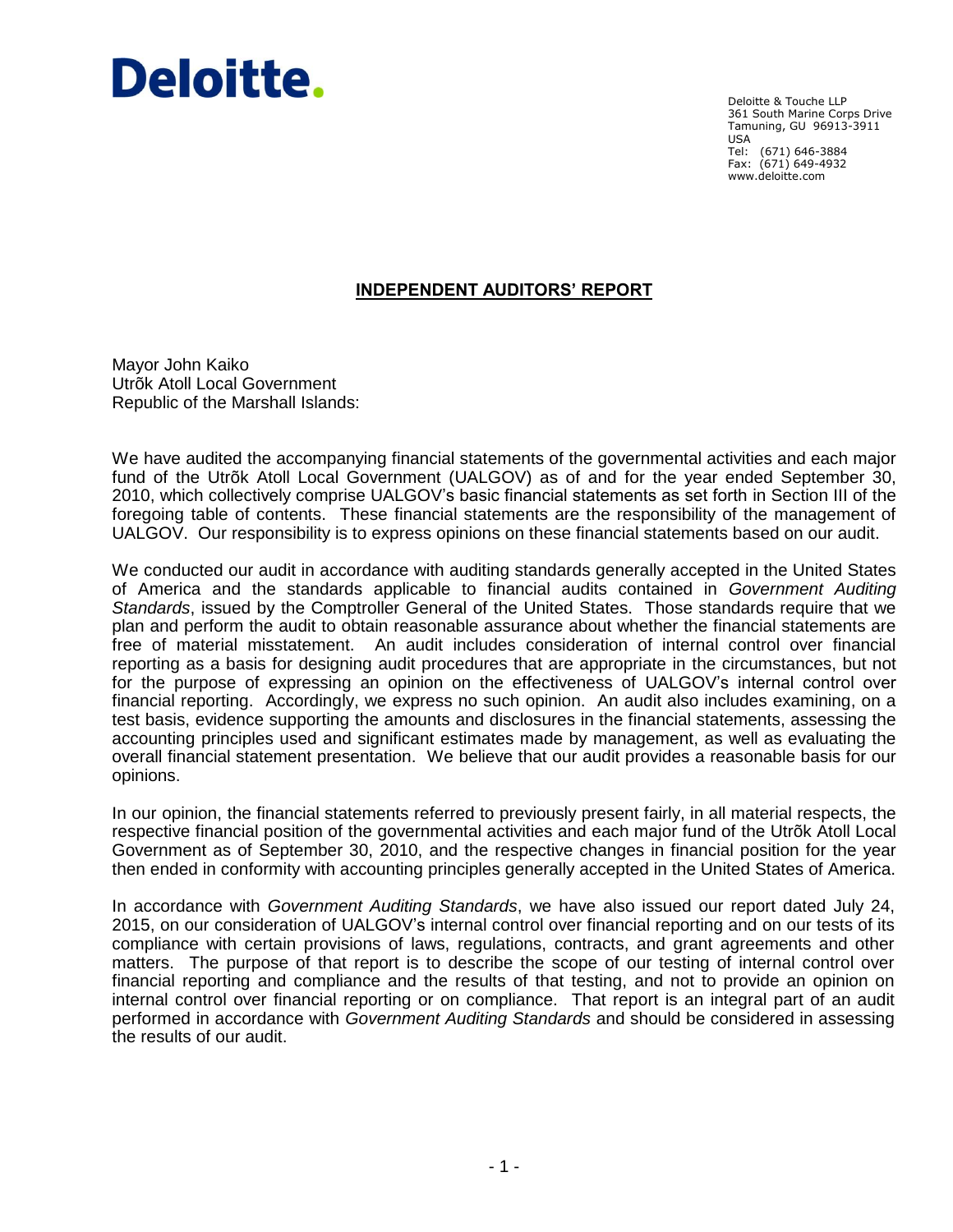Accounting principles generally accepted in the United States of America require that the Management's Discussion and Analysis, as set forth in Section II of the foregoing table of contents, as well as the Schedule of Revenues, Expenditures, and Changes in Fund Balance - Budget and Actual - General Fund and notes thereto, as set forth in Section IV of the foregoing table of contents, be presented to supplement the basic financial statements. Such information, although not a part of the basic financial statements, is required by the Governmental Accounting Standards Board who considers it to be an essential part of financial reporting for placing the basic financial statements in an appropriate operational, economic, or historical context. This supplementary information is the responsibility of the management of UALGOV. We have applied certain limited procedures to the required supplementary information in accordance with auditing standards generally accepted in the United States of America, which consisted of inquiries of management about the methods of preparing the information and comparing the information for consistency with management's responses to our inquiries, the basic financial statements, and other knowledge we obtained during our audit of the basic financial statements. We do not express an opinion or provide any assurance on the information because the limited procedures do not provide us with sufficient evidence to express an opinion or provide any assurance.

eloite NachellP

July 24, 2015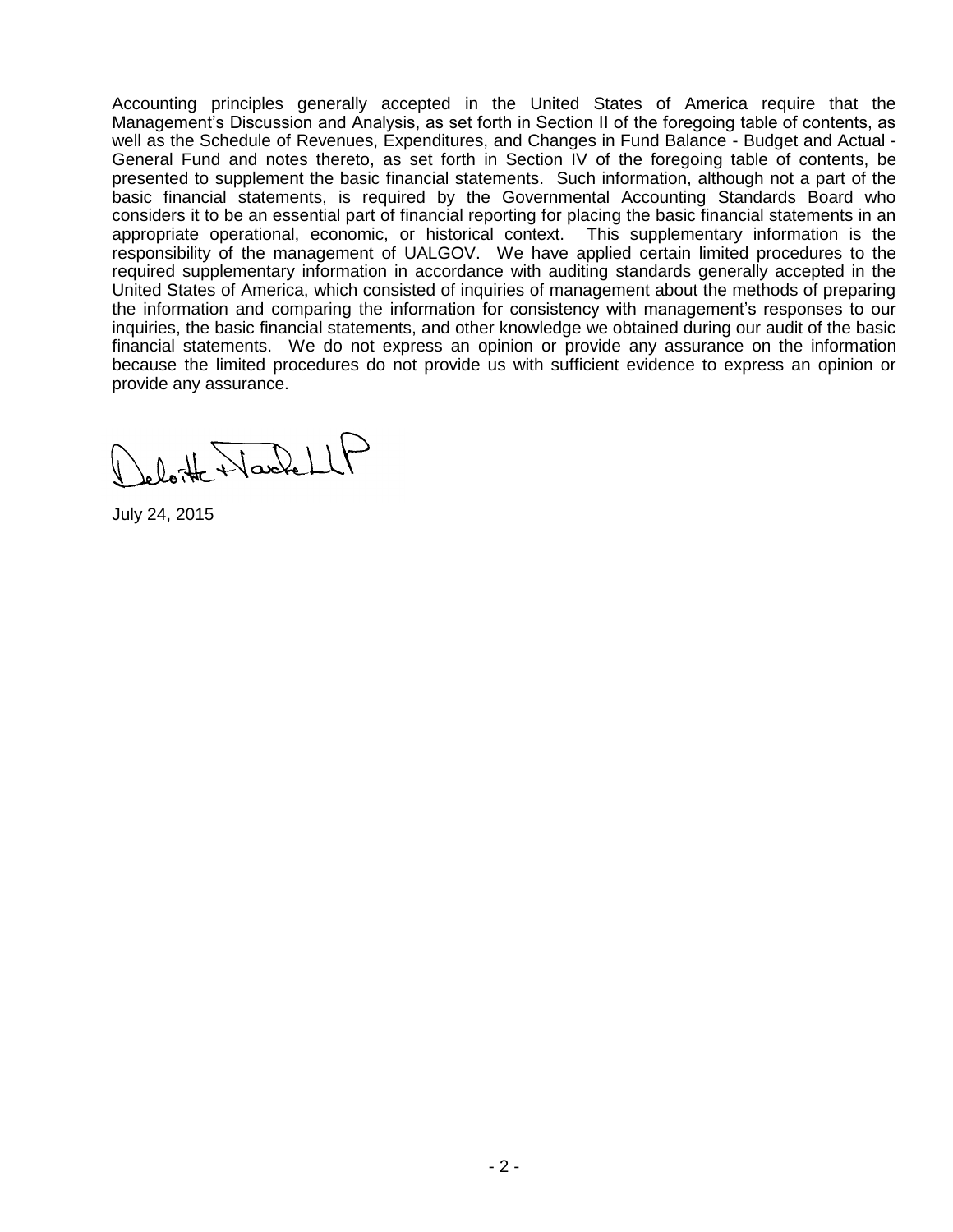Management's Discussion and Analysis September 30, 2010

This Management Discussion and Analysis (MD&A) is provided by Utrõk Atoll Local Government (UALGOV) as an overview to the financial statements for fiscal year 2010 in compliance with Governmental Accounting Standards Board (GASB). It is intended to present the result of activities and changes from October 1, 2009 through September 30, 2010 and future financial plans and outlook for the following year.

## **FUNDS AND ITS SOURCES**

The following are the three Funds maintained by the local government to account for the activities per category:

- Claims Trust Fund (UCTF). This fund is awarded to Utrõk Local Distribution Authority (LDA) through the Nuclear Claims Tribunal for the purpose of compensating the people of Utrõk who are listed in LDA. The corpus of this trust is not expendable. The income generated by the trust fund may be used for distribution to the people; however, only 70% of such income is allowed to be disbursed as stated in the Claims Trust Fund.
- Local Distribution Fund. This fund obtains funding from the income of CTF. This is used for distribution of payments to the quarterly and land compensation LDA recipients.
- General Fund. This fund sources its money from income of CTF. This is used for operations of the local government and local distribution authority.

#### **FINANCIAL HIGHLIGHTS**

- The Claims Trust Fund (CTF) earned \$1,254,097 or 9% and paid out \$1,116,736 during the year ended September 30, 2010 to end at \$13,608,950 at the end of fiscal year 2010.
- UALGOV total net assets decreased by \$794,045 or 6% as compared to FY2009 balances. UALGOV ended FY2010 with net assets of \$11,875,561 down from \$12,669,606 at the end of FY2009.
- Total assets decreased by \$352,216 or 2% and total liabilities increased by \$441,829 or 17% of last year's balances.
- Revenues for the fiscal year increased by \$522,194 or 57% from previous year's balance.
- Expenses for the year decreased by \$82,461 or 4% from previous year's balance.

#### **GOVERNMENT-WIDE FINANCIAL STATEMENTS**

UALGOV's financial statements report information about UALGOV as a whole using accounting methods similar to those used by private sector companies. The statement of net assets includes all of the local government's assets and liabilities. The statement of activities accounts for the current year's revenues and expenses regardless of when cash is received or paid. These two statements, reporting UALGOV's net assets and liabilities, is one way to measure UALGOV's financial position. Over time increases or decrease in UALGOV's net assets are indicators of whether its financial condition is improving or deteriorating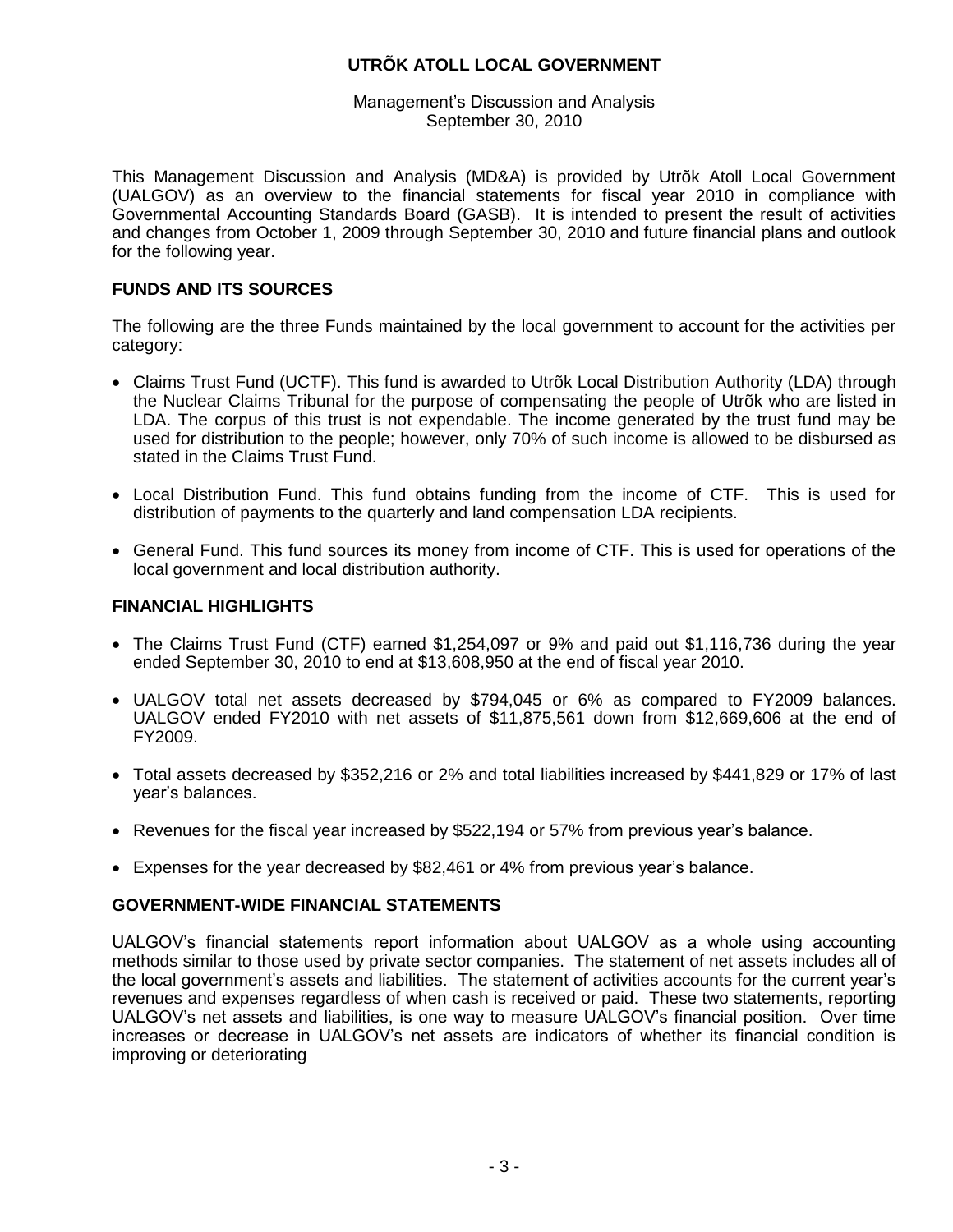Management's Discussion and Analysis September 30, 2010

#### **FUND FINANCIAL STATEMENTS**.

The fund financial statements provide more detailed information about UALGOV's most significant funds. Funds are accounting devices that UALGOV uses to keep track of specific sources of funding and spending for particular purposes.

- Some funds are required by agreements.
- UALGOV establishes other funds to control and manage money for particular purpose.

## **FINANCIAL ANALYSIS OF UALGOV**

In reference to the Summary of Statement of Net Assets and the Summary of Revenues, Expenses and Changes in Net Assets for FY2010 and FY2009 shown below, the following are presented to provide an overview to UALGOV's basic financial statements and to give the readers a better understanding of the financial condition and activities of UALGOV.

Net assets may serve over time as useful indicator of a government's financial position. At the end of Fiscal Year 2010, UALGOV's total assets exceed liabilities by \$11,875,561; however, it should be noted that \$11,491,665 is restricted for nuclear claims related distribution payments as well as \$239,491 being invested in capital assets. The summary of UALGOV's net assets for FY2010 as compared to FY2009 follows:

|                               | Summary of Statements of Net Assets |                  |               |
|-------------------------------|-------------------------------------|------------------|---------------|
|                               |                                     |                  | $\frac{0}{0}$ |
|                               | 2010                                | 2009             | Change        |
| Assets:                       |                                     |                  |               |
| Current and other assets      | \$<br>14,663,773                    | \$<br>15,081,948 | $-3%$         |
| Capital assets                | 239,491                             | 173,532          | 38%           |
| <b>Total assets</b>           | 14,903,264                          | 15,255,480       | $-2%$         |
| Liabilities:                  |                                     |                  |               |
| Current and other liabilities | 187,703                             | 145,874          | 29%           |
| Long-term obligations         | 2,840,000                           | 2,440,000        | 16%           |
| <b>Total liabilities</b>      | 3,027,703                           | 2,585,874        | 17%           |
| Net assets:                   |                                     |                  |               |
| Invested in capital assets    | 239,491                             | 173,532          | 38%           |
| Restricted                    | 11,491,665                          | 12,166,970       | $-6%$         |
| Unrestricted                  | 144,405                             | 329,104          | $-56%$        |
| Total net assets              | \$<br>11,875,561                    | \$<br>12,669,606 | $-6%$         |

Current and other assets decreased by \$418,175 from FY2009 balance of \$15,081,948 to FY2010 balance of \$14,663,773. The decrease is primarily brought about by a decrease of \$522,487 in loans receivable due from LDA recipients.

Current and other liabilities increased by \$41,829 from FY2009 balance of \$145,874 to FY2010 balance of \$187,703. The increase is primarily brought about by an increase of \$26,548 in accrued interest payable on long-term debt.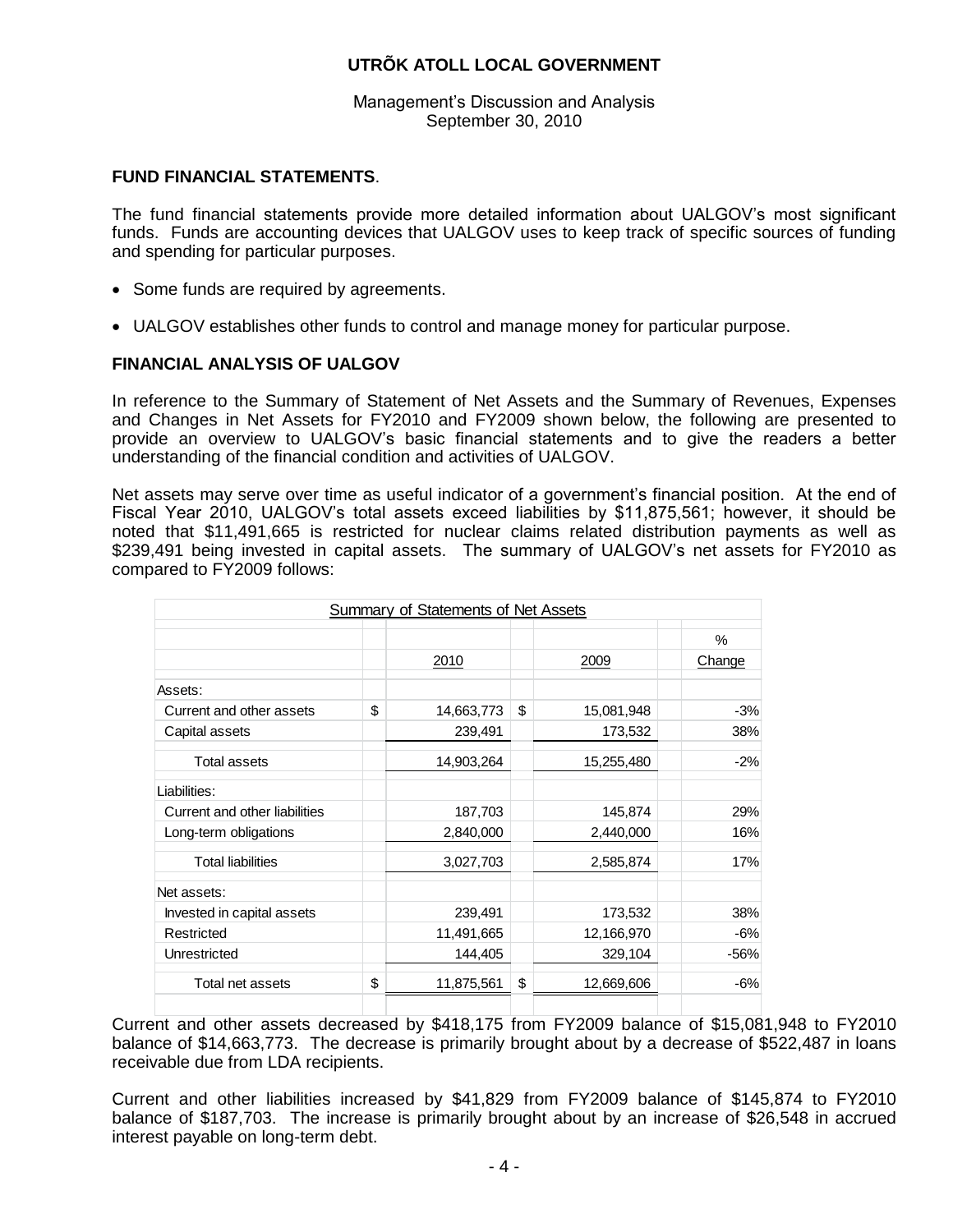#### Management's Discussion and Analysis September 30, 2010

Capital assets, net of accumulated depreciation, increased by \$65,959 or 38% from FY2009 balance of \$173,532 to FY2010 balance of \$239,491. The increase in capital assets was brought about by capital additions of \$88,423 during the year offset by depreciation expense of \$22,464. Please refer to note 4 to the accompanying financial statements for additional information concerning capital assets.

Long-term obligations increased by \$400,000 from FY2009 balance of \$2,440,000 to FY2010 balance of \$2,840,000. The increase is brought about by UALGOV obtaining a commercial bank loan for the purpose of funding distributions to LDA recipients. Please refer to note 6 to the accompanying financial statements for additional information concerning loans payable.

At the end of FY2010, UALGOV's net assets decreased by \$794,045 from \$12,669,606 at the close of FY2009 down to \$11,875,561 at the end of FY2010. The summary of UALGOV's activities and change in net assets for FY2010 as compared to FY2009 follows:

|                                 | Summary of Statements of Activities |                  |        |
|---------------------------------|-------------------------------------|------------------|--------|
|                                 |                                     |                  | $\%$   |
|                                 | 2010                                | 2009             | Change |
| Revenues:                       |                                     |                  |        |
| Operating grants                | \$<br>121,801                       | \$<br>266,459    | $-54%$ |
| Contributions to permanent fund | 1,254,097                           | 607,501          | 106%   |
| Other                           | 59,833                              | 39,577           | 51%    |
| <b>Total revenues</b>           | 1,435,731                           | 913,537          | 57%    |
| Expenses:                       |                                     |                  |        |
| Mayor and council               | 276,130                             | 274,335          | 1%     |
| Administration and finance      | 250,800                             | 337,111          | $-26%$ |
| Public safety                   | 22,546                              | 20,480           | 10%    |
| Food program                    | 46,723                              | 108,044          | $-57%$ |
| Boat operation                  | 5,100                               |                  |        |
| Nuclear claims related          | 1,526,872                           | 1,515,918        | 1%     |
| <b>Interest</b>                 | 101,605                             | 56,349           | 80%    |
| Total expenses                  | 2,229,776                           | 2,312,237        | $-4%$  |
| Change in net assets            | (794, 045)                          | (1,398,700)      | $-43%$ |
| Beginning fund balance          | 12,669,606                          | 14,068,306       | $-10%$ |
| Ending fund balance             | \$<br>11,875,561                    | \$<br>12,669,606 | $-6%$  |

Activities for the year resulted in an increase in revenues of \$522,194 of 57% from \$913,537 in FY2009 to \$1,435,731 in FY2010. Although the income increased this year, it was still not enough to cover the expenses for the year.

Expenses slightly decreased by \$82,461 or 4% from FY2009 balance of \$2,312,237 to \$2,229,776 for FY2010. This increase in revenues offset by the decrease in expenses resulted in an overall positive change in net assets of \$604,655 from last year, from negative \$1,398,700 last year to negative \$794,045 at the end of FY2010.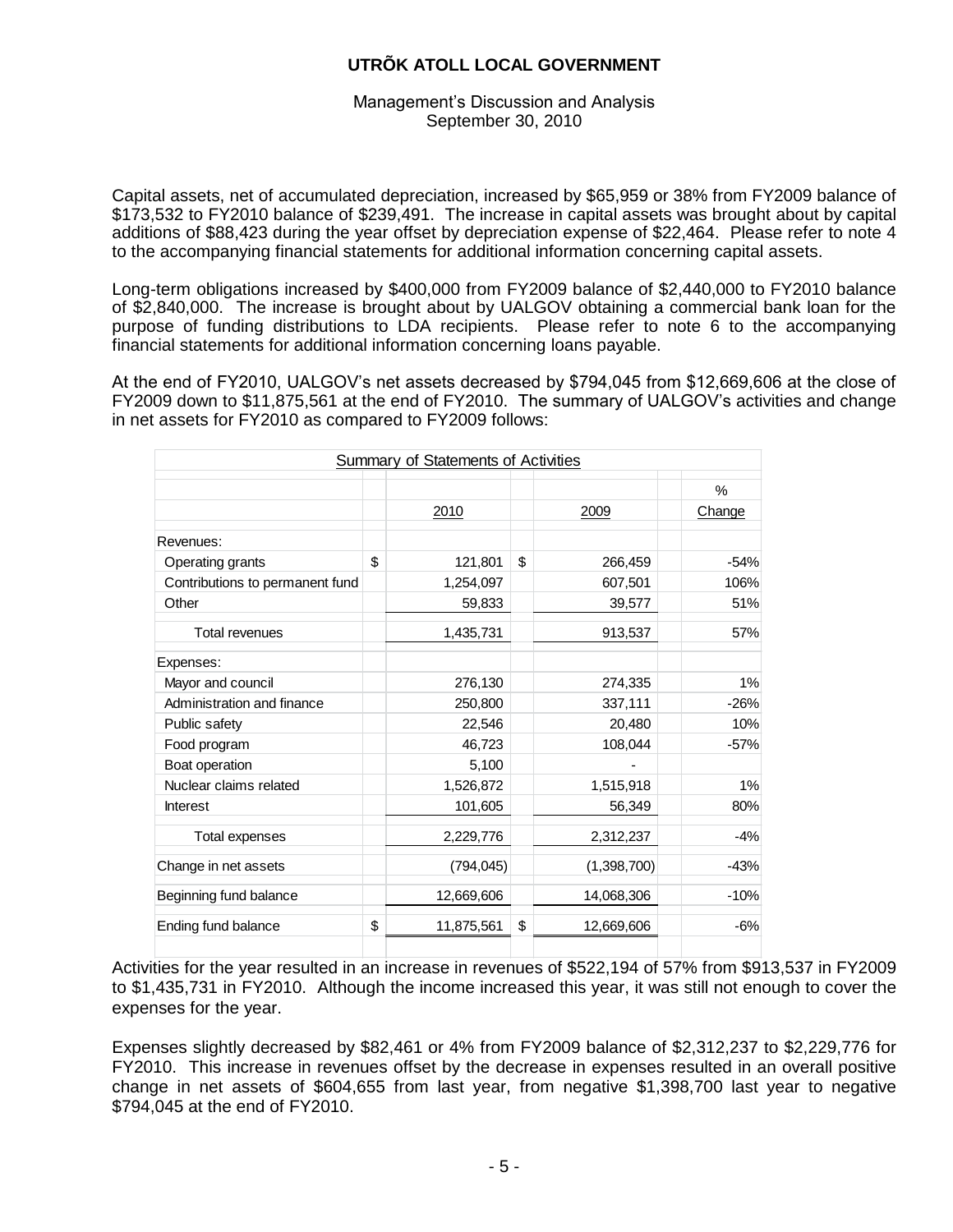Management's Discussion and Analysis September 30, 2010

# **Highlight of changes in net assets is as follows:**

- Operating grants decreased by \$144,658 or 54% from FY2009 balance of \$266,459 to \$121,801 for FY2010. This was brought about by the decrease in the U.S. Department of Agriculture Commodity Supplemental Food Program from \$108,044 in FY2009 to \$46,163 in FY2010.
- Contributions to the Claims Trust Fund increased by \$646,596 or 106% from FY2009 balance of \$607,501 to \$1,254,097 for FY2010. Net change in fair value of investments increased by \$712,312 from FY2009 balance of \$222,383 to \$934,695 for FY2010, which was due mainly to the realized and unrealized gains in the value of UALGOV trust fund invested in the U.S. stock market. This increase was offset by dividends and interest earned from investments, which decreased by \$65,716 from FY2009 balance of \$385,118 to \$319,402 for FY2010.
- Expenses decreased by \$82,461 or 4% from FY2009 balance of \$2,312,237 to \$2,229,776 for FY2010. This was brought about by a decrease in Council operation expenses of \$138,671 or 19% from FY2009 balance of \$739,970 to \$601,299 for FY2010 offset by an increase in interest expense associated with long-term debt of \$45,256 or 80% from FY2009 balance of \$56,349 to \$101,605 for FY2010. Interest expense pertains to interest paid on a bank loan obtained in FY2009 for the purpose of funding distributions made by the LDA.

## **FINANCIAL ANALYSIS OF UALGOV'S FUNDS**

As noted earlier, UALGOV uses fund accounting to ensure and demonstrate compliance with finance related legal requirements. As of the end of FY2010, UALGOV's governmental funds reported a combined fund balance of \$14,502,618, a decrease of \$433,456 or 3% from the \$14,936,074 fund balance at the beginning of fiscal year.

#### **GENERAL FUND BUDGET ANALYSIS**

For FY2010, the budget for the General Fund was \$649,480 to be funded primarily by drawdown from the CTF. No changes to the original budget were made during FY2010. During the year ended September 30, 2010, the deficiency of revenues under expenditures for the General Fund was \$487,006, which was primarily offset by transfers in from the CTF of \$728,855, resulting in a \$241,849 net positive variance in FY2010.

#### **FINANCIAL PLAN AND OUTLOOK**

UALGOV's FY2011 budget amounts to \$2,002,000, which is slightly lower than FY2010 budget by \$7,480. Of this amount, \$642,000 is allotted for the General Fund, which represents the decrease of \$7,480 compared with the allotment for the General Fund of \$649,480 for FY2010.

For FY2011, UALGOV budgeted \$1,200,000 for the LDA, of which \$700,000 is intended for four quarterly distributions and \$500,000 for end calendar year land distribution.

#### **CONTACTING UALGOV's MANAGEMENT**

This financial report is designed to provide our constituents, donors and customers with a general overview of UALGOV's finances and to demonstrate transparency and accountability for the money it is entrusted to manage. If you have any questions about this report or need additional information, contact the Mayor at P.O. Box 1499, Majuro, Marshall Islands, MH 96960, telephone number (692) 625-3749.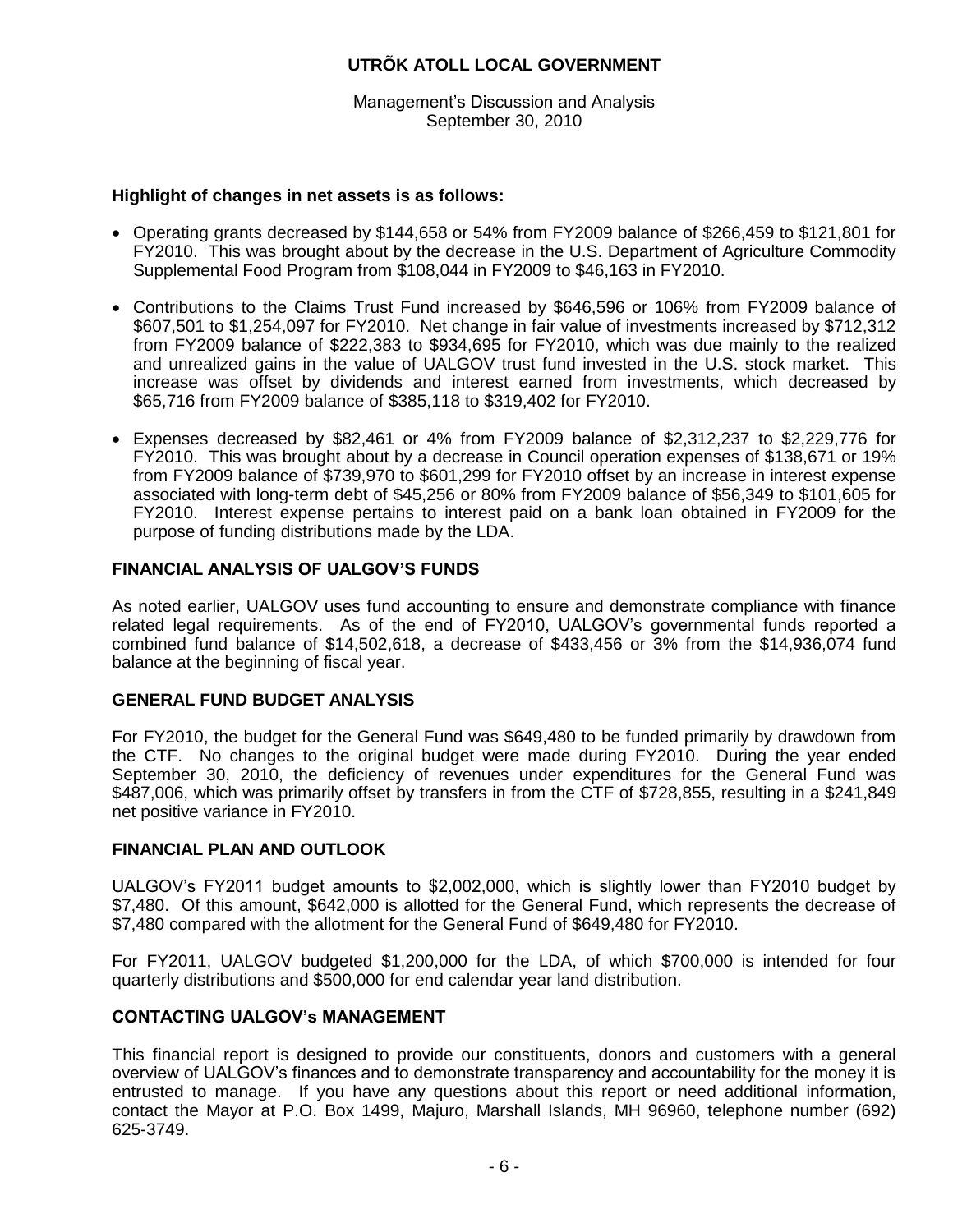Statement of Net Assets September 30, 2010

# **ASSETS**

| Current assets:                                 |                  |
|-------------------------------------------------|------------------|
| Cash and cash equivalents                       | \$<br>425,889    |
| Receivables, net                                | 575,121          |
| <b>Restricted assets:</b>                       |                  |
| Investments                                     | 2,440,000        |
|                                                 |                  |
| <b>Total current assets</b>                     | 3,441,010        |
| Noncurrent assets:                              |                  |
| Receivables, net of current portion             | 53,813           |
| <b>Restricted assets:</b>                       |                  |
| Investments                                     | 11,168,950       |
| Capital assets:                                 |                  |
| Nondepreciable capital assets                   | 88,423           |
| Capital assets, net of accumulated depreciation | 151,068          |
| <b>Total noncurrent assets</b>                  | 11,462,254       |
| <b>Total assets</b>                             | \$14,903,264     |
| <b>LIABILITIES</b>                              |                  |
| <b>Current liabilities:</b>                     |                  |
| Current portion of long-term debt               | \$<br>2,840,000  |
| Accounts payable                                | 22,785           |
| Distributions payable                           | 16,439           |
| Accrued interest payable                        | 26,548           |
| Other liabilities and accruals                  | 121,931          |
| <b>Total liabilities</b>                        | 3,027,703        |
| Commitments and contingencies                   |                  |
| <b>NET ASSETS</b>                               |                  |
| Invested in capital assets                      | 239,491          |
| <b>Restricted for:</b>                          |                  |
| Nonexpendable                                   | 11,168,950       |
| Expendable                                      | 322,715          |
| Unrestricted                                    | 144,405          |
| Total net assets                                | 11,875,561       |
| Total liabilities and net assets                | \$<br>14,903,264 |
|                                                 |                  |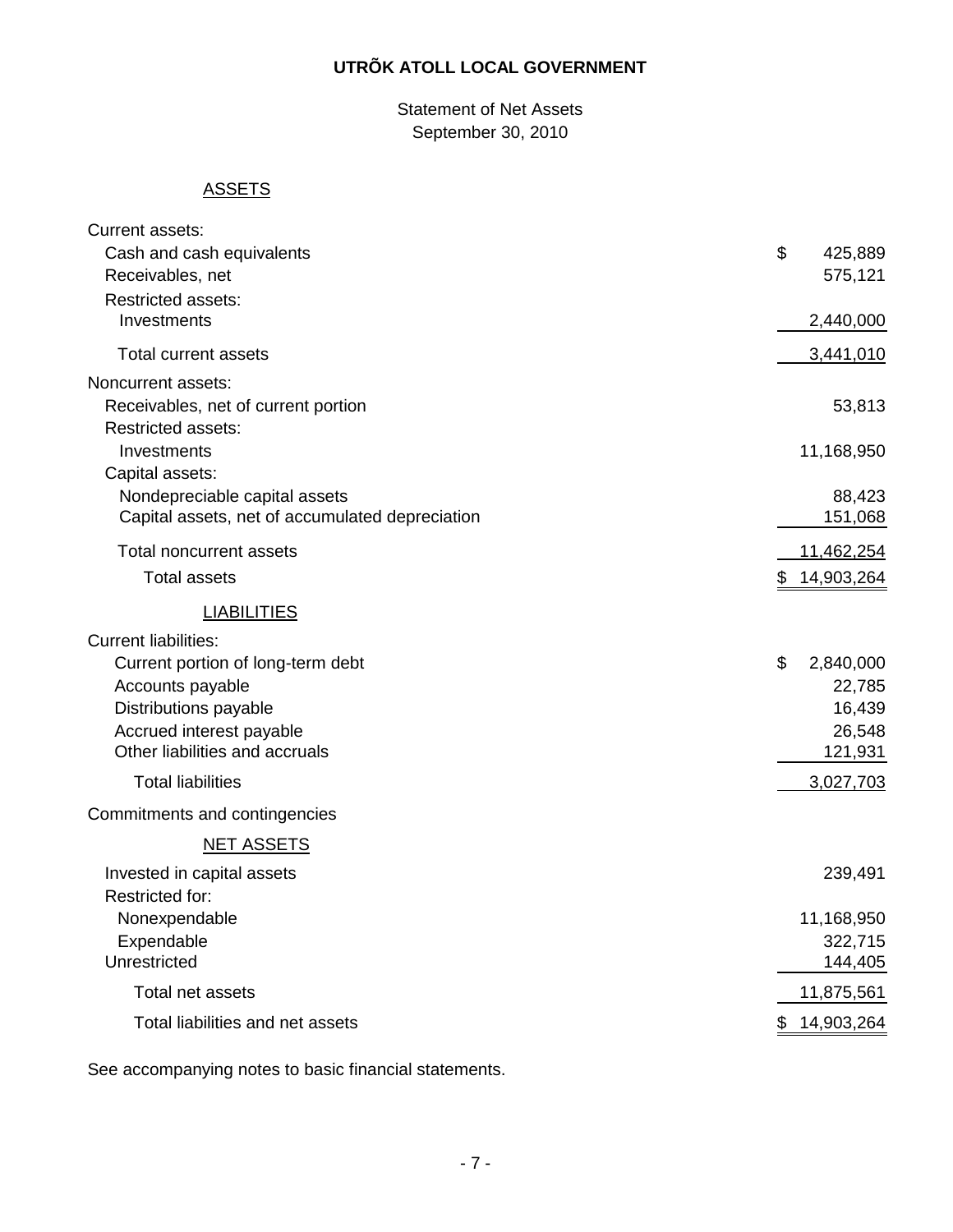# Statement of Activities Year Ended September 30, 2010

|                                                                                                                                                                                                    |                                                               |                                                                                      |                                  | Program<br>Revenues                            |    |                                                                                                                       |
|----------------------------------------------------------------------------------------------------------------------------------------------------------------------------------------------------|---------------------------------------------------------------|--------------------------------------------------------------------------------------|----------------------------------|------------------------------------------------|----|-----------------------------------------------------------------------------------------------------------------------|
|                                                                                                                                                                                                    |                                                               | <b>Expenses</b>                                                                      |                                  | Operating<br>Grants and<br>Contributions       |    | Net (Expense)<br>Revenue and<br>Changes in<br><b>Net Assets</b>                                                       |
| <b>Functions/Programs</b>                                                                                                                                                                          |                                                               |                                                                                      |                                  |                                                |    |                                                                                                                       |
| Governmental activities:<br>Mayor and council<br>Administration and finance<br>Public safety<br>Food program<br>Boat operation<br>Projects<br>Interest on long-term debt<br>Nuclear claims related | \$<br>\$                                                      | 276,130<br>250,800<br>22,546<br>46,723<br>5,100<br>101,605<br>1,526,872<br>2,229,776 | \$<br>\$                         | 2,421<br>67,020<br>29,651<br>22,709<br>121,801 | \$ | (273, 709)<br>(183, 780)<br>(22, 546)<br>(17,072)<br>(5, 100)<br>22,709<br>(101, 605)<br>(1,526,872)<br>(2, 107, 975) |
|                                                                                                                                                                                                    | General revenues:<br>Other<br>Contributions to permanent fund |                                                                                      | 59,833<br>1,254,097<br>1,313,930 |                                                |    |                                                                                                                       |
|                                                                                                                                                                                                    | Change in net assets                                          |                                                                                      |                                  |                                                |    | (794, 045)                                                                                                            |
|                                                                                                                                                                                                    |                                                               | Net assets at beginning of the year                                                  |                                  |                                                |    | 12,669,606                                                                                                            |
|                                                                                                                                                                                                    |                                                               | Net assets at end of the year                                                        |                                  |                                                | \$ | 11,875,561                                                                                                            |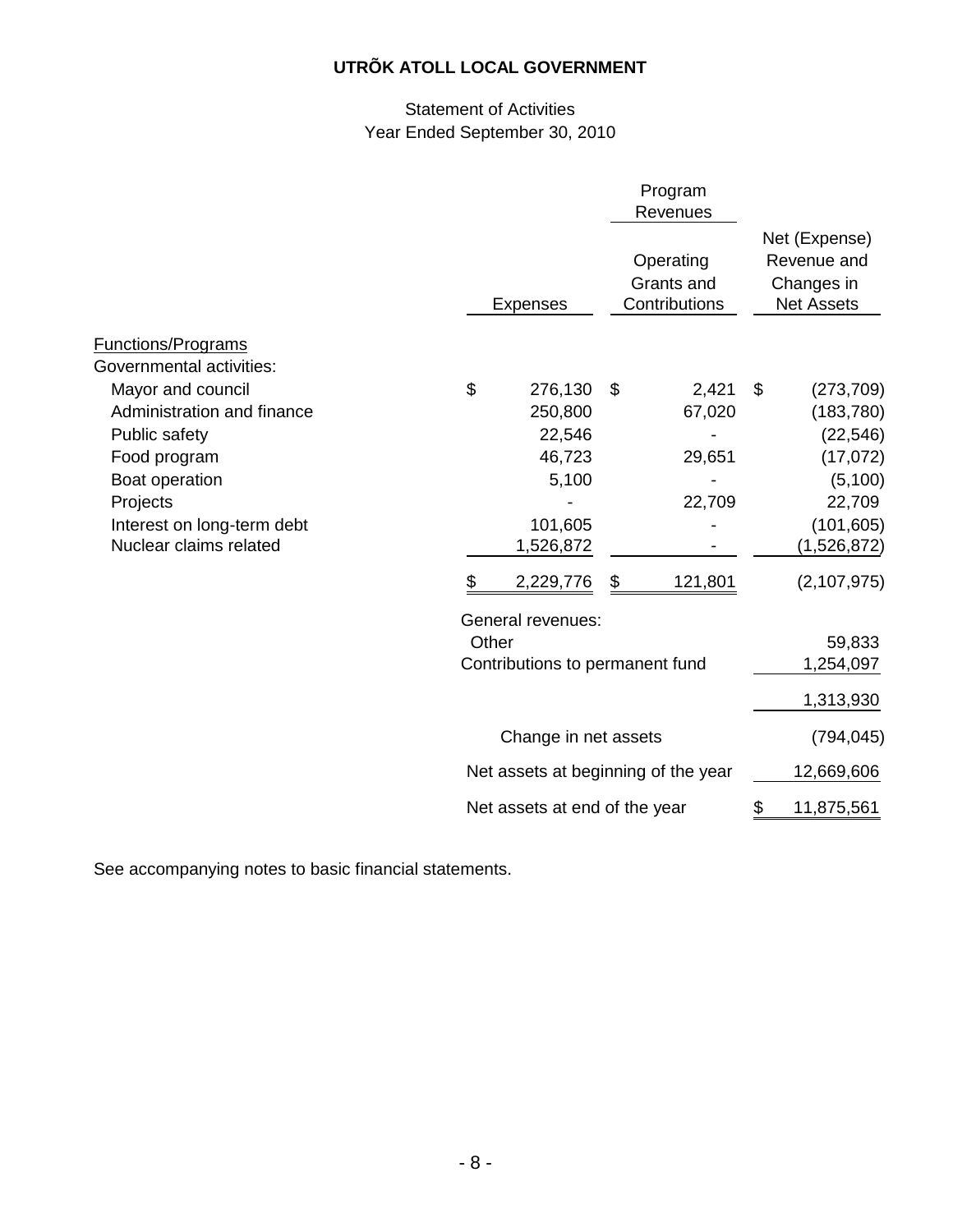## Balance Sheet Governmental Funds September 30, 2010

|                                                                                                                   |                                     |    | Special<br>Revenue                                                                                                                                                                                                                                                          |    | Permanent              |                                                   |
|-------------------------------------------------------------------------------------------------------------------|-------------------------------------|----|-----------------------------------------------------------------------------------------------------------------------------------------------------------------------------------------------------------------------------------------------------------------------------|----|------------------------|---------------------------------------------------|
| <b>ASSETS</b>                                                                                                     | General                             |    | Local<br>Distribution<br>Authority                                                                                                                                                                                                                                          |    | Claims<br><b>Trust</b> | Total                                             |
| Cash and cash equivalents<br>Receivables, net<br>Due from other funds<br>Restricted assets:<br>Investments        | \$<br>408,525<br>154,350<br>152,794 | \$ | 17,364<br>474,584                                                                                                                                                                                                                                                           | \$ | 13,608,950             | \$<br>425,889<br>628,934<br>152,794<br>13,608,950 |
|                                                                                                                   | \$<br>715,669                       | \$ | 491,948                                                                                                                                                                                                                                                                     | \$ | 13,608,950             | \$<br>14,816,567                                  |
| <b>LIABILITIES AND FUND BALANCES</b>                                                                              |                                     |    |                                                                                                                                                                                                                                                                             |    |                        |                                                   |
| Liabilities:<br>Accounts payable<br>Distributions payable<br>Other liabilities and accruals<br>Due to other funds | \$<br>22,785<br>121,931             | S  | 16,439<br>152,794                                                                                                                                                                                                                                                           | S  |                        | \$<br>22,785<br>16,439<br>121,931<br>152,794      |
| <b>Total liabilities</b>                                                                                          | 144,716                             |    | 169,233                                                                                                                                                                                                                                                                     |    |                        | 313,949                                           |
| Fund balances:<br>Reserved for:<br>Claims<br><b>Related assets</b><br>Unreserved                                  | 117,535<br>453,418                  |    | 471,834<br>(149, 119)                                                                                                                                                                                                                                                       |    | 13,608,950             | 13,608,950<br>589,369<br>304,299                  |
| <b>Total fund balances</b>                                                                                        | 570,953                             |    | 322,715                                                                                                                                                                                                                                                                     |    | 13,608,950             | 14,502,618                                        |
| Total liabilities and fund balances                                                                               | \$<br>715,669                       | \$ | 491,948                                                                                                                                                                                                                                                                     | \$ | 13,608,950             |                                                   |
|                                                                                                                   | in the funds                        |    | Amounts reported for governmental activities in the<br>statement of net assets are different because:<br>Capital assets used in governmental activities are<br>financial resources and, therefore, are not reported<br>Long-term liabilities are not due and payable in the |    |                        | 239,491                                           |
|                                                                                                                   |                                     |    | current period and, therefore, are not reported<br>in the funds. The liabilities include:                                                                                                                                                                                   |    |                        |                                                   |

Accrued interest payable (26,548)<br>Loans payable (2,840,000) Loans payable (2,866,548) Net assets of governmental activities  $$ 11,875,561$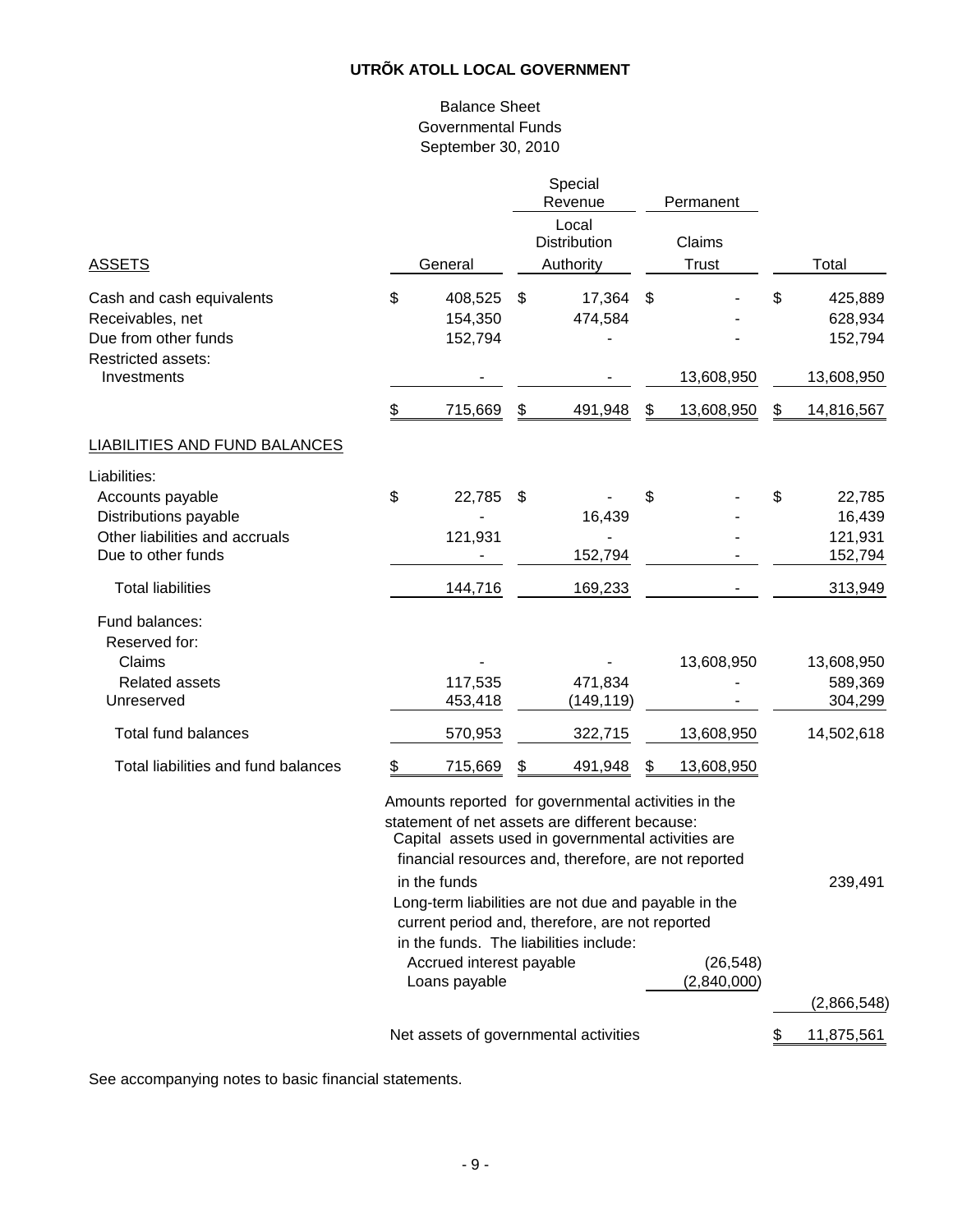## Statement of Revenues, Expenditures and Changes in Fund Balances Governmental Funds Year Ended September 30, 2010

|                                                                                                            |                                  | Special<br>Revenue                 | Permanent                |                                              |
|------------------------------------------------------------------------------------------------------------|----------------------------------|------------------------------------|--------------------------|----------------------------------------------|
|                                                                                                            | General                          | Local<br>Distribution<br>Authority | Claims<br><b>Trust</b>   | Total                                        |
| Revenues:                                                                                                  |                                  |                                    |                          |                                              |
| Federal and other grants<br>Net change in the fair value of investments<br>Dividends and interest<br>Other | \$<br>121,801<br>55,883<br>2,841 | \$<br>1,095<br>14                  | \$<br>934,695<br>319,402 | \$<br>121,801<br>934,695<br>376,380<br>2,855 |
| <b>Total revenues</b>                                                                                      | 180,525                          | 1,109                              | 1,254,097                | 1,435,731                                    |
|                                                                                                            |                                  |                                    |                          |                                              |
| Expenditures:<br>Current:                                                                                  |                                  |                                    |                          |                                              |
| Mayor and council                                                                                          | 253,666                          |                                    |                          | 253,666                                      |
| Administration and finance                                                                                 | 250,800                          |                                    |                          | 250,800                                      |
| Public safety                                                                                              | 22,546                           |                                    |                          | 22,546                                       |
| Food program                                                                                               | 46,723                           |                                    |                          | 46,723                                       |
| Boat operation                                                                                             | 5,100                            |                                    |                          | 5,100                                        |
| Nuclear claims related                                                                                     | 273                              | 1,213,775                          | 140,000                  | 1,354,048                                    |
| Investment management                                                                                      |                                  |                                    | 172,824                  | 172,824                                      |
| Debt service:                                                                                              |                                  |                                    |                          |                                              |
| Interest                                                                                                   |                                  |                                    | 75,057                   | 75,057                                       |
| Capital outlay                                                                                             | 88,423                           |                                    |                          | 88,423                                       |
| Total expenditures                                                                                         | 667,531                          | 1,213,775                          | 387,881                  | 2,269,187                                    |
| Excess (deficiency) of revenues over<br>(under) expenditures                                               | (487,006)                        | (1, 212, 666)                      | 866,216                  | (833, 456)                                   |
| Other financing sources (uses):                                                                            |                                  |                                    |                          |                                              |
| Loan proceeds                                                                                              |                                  | 400,000                            |                          | 400,000                                      |
| Operating transfers in                                                                                     | 728,855                          |                                    |                          | 728,855                                      |
| Operating transfers out                                                                                    |                                  |                                    | (728, 855)               | (728, 855)                                   |
| Total other financing sources (uses), net                                                                  | 728,855                          | 400,000                            | (728, 855)               | 400,000                                      |
| Net change in fund balances                                                                                | 241,849                          | (812, 666)                         | 137,361                  | (433, 456)                                   |
| Fund balances at beginning of year                                                                         | 329,104                          | 1,135,381                          | 13,471,589               | 14,936,074                                   |
| Fund balances at end of year                                                                               | \$<br>570,953                    | \$<br>322,715                      | \$<br>13,608,950         | \$<br>14,502,618                             |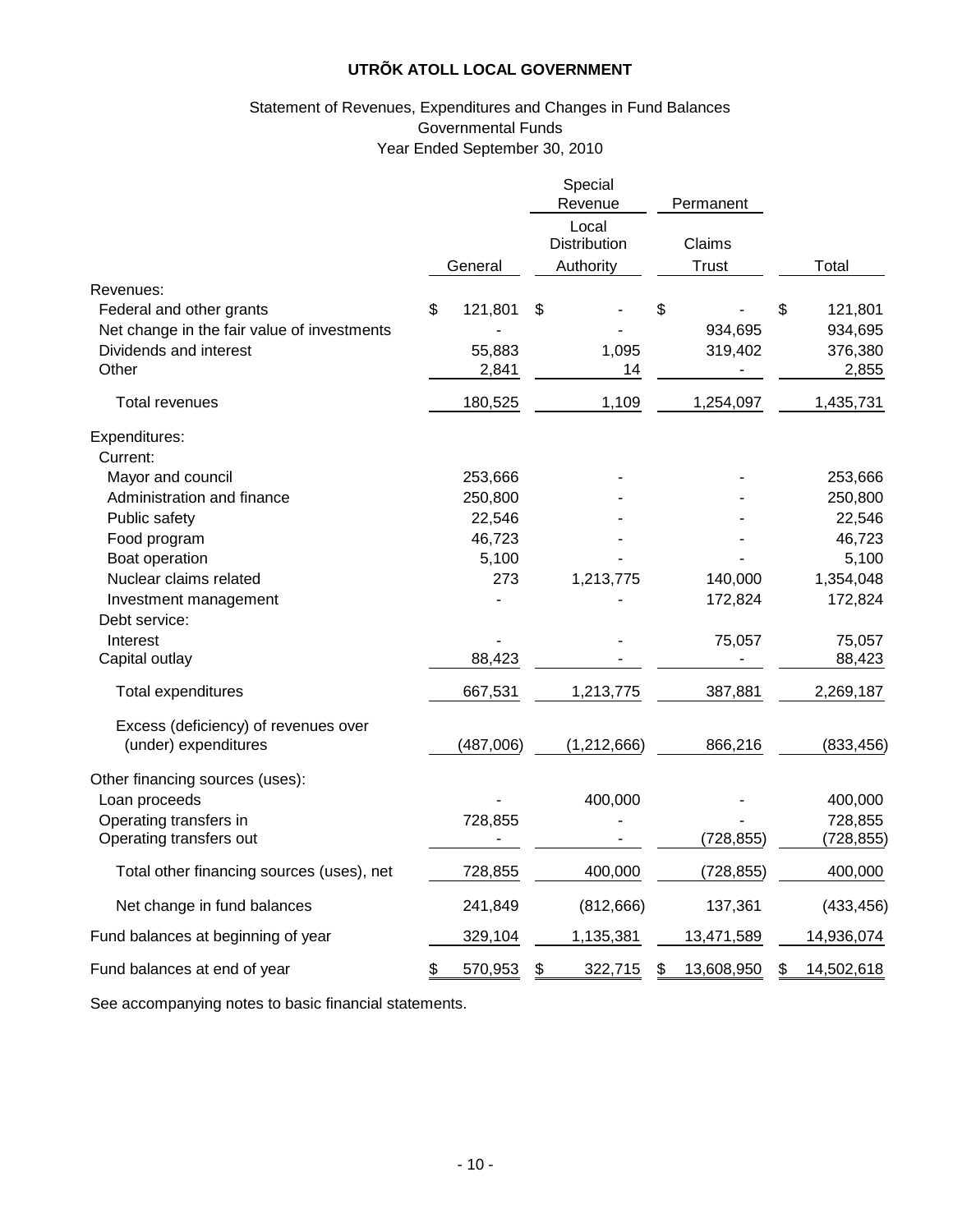# to the Statement of Activities Year Ended September 30, 2010 Reconciliation of the Statement of Revenues, Expenditures, and Changes in Fund Balances of Governmental Funds

| Net change in fund balances - total governmental funds                                                                                                                                                                                                                                                                                              |              | \$<br>(433, 456) |
|-----------------------------------------------------------------------------------------------------------------------------------------------------------------------------------------------------------------------------------------------------------------------------------------------------------------------------------------------------|--------------|------------------|
| Governmental funds report capital outlays as expenditures.<br>However, in the statement of activities, the cost of capital assets is<br>allocated over their estimated useful lives and reported as<br>depreciation expense. For the current year, these amounts consist<br>of:                                                                     |              |                  |
| Capital outlays                                                                                                                                                                                                                                                                                                                                     | \$<br>88,423 |                  |
| Depreciation expense                                                                                                                                                                                                                                                                                                                                | (22, 464)    |                  |
|                                                                                                                                                                                                                                                                                                                                                     |              | 65,959           |
| The issuance of long-term debt (e.g. bonds, leases) provides<br>current financial resources to governmental funds, while the<br>repayment of principal of long-term debt consumes the current<br>financial resources of governmental funds. Neither transaction has<br>any effect on net assets. For the current year, these amounts<br>consist of: |              |                  |
| Long-term debt proceeds                                                                                                                                                                                                                                                                                                                             |              | (400,000)        |
| Some expenses reported in the statement of activities do not<br>require the use of current financial resources and, therefore, are<br>not reported as expenditures in governmental funds. For the<br>current year, these activities consist of:                                                                                                     |              |                  |
| Change in accrued interest payable                                                                                                                                                                                                                                                                                                                  |              | (26, 548)        |
| Change in net assets of governmental activities                                                                                                                                                                                                                                                                                                     |              | (794,045)        |
|                                                                                                                                                                                                                                                                                                                                                     |              |                  |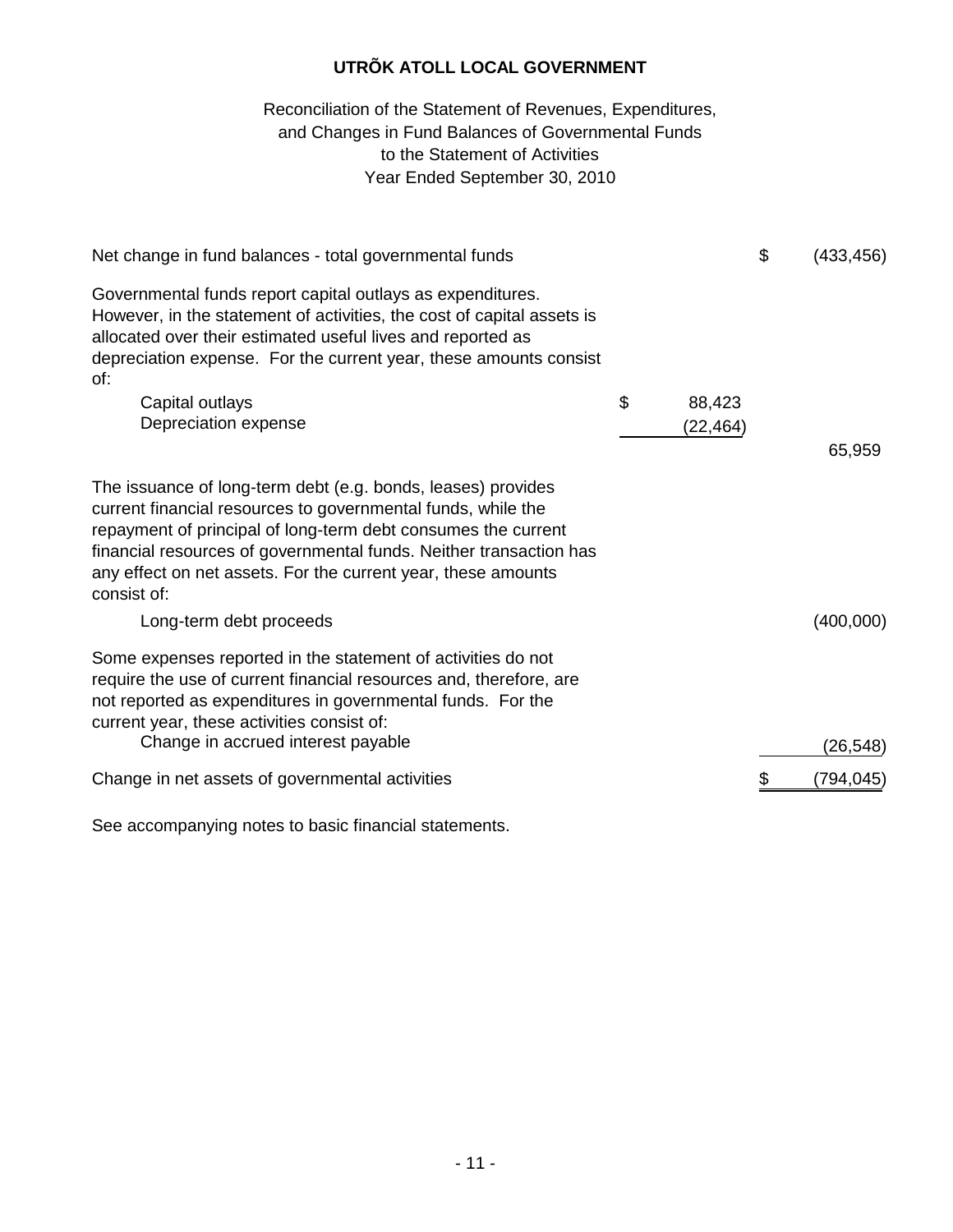Notes to Financial Statements September 30, 2010

#### (1) Organization

The Utrõk Atoll Local Government (UALGOV) was established pursuant to Public Law 1981-2, the Local Government Act of the Republic of the Marshall Islands and operates under the Constitution of the Utrõk Atoll Local Government. UALGOV is governed by an elected mayor and a twenty nine-member council.

#### (2) Summary of Significant Accounting Policies

The accompanying financial statements of UALGOV have been prepared in accordance with accounting principles generally accepted in the United States of America (GAAP), as applied to governmental units. The Governmental Accounting Standards Board (GASB) is the recognized standard-setting body for establishing governmental accounting and financial reporting principles. The more significant of UALGOV's accounting policies are described below.

#### A. Government-Wide Financial Statements

The Statement of Net Assets and the Statement of Activities report financial information on all of the non-fiduciary activities of UALGOV. For the most part, the effect of interfund activity has been eliminated from these statements. UALGOV's activities are defined as governmental activities, which are supported by intergovernmental revenues and other nonexchange revenues.

The Statement of Net Assets presents all of UALGOV's non-fiduciary assets and liabilities, with the difference reported as net assets. Net assets are reported in three categories:

- Invested in capital assets, net of related debt consists of capital assets, net of accumulated depreciation and reduced by outstanding balances for bonds, notes and other debt that are attributed to the acquisition, construction or improvement of those assets.
- Restricted net assets nonexpendable consists of permanent funds in which donors or other outside sources have stipulated that the principal is to be maintained inviolate and in perpetuity, and invested for the purpose of producing present and future income, which may either be expended or added to the principal.
- Restricted net assets **-** expendable consists of resources in which UALGOV is legally or contractually obligated to spend resources in accordance with restrictions either externally imposed by creditors, grantors, contributors, and the like, or imposed by law.
- Unrestricted net assets consist of net assets, which do not meet the definition of the two preceding categories. Unrestricted net assets often are designated, (for example, internally restricted), to indicate that management does not consider them to be available for general operations.

The Statement of Activities demonstrates the degree to which the direct expenses of given functions or segments are offset by program revenues. Direct expenses are those that are clearly identifiable within a specific function or segment. Program revenues include charges to customers or applicants who purchase, use, or directly benefit from goods, services, or privileges that are restricted to meeting the operational or capital requirements of a particular function. Taxes and other items not meeting the definition of program revenues are, instead, reported as general revenue.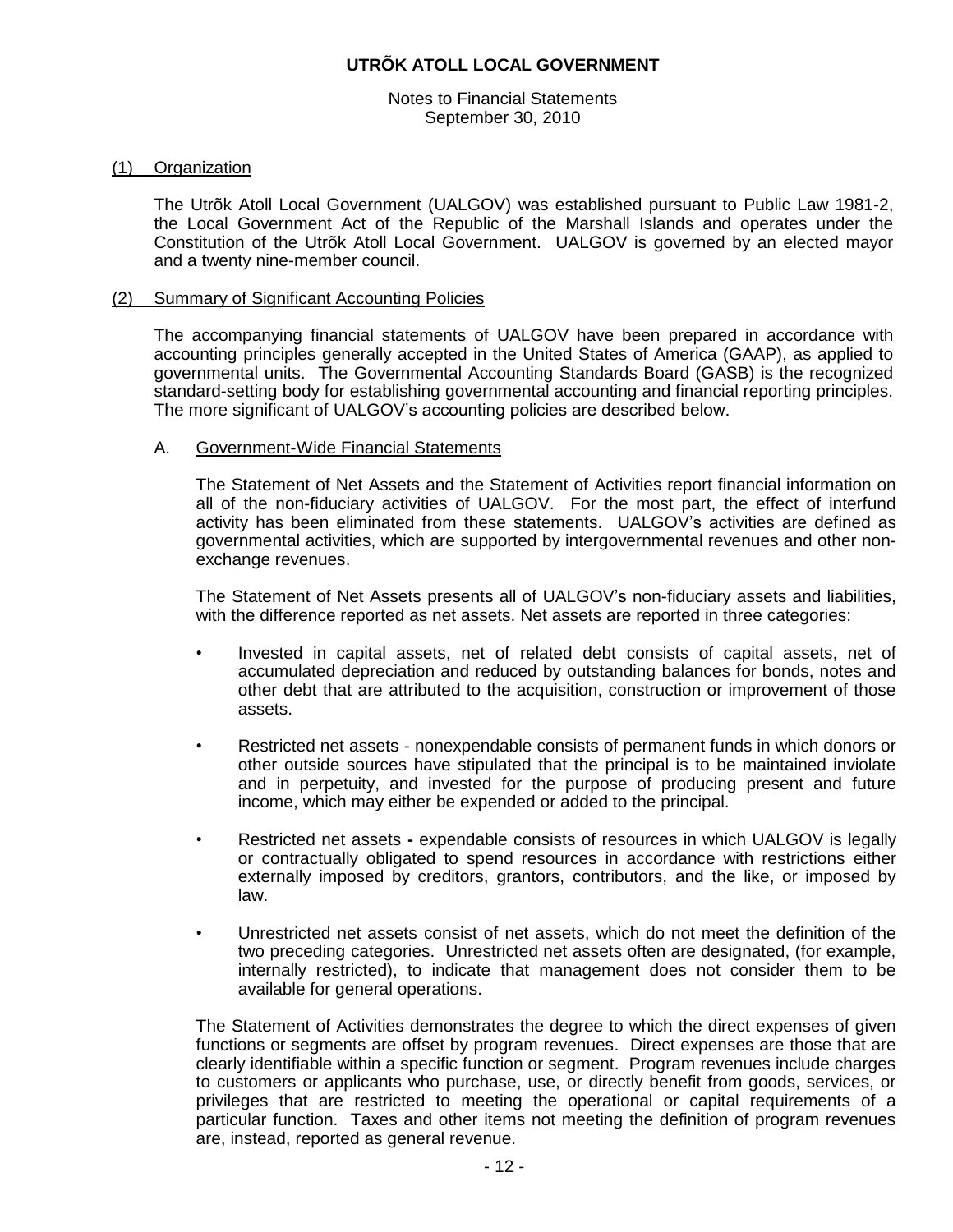Notes to Financial Statements September 30, 2010

#### (2) Summary of Significant Accounting Policies, Continued

#### B. Fund Financial Statements

The fund financial statements present a balance sheet and a statement of revenues, expenditures, and changes in fund balances for UALGOV's major funds. Major individual governmental funds are reported as separate columns in the fund financial statements pursuant to GASB reporting standards.

UALGOV reports its financial position and results of operations in funds, each of which is considered a separate accounting entity. The operations of each fund are accounted for with a set of self-balancing accounts that comprise its assets, liabilities, fund equity, revenues and expenditures/expenses. Transactions between funds within a fund type, if any, have not been eliminated.

#### C. Measurement Focus and Basis of Accounting

Government-wide Financial Statements:

The government-wide financial statements are reported using the economic resources management focus and the accrual basis of accounting. Revenues are recorded when earned and expenses are recorded when a liability is incurred, regardless of the timing of related cash flows. Grants and similar items are recognized as revenue as soon as all eligibility requirements imposed by the provider have been met.

Amounts reported as program revenue include 1) charges to customers or applicants for goods, services, or privileges provided, 2) operating grants and contributions, and 3) capital grants and contributions. Internally dedicated resources are reported as general revenues rather than as program revenues. General revenue is derived from taxation, investment income and other fees that are not allocated to specific programs.

Governmental Fund Financial Statements:

Governmental fund financial statements account for the general governmental activities of UALGOV and are reported using the current financial resources measurement focus and the modified accrual basis of accounting. Revenues are recognized as they become susceptible to accrual; generally when they are both measurable and available. Revenues are considered to be available when they are collectible within the current period or soon enough thereafter to pay liabilities of the current period. For this purpose, UALGOV considers revenues to be available if they are collected within 90 days of the end of the current fiscal period.

Significant revenues susceptible to accrual include federal grants. Miscellaneous revenues from other financing sources are recognized when received in cash because they are generally not measurable until actually received. Investment earnings are recorded as earned, since they are both measurable and available. Investments and related investment earnings are recorded at fair value. Fair value is the amount at which a financial instrument could be exchanged in a current transaction between willing parties, other than in a forced or liquidation sale. Expenditures generally are recorded in the period in which the related fund liability is incurred, as under accrual accounting. However, debt service expenditures, as well as expenditures related to compensated absences and claims and judgments, are recorded only when payment is due.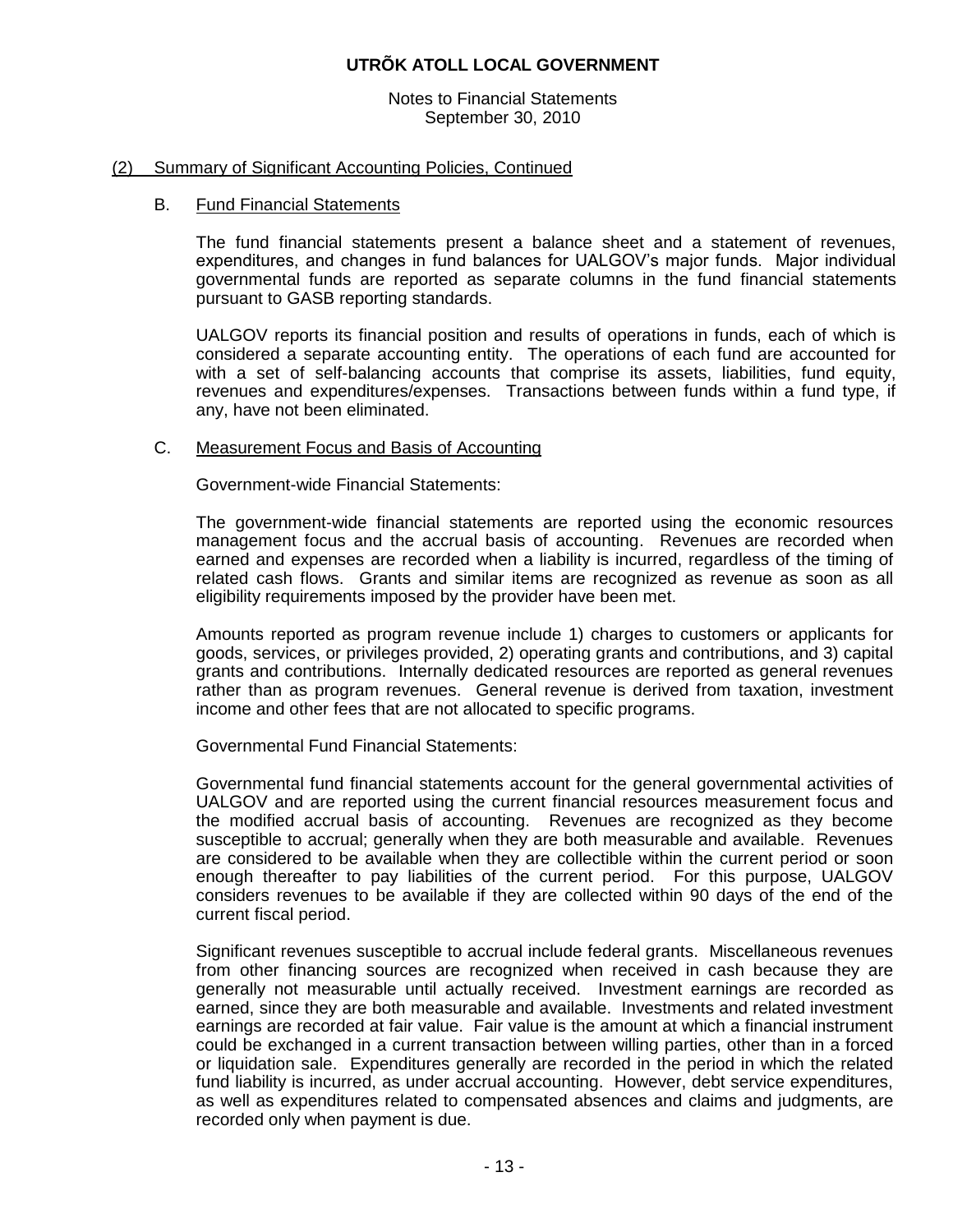Notes to Financial Statements September 30, 2010

#### (2) Summary of Significant Accounting Policies, Continued

## C. Measurement Focus and Basis of Accounting, Continued

Governmental Fund Financial Statements, Continued:

GASB Statement No. 34, *Basic Financial Statements - and Management's Discussion and Analysis - For State and Local Governments*, as amended by GASB Statement No. 37, *Basic Financial Statements - and Management's Discussion and Analysis - For State and Local Governments*: *Omnibus*, sets forth minimum criteria (percentage of the assets, liabilities, revenues or expenditures/expenses for either fund category or the governmental and enterprise funds combined) for the determination of major funds. Major individual governmental funds are reported as separate columns in the fund financial statements. UALGOV reports the following major funds:

- General Fund this fund is the primary operating fund of UALGOV. It is used to account for all governmental transactions, except those required to be accounted for in another fund.
- Local Distribution Authority Fund a special revenue fund that accounts for funds received under the Utrõk Claims Trust Fund. These funds are distributed by UALGOV to the people of Utrõk based on an approved distribution scheme.
- Claims Trust Fund a permanent fund that accounts for funds received under Article II, Section 4, of the agreement between the Government of the United States and the Government of the Republic of the Marshall Islands for the implementation of Section 177 of the Compact of Free Association (the Compact). In accordance with Article II, Section 8, of the Compact, UALGOV executed the Utrõk Claims Trust Agreement and established the Claims Trust Fund. Pursuant to Section 4.2 of the trust agreement, after the final payment was received on October, 2001, the Claim Trust Fund was required to distribute annually to the people of Utrõk between 15% and 70% of its net income. In addition, pursuant to Section 5.1 of the trust agreement, UALGOV may also invade up to 3% of the corpus of the Claims Trust Fund. Such invasion may occur in the event of an unforeseen natural disaster or other similar circumstance, as determined by the sole discretion of UALGOV Council, in order to prevent hardship to the people of Utrõk. An invasion of the corpus shall not occur more frequently than once every three years.

#### D. Cash and Cash Equivalents

Cash and cash equivalents include cash held in demand accounts.

E. Investments

Investments and related investment earnings are recorded at fair value. Fair value is the amount at which a financial instrument could be exchanged in a current transaction between willing parties, other than in a forced or liquidation sale.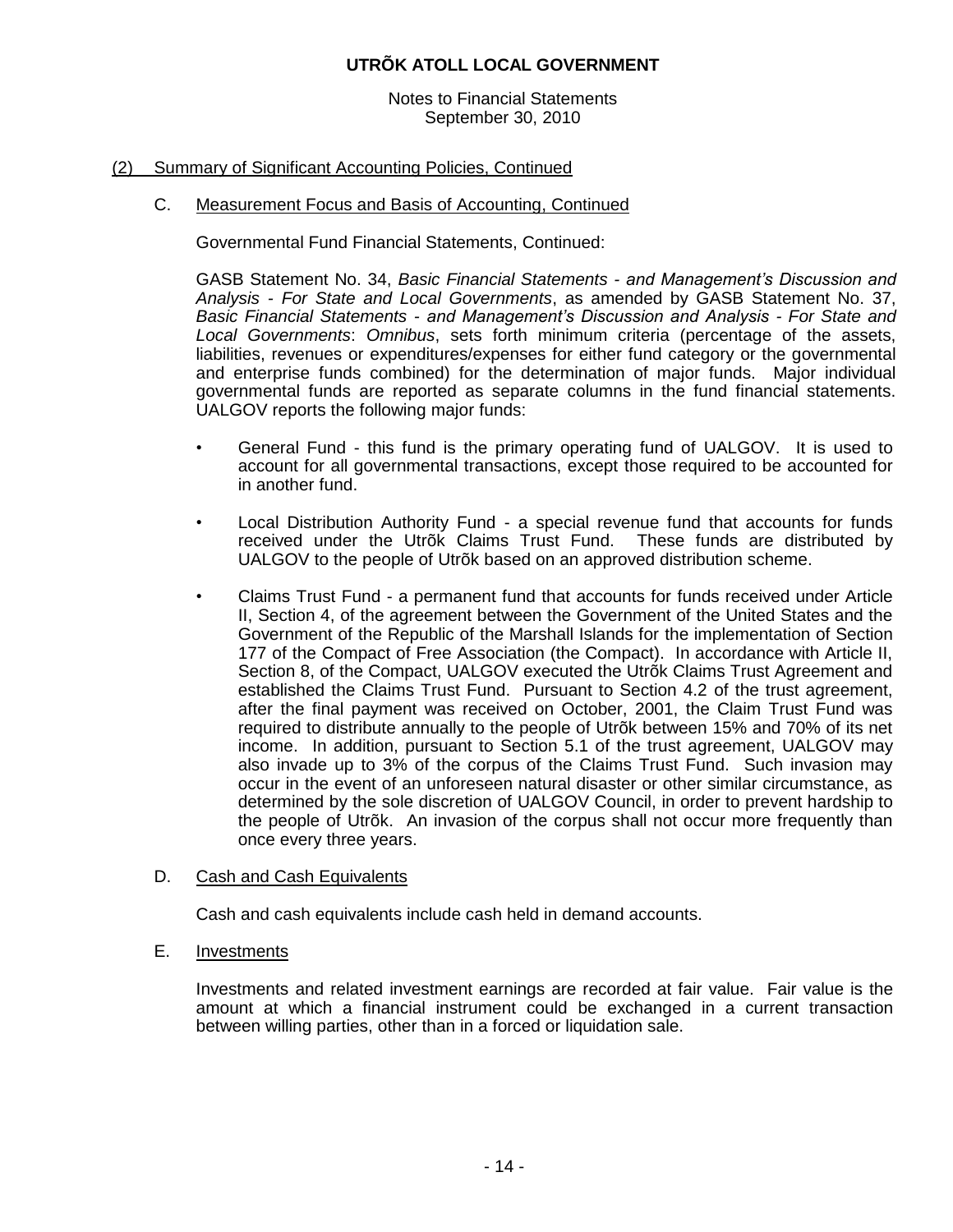#### Notes to Financial Statements September 30, 2010

#### (2) Summary of Significant Accounting Policies, Continued

#### F. Receivables

Receivables consist of amounts advanced to individuals, on an unsecured basis, substantially all of whom are situated in the Republic of the Marshall Islands as well as amounts due from U.S. federal agencies for expenditures on federally funded reimbursement and grant programs. Receivables are stated net of estimated allowances for uncollectable accounts, which is determined based upon past collection experience and aging of the accounts. Reimbursements due to UALGOV for expenditures on federally funded reimbursement and grant programs are included as receivables on the governmental fund balance sheet.

Receivables as of September 30, 2010, for the primary government's individual major governmental funds, including applicable allowance for uncollectible accounts, are as follows:

|                                       | General   | Local<br><b>Distribution</b><br>Authority | Claims<br>Trust | Total      |
|---------------------------------------|-----------|-------------------------------------------|-----------------|------------|
| Receivables:                          |           |                                           |                 |            |
| Due from Federal agencies             | 9.796     | \$                                        | \$              | 9.796<br>S |
| Due from RepMar                       | 19.144    |                                           |                 | 19,144     |
| Loans                                 | 117,535   | 471,834                                   |                 | 589,369    |
| Other                                 | 36,221    | 2,750                                     |                 | 38,971     |
|                                       | 182,696   | 474.584                                   |                 | 657,280    |
| Less: Allowance for doubtful accounts | (28, 346) |                                           |                 | (28, 346)  |
|                                       | \$154,350 | \$474,584                                 | \$              | \$628,934  |

Loans receivable are uncollateralized and accrue interest at 9% per annum.

#### G. Interfund Receivables/Payables

During the course of its operations, UALGOV records transactions between individual funds for goods provided or services rendered. Receivables and payables resulting from transactions between funds are classified as "due from other funds" or "due to other funds" on the governmental funds balance sheet.

Interfund receivables and payables have been eliminated from the statement of net assets.

#### H. Restricted Assets

Certain assets of UALGOV are classified as restricted assets because their use is completely restricted by trust agreements or enabling legislation. Specifically, investments of \$13,608,950 recorded in the Claims Trust Fund are restricted in that they are not available to be used in current operations.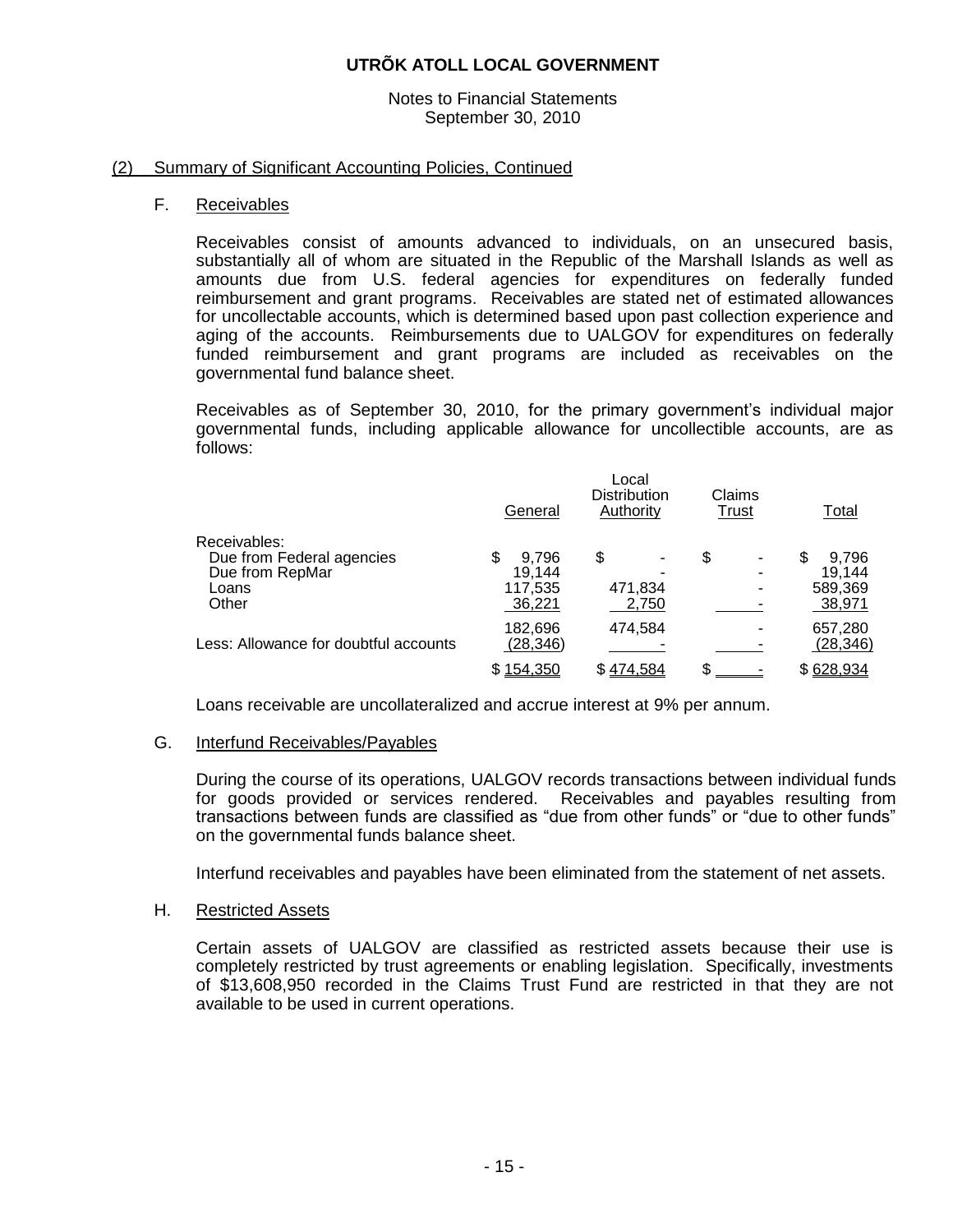Notes to Financial Statements September 30, 2010

#### (2) Summary of Significant Accounting Policies, Continued

#### I. Capital Assets

Capital assets, which include property, plant and equipment and infrastructure assets (e.g. roads, docks, airports, water catchments, and other similar items), whether purchased or constructed, are recorded at historical cost. UALGOV capitalizes all capital assets that exceed \$5,000 and have a useful life greater than one year. Depreciation is provided over the estimated useful lives of the assets through use of the straight-line method. The estimated useful lives of these assets are as follows:

| Airport terminal | 25 years |
|------------------|----------|
| Motor vehicles   | 3 years  |

#### J. Interfund/Intrafund Transactions

As a general rule, the effect of interfund activity has been eliminated in the governmentwide statements. Exceptions to this rule are: 1) activities between funds reported as governmental activities and funds reported as business-type activities and 2) activities between funds that are reported in different functional categories in either the governmental or business-type activities column. Elimination of these activities would distort the direct costs and program revenues for the functions concerned.

#### K. Estimates

The preparation of financial statements in conformity with GAAP requires management to make estimates and assumptions that affect the reported amounts of assets and liabilities and disclosure of contingent assets and liabilities at the date of the general purpose financial statements and the reported amounts of revenues and expenditures/expenses during the reporting period. Actual results could differ from those estimates.

#### L. Compensated Absences

UALGOV recognizes expenditures for annual leave and sick leave when leave is actually taken. Accordingly, unused annual leave and sick leave are not included as an obligation within the governmental funds balance sheet. The estimated accumulated amount of unused sick leave at September 30, 2010, is presently not determinable.

#### M. Fund Equity

In the fund financial statements, governmental funds report reservations of fund balance for amounts that are not available for appropriation or are legally restricted by outside parties for use for a specific purpose. The unreserved fund balances for the governmental funds represent the amount available for budgeting future operations.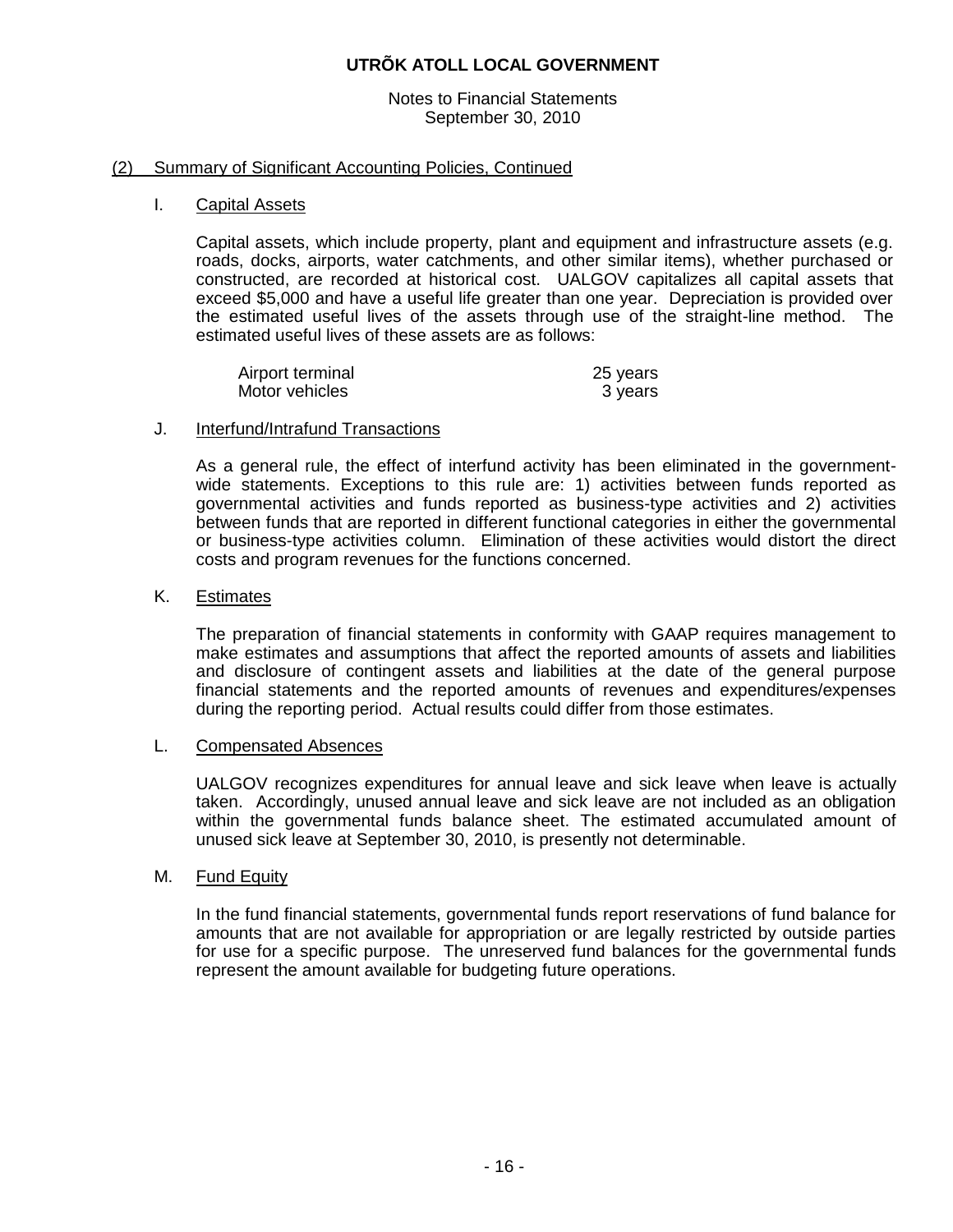Notes to Financial Statements September 30, 2010

#### (2) Summary of Significant Accounting Policies, Continued

#### M. Fund Equity, Continued

The reserve for related assets as of September 30, 2010, is represented by the following assets:

|                       | General   | ∟ocal<br><b>Distribution</b><br>Authority | Claims<br>Trust | Total     |
|-----------------------|-----------|-------------------------------------------|-----------------|-----------|
| Receivables:<br>Loans | \$117,535 | \$471.834                                 | ۰               | \$589,369 |

#### N. Total Columns

Total columns are presented primarily to facilitate financial analysis. The Management's Discussion and Analysis includes certain prior year summarized comparative information in total. Such information does not include sufficient detail to constitute a full comparative presentation. Accordingly, such information should be read in conjunction with UALGOV's financial statements for the year ended September 30, 2009 from which summarized information was derived.

#### O. New Accounting Standards

During fiscal year 2010, UALGOV implemented the following pronouncements:

- GASB Statement No. 51, *Accounting and Financial Reporting for Intangible Assets*, which addresses whether and when intangible assets should be considered capital assets for financial reporting purposes.
- GASB Statement No. 53, *Accounting and Financial Reporting for Derivative Instruments*, which is intended to improve how state and local governments report information about derivative instruments - financial arrangements used by governments to manage specific risks or make investments - in their financial statements.
- GASB Technical Bulletin No. 2008-1, *Determining the Annual Required Contribution Adjustment for Postemployment Benefits*, which clarifies the requirements of GASB Statement No. 27, *Accounting for Pensions by State and Local Governmental Employers,* and Statement No. 45, *Accounting and Financial Reporting by Employers for Postemployment Benefits Other Than Pensions,* for calculating the annual required contribution (ARC) adjustment.
- GASB Statement No. 58, *Accounting and Financial Reporting for Chapter 9 Bankruptcies*, which provides guidance for governments that have petitioned for protection from creditors by filing for bankruptcy under Chapter 9 of the United States Bankruptcy Code, and establishes requirements for recognizing and measuring the effects of the bankruptcy process on assets and liabilities, and for classifying changes in those items and related costs.

The implementation of these pronouncements did not have a material effect on the accompanying financial statements.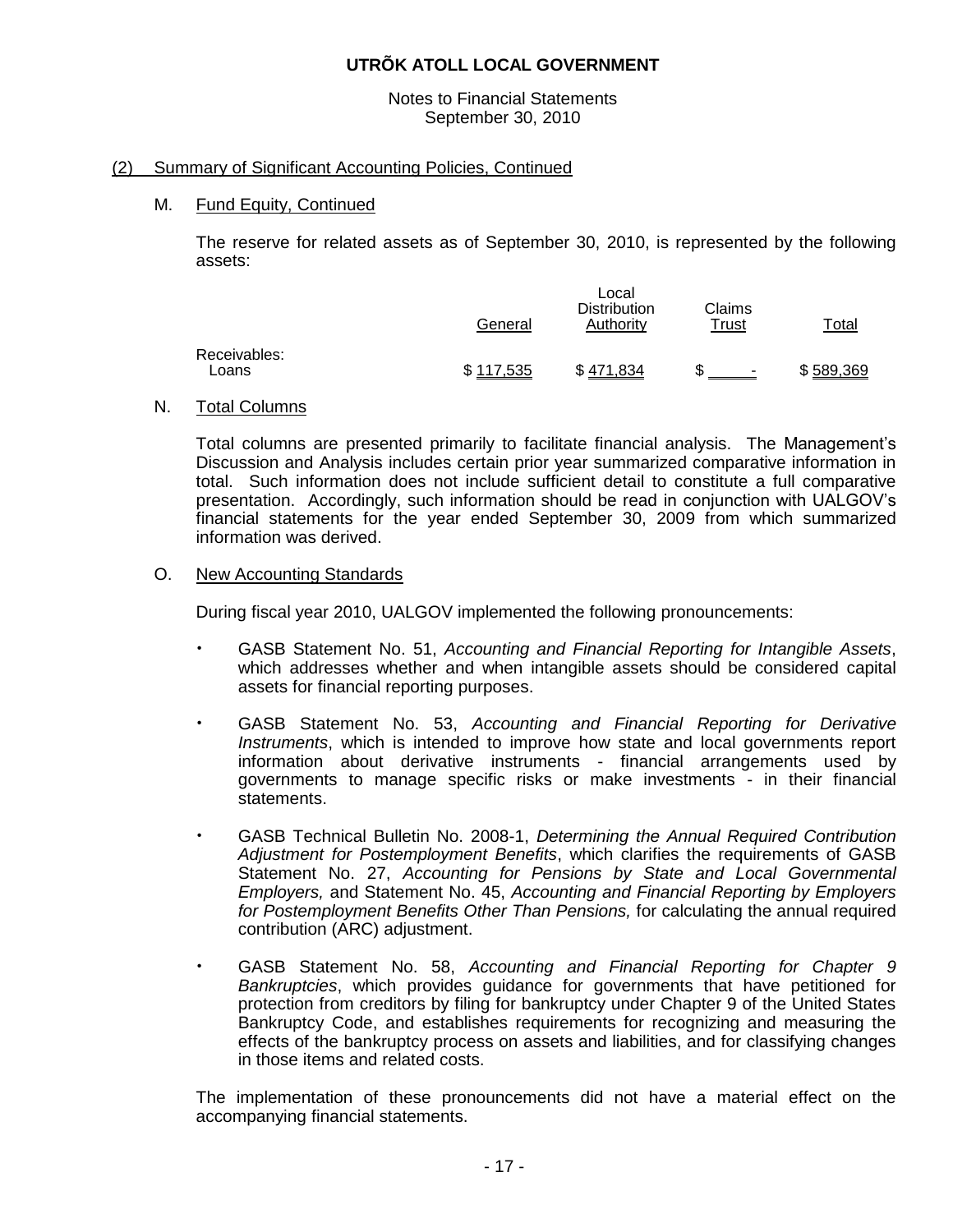Notes to Financial Statements September 30, 2010

#### (2) Summary of Significant Accounting Policies, Continued

#### O. New Accounting Standards, Continued

In March 2010, GASB issued Statement No. 54, *Fund Balance Reporting and Governmental Fund Type Definitions*, which enhances the usefulness of fund balance information by providing clearer fund balance classifications that can be more consistently applied and by clarifying the existing governmental fund type definitions. The provisions of this statement are effective for periods beginning after June 15, 2010. Management does not believe that the implementation of this statement will have a material effect on the financial statements of UALGOV.

In December 2009, GASB issued Statement No. 57, *OPEB Measurements by Agent Employers and Agent Multiple-Employer Plans*, which amends Statement No. 43, *Financial Reporting for Postemployment Benefit Plans Other Than Pension Plans,* and Statement No. 45, *Accounting and Financial Reporting by Employers for Postemployment Benefits Other Than Pensions*, and addresses issues related to measurement of OPEB obligations by certain employers participating in agent multiple-employer OPEB plans. The provisions of Statement 57 related to the use and reporting of the alternative measurement method are effective immediately. The provisions related to the frequency and timing of measurements are effective for actuarial valuations first used to report funded status information in OPEB plan financial statements for periods beginning after June 15, 2011. Management does not believe that the implementation of this statement will have a material effect on the financial statements of UALGOV.

In June 2010, GASB issued Statement No. 59, *Financial Instruments Omnibus*, which updates and improves existing standards regarding financial reporting of certain financial instruments and external investment pools. The provisions of this statement are effective for periods beginning after June 15, 2010. Management has not evaluated the effect that the implementation of this statement will have on the financial statements of UALGOV.

#### (3) Deposits and Investments

GASB Statement No. 40 addresses common deposit and investment risks related to credit risk, concentration of credit risk, interest rate risk and foreign currency risk. As an element of interest rate risk, disclosure is required of investments that have fair values that are highly sensitive to changes in interest rates. GASB Statement No. 40 also requires disclosure of formal policies related to deposit and investment risks.

UALGOV does not have formal deposit and investment policies. Investments in the Claims Trust Fund are governed by a trust agreement.

#### A. Deposits

Custodial credit risk is the risk that in the event of a bank failure, UALGOV's deposits may not be returned to it. Such deposits are not covered by depository insurance and are either uncollateralized, or collateralized with securities held by the pledging financial institution or held by the pledging financial institution but not in the depositor-government's name. UALGOV does not have a deposit policy for custodial credit risk.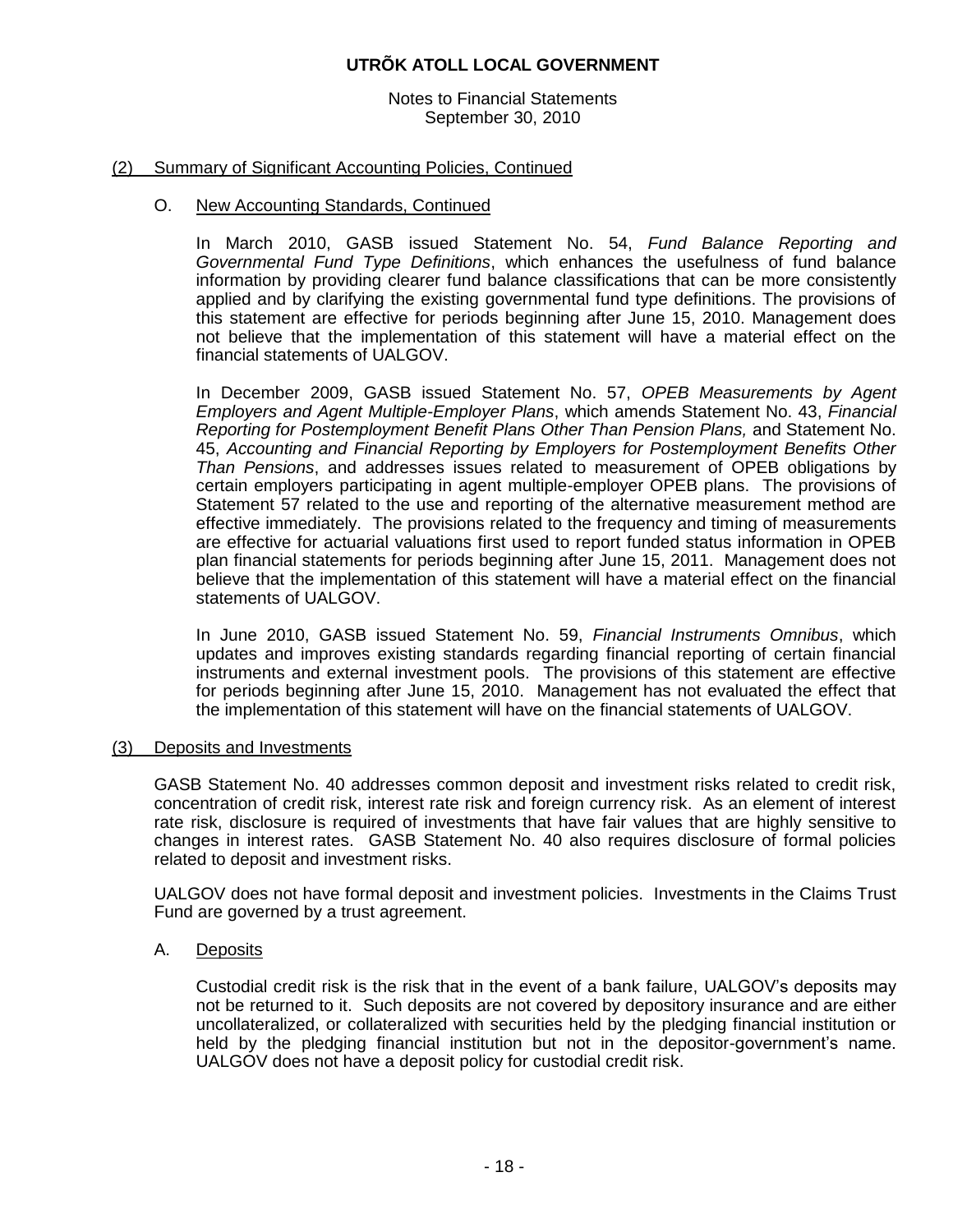Notes to Financial Statements September 30, 2010

#### (3) Deposits and Investments, Continued

#### A. Deposits, Continued

As of September 30, 2010, the carrying amount of the UALGOV's total cash and cash equivalents was \$425,889 and the corresponding bank balance was \$457,395. Of the bank balance amount, \$209,220 is maintained in financial institutions subject to Federal Deposit Insurance Corporation (FDIC) insurance. As of September 30, 2010, bank deposits in the amount of \$209,220 were FDIC insured. The remaining bank deposits of \$248,175 are maintained in financial institutions not subject to depository insurance. UALGOV does not require collateralization of its cash deposits; therefore, deposit levels in excess of FDIC insurance coverage are uncollateralized. Accordingly, these deposits are exposed to custodial credit risk.

#### B. Investments

Investments of UALGOV as of September 30, 2010, are as follows:

| <b>Claims Trust Fund:</b> |                |
|---------------------------|----------------|
| Cash management           | 712,168<br>\$. |
| Future managed assets     | 1,415,388      |
| Equities                  | 7,480,773      |
| Fixed income securities   | 4,000,621      |
|                           | \$13,608,950   |

Custodial credit risk for investments is the risk that in the event of the failure of the counterparty to the transaction, UALGOV will not be able to recover the value of investment or collateral securities that are in the possession of an outside party. UALGOV's investments are held and administered by trustees in accordance with various trustee agreements. Based on negotiated trust and custody contracts, all of these investments were held in UALGOV's name by UALGOV's custodial financial institutions at September 30, 2010.

Credit risk for investments is the risk that an issuer or other counterparty to an investment will not fulfill its obligations.

Interest rate risk is the risk that changes in interest rates will adversely affect the fair value of debt instruments. UALGOV does not have a formal investment policy that limits investment maturities as a means of managing its exposure to fair value losses arising from increasing interest rates.

Concentration of credit risk for investments is the risk of loss attributed to the magnitude of an entity's investment in a single issuer. GASB Statement No. 40 requires disclosure by issuer and amount of investments in any one issuer that represents five percent (5%) or more of total investments for UALGOV. As of September 30, 2010, there were no investments in any one issuer that exceeded 5% of total investments.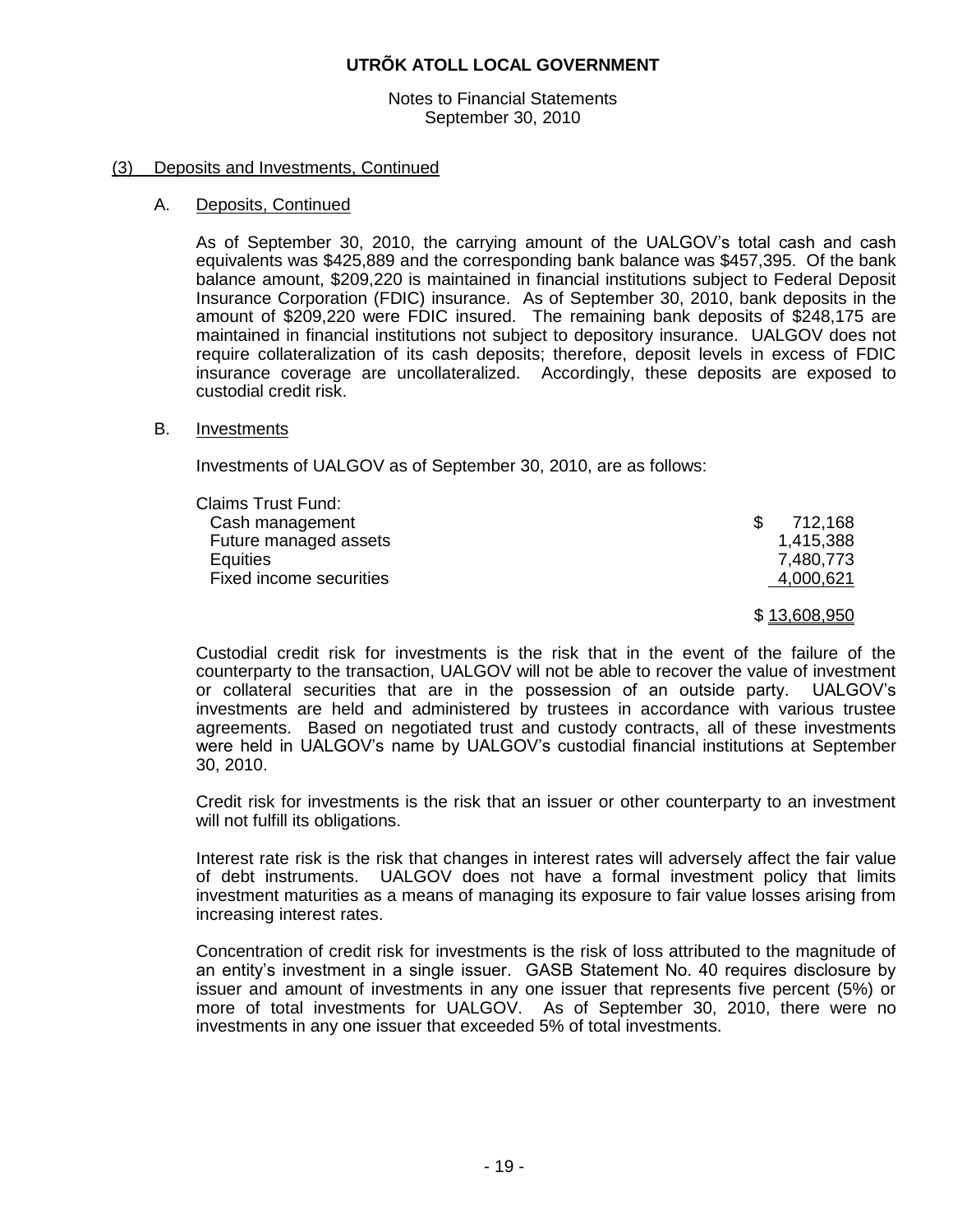#### Notes to Financial Statements September 30, 2010

# (3) Deposits and Investments, Continued

#### B. Investments, Continued

As of September 30, 2010, investments in debt securities were as follows:

|                                    | Investment Maturities (In years) |             |  |             |                 |  |              |     |           |
|------------------------------------|----------------------------------|-------------|--|-------------|-----------------|--|--------------|-----|-----------|
|                                    | Moody's                          |             |  |             |                 |  | Greater than |     |           |
|                                    | Rating                           | Less than 1 |  | 1 to $5$    | 6 to 10         |  | 10           |     | Total     |
| U.S. Treasury Obligations          | AAA                              | \$          |  | \$          | \$<br>1,170,850 |  | \$           | \$  | 1,170,850 |
| U.S. Government agencies           | AAA                              |             |  | 843,882     |                 |  |              |     | 843,882   |
| Corporate bonds                    | AA+                              |             |  | 121,987     | 120,444         |  |              |     | 242,431   |
| Corporate bonds                    | AA-                              |             |  | 125,461     |                 |  |              |     | 125,461   |
| Corporate bonds                    | A+                               |             |  | 80,241      | 85,802          |  |              |     | 166,043   |
| Corporate bonds                    | A                                |             |  | 122,838     |                 |  |              |     | 122,838   |
| Corporate bonds                    | A-                               |             |  | 366,518     | 128,993         |  |              |     | 495,511   |
| Corporate bonds                    | BBB+                             |             |  | 82,514      | 85,670          |  |              |     | 168,184   |
| Corporate bonds                    | <b>BBB</b>                       |             |  |             | 85,674          |  |              |     | 85,674    |
| Corporate bonds                    | BBB-                             |             |  | 83,748      | 86,013          |  |              |     | 169,761   |
| Foreign bond, notes and debentures | AA                               |             |  | 121,880     |                 |  |              |     | 121,880   |
| Foreign bond, notes and debentures | AA-                              |             |  |             | 83,197          |  |              |     | 83,197    |
| Foreign bond, notes and debentures | $A+$                             |             |  | 122,823     |                 |  |              |     | 122,823   |
| Foreign bond, notes and debentures | A-                               |             |  | 82,086      |                 |  |              |     | 82,086    |
|                                    |                                  | \$          |  | \$2.153.978 | 1.846.643<br>S  |  | \$           | \$. | 4.000.621 |

#### (4) Capital Assets

Capital asset activities for the year ended September 30, 2010, are as follows:

|                                | <b>Balance</b> |           |             | <b>Balance</b> |
|--------------------------------|----------------|-----------|-------------|----------------|
|                                | October        |           |             | September      |
|                                | 1,2009         | Additions | Retirements | 30, 2010       |
| Depreciable capital assets:    |                |           |             |                |
| Airport terminal               | 90,310<br>\$.  | \$        | \$          | 90,310<br>\$   |
| Machinery and Equipment        | 70,683         |           |             | 70,683         |
| Motor vehicles                 | 52,495         |           |             | 52,495         |
|                                | 213,488        |           |             | 213,488        |
| Less accumulated depreciation  | (39, 956)      | (22, 464) |             | (62, 420)      |
|                                | 173,532        | (22, 464) |             | 151,068        |
| Nondepreciable capital assets: |                |           |             |                |
| Construction in progress       |                | 88,423    |             | 88,423         |
|                                | \$173,532      | \$65,959  | \$          | \$239,491      |

Depreciation expense of \$22,464 was charged to the Office of the Mayor and Council.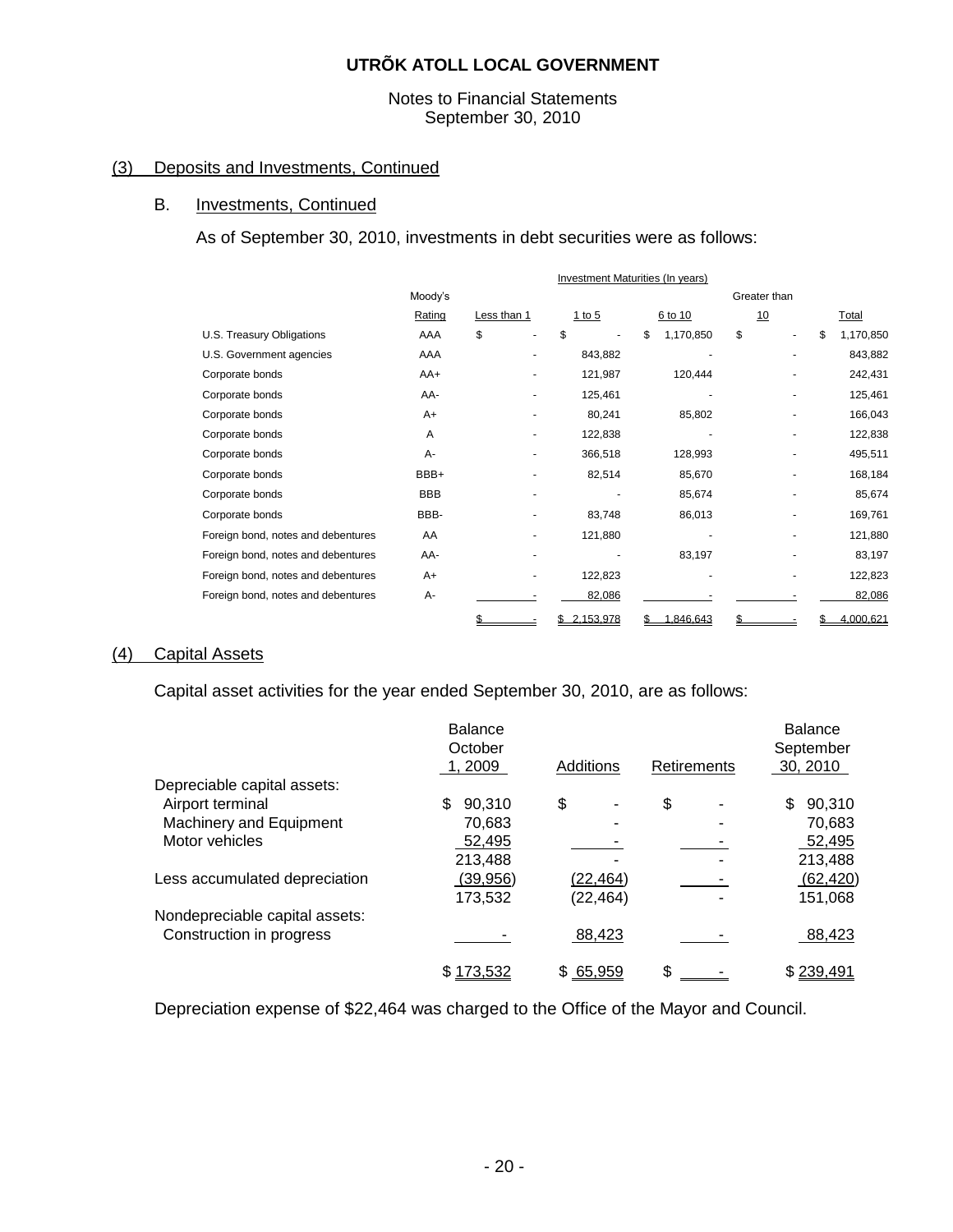Notes to Financial Statements September 30, 2010

#### (5) Transfers In/Out

Operating transfers in/out for all fund types, for the year ended September 30, 2010, are as follows:

| Source                         | Recipient                                      | Transfer<br>Out | Transfer<br>ın |  |
|--------------------------------|------------------------------------------------|-----------------|----------------|--|
| <b>Claims Trust</b><br>General | General<br><b>Local Distribution Authority</b> | \$728,855       | -<br>728,855   |  |
|                                |                                                | \$728,855       | \$728,855      |  |

Transfers are used to 1) move revenues from the fund that enabling legislation or budget requires to collect them to the fund that enabling legislation or budget requires to expend them, 2) use unrestricted revenues collected in the General Fund to finance various programs accounted for in other funds in accordance with budgetary authorizations, and 3) record reductions in interfund loans for amounts that are not expected to be repaid.

#### (6) Loans Payable

On December 8, 2008, UALGOV obtained a \$2,440,000 loan with a commercial bank. The loan proceeds are to be used in lieu of liquidation of securities for the purpose of meeting the obligations of the Utrõk Local Distribution Authority. Interest is payable quarterly at 3.033% per annum with principal due on December 14, 2010. The loan is fully collateralized with the securities held by the bank in UALGOV's name.

On January 18, 2010, UALGOV obtained a \$400,000 loan with a commercial bank. The loan proceeds are to be used to fund various obligations of the Utrõk Local Distribution Authority. Interest is payable upon maturity at 9.5% per annum with principal due on January 31, 2011. The loan is fully collateralized by future distributions from the Utrõk Local Distribution Authority.

Long-term liabilities will be liquidated in the future from governmental funds. During the year ended September 30, 2010, the following changes occurred in liabilities reported as part of the primary government's long-term liabilities in the statement of net assets:

|            | <b>Balance</b><br>October 1,<br>2009 | Additions | <b>Reductions</b> | <b>Balance</b><br>September 30,<br>2010 | Balance due<br>in One Year |
|------------|--------------------------------------|-----------|-------------------|-----------------------------------------|----------------------------|
| Bank loans | \$2,440,000                          | 400.000   |                   | \$2.840.000                             | \$2,840,000                |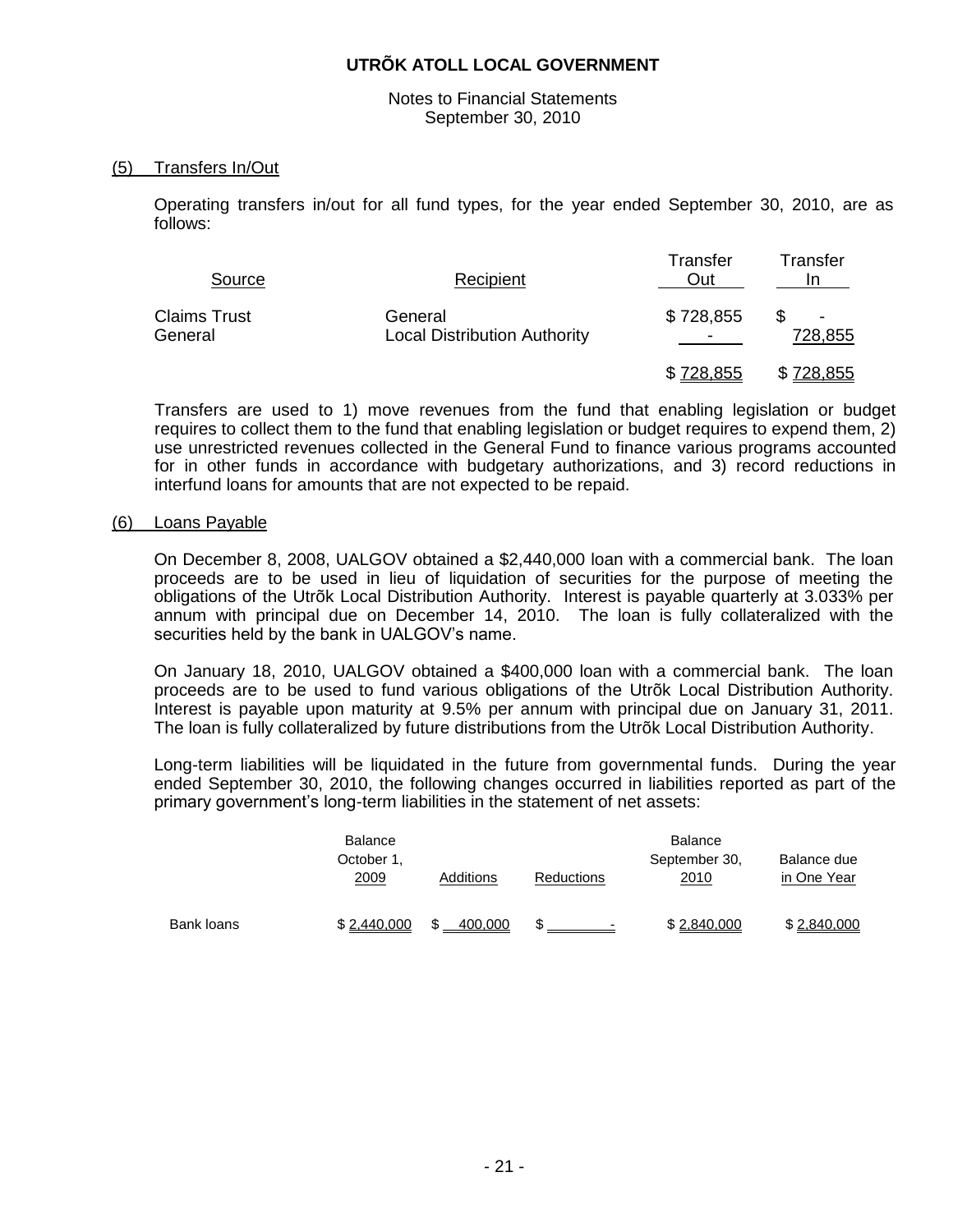Notes to Financial Statements September 30, 2010

#### (7) Contingencies

#### Settlement Agreement

On May 9, 1997, UALGOV entered into a Settlement Agreement with the Bank of New York, the former trustee for the Utrõk Claims Trust Fund. During fiscal year 1996, the Bank transferred \$390,000 of funds to the Utrõk Local Distribution Authority (LDA) Fund, which should have been transferred to the Utrõk Claims Trust Fund. These funds were subsequently loaned out or were otherwise disbursed by the LDA. Under the terms of the Settlement Agreement, the Bank agreed to reimburse the Utrõk Claims Trust Fund the money erroneously transferred and UALGOV agreed to repay \$180,000 to the Bank plus any additional amounts that are subsequently identified and collected. As of September 30, 2010, UALGOV repaid \$180,000 under this agreement. Repayment of the remaining \$210,000 is contingent upon future collection of amounts previously loaned or disbursed by the LDA. UALGOV elected to not record the receivable for the loans amount and the related liability in the accompanying financial statements.

#### Section 177 Compact Funding

UALGOV received its final compensatory payment under the terms of the Compact on October 22, 2001. Management believes that investment income is sufficient to cover future cost of operations and distributions of the General Fund and the Local Distribution Authority Fund, respectively. However, in the event of a decline in future investment income, UALGOV will need to obtain revenue from other sources to be able to support its cost of operations and distributions.

#### (8) Risk Management

UALGOV is exposed to various risks of loss related to torts; theft of, damage to, and destruction of assets; errors and omissions; injuries to employees; and natural disasters. UALGOV has elected to purchase commercial automobile insurance from independent third parties for the risks of loss to which it is exposed to with respect to the use of motor vehicles. Settled claims have not exceeded this commercial coverage in any of the past three years. For other risks of loss to which it is exposed, UALGOV has elected not to purchase commercial insurance. Instead, UALGOV management believes it is more economical to manage its risks internally. In the event of claim settlements and judgments, UALGOV reports all of its risk management activities in its General Fund.

Claims expenditures and liabilities are reported when it is probable that a loss has occurred and the amount of that loss can be reasonably estimated. These losses include an estimate of claims that have been incurred but not reported. No material losses have resulted from UALGOV's risk management activities during the years ended September 30, 2010, 2009 and 2008.

#### (9) Subsequent Event

On December 20, 2010, UALGOV obtained a \$1,220,000, 1-year maturity, fixed rate loan with a commercial bank. The loan proceeds were used in lieu of liquidation of securities for the purpose of meeting the obligations of the Utrõk Local Distribution Authority. The loan is fully collateralized with the securities held by the bank in UALGOV's name.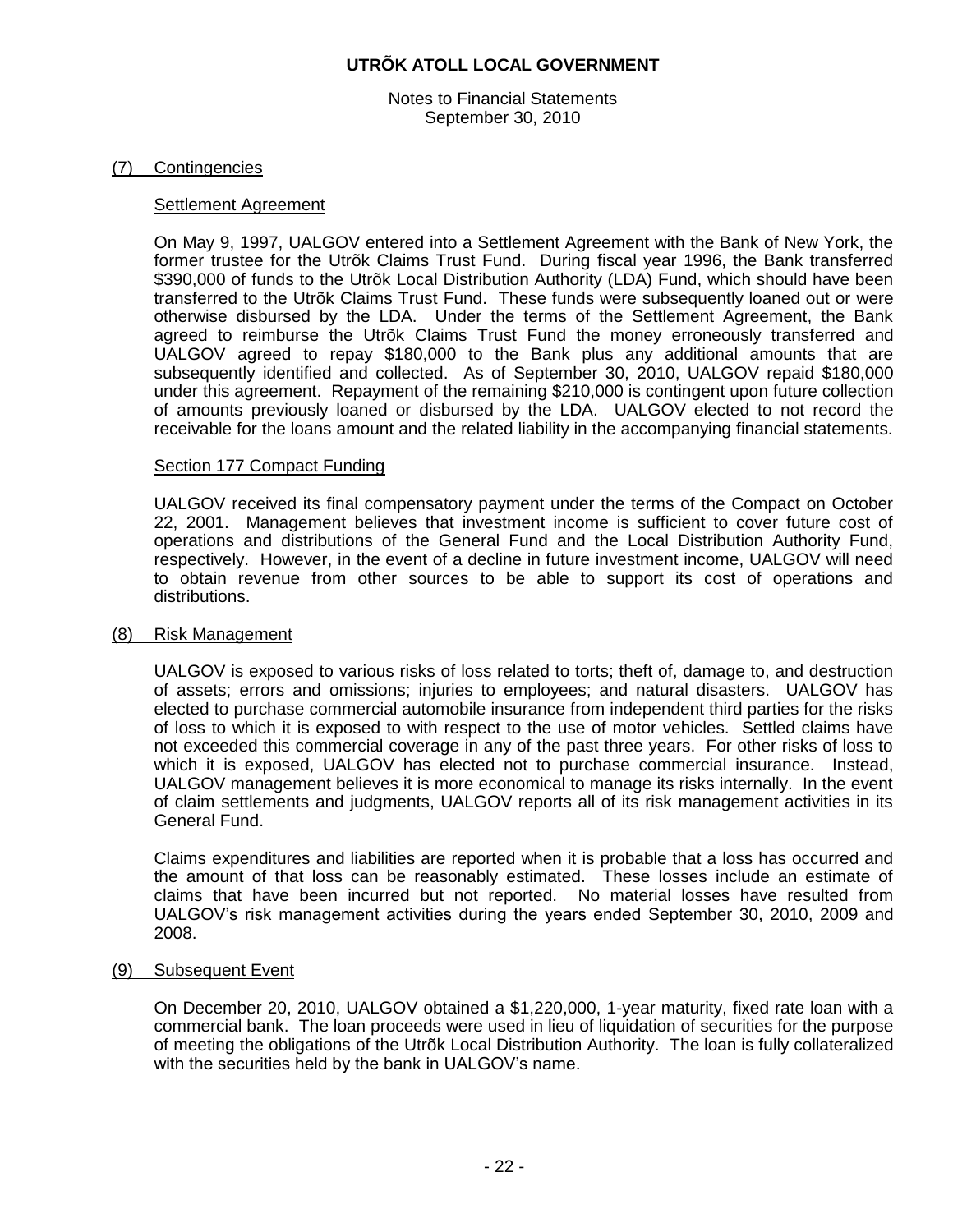## REQUIRED SUPPLEMENTARY INFORMATION - BUDGETARY REPORTING

YEAR ENDED SEPTEMBER 30, 2010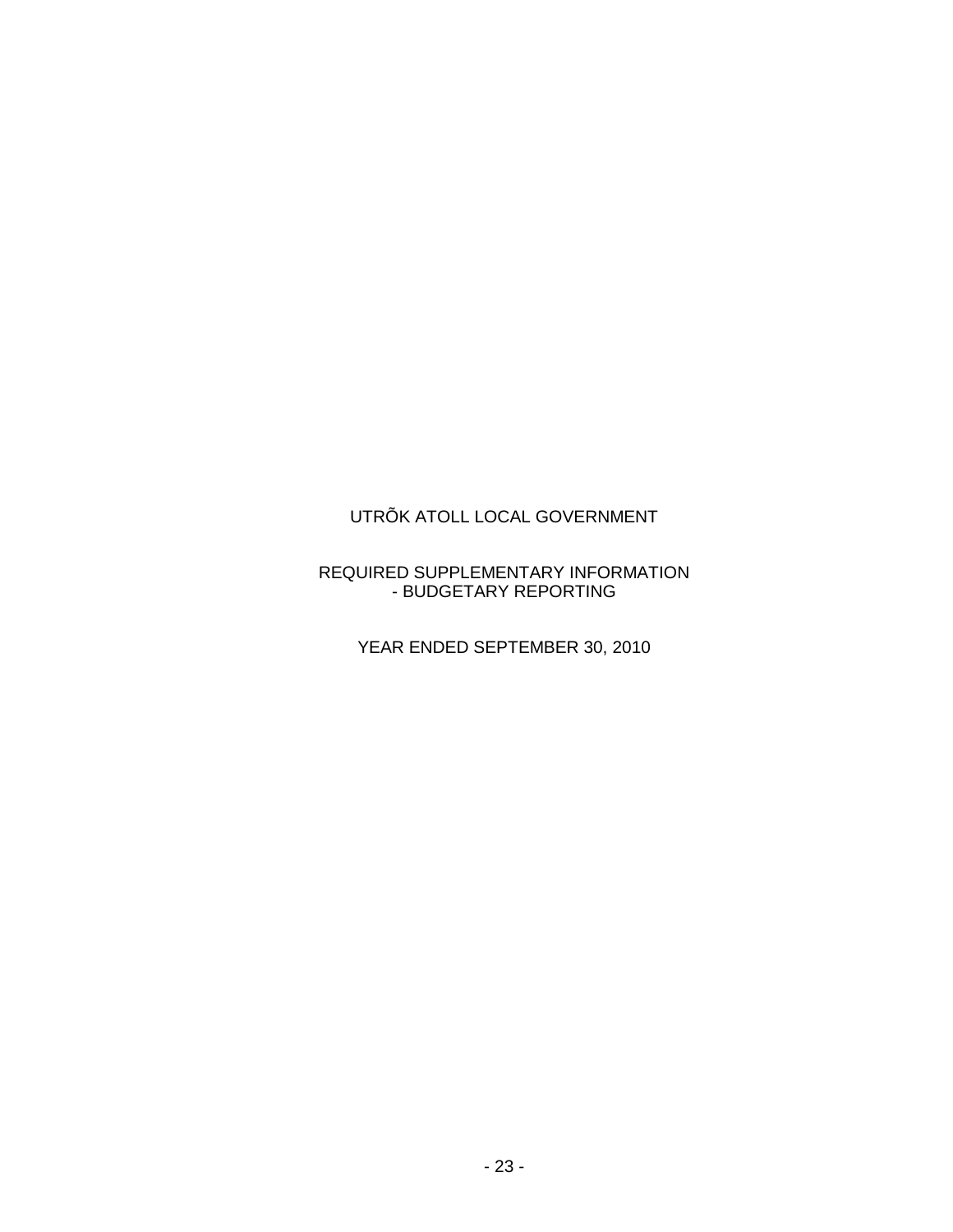## Schedule of Revenues, Expenditures and Changes in Fund Balance - Budget and Actual - General Fund Year Ended September 30, 2010

|                                                  |                   | <b>Budgeted Amounts</b> |              |               |    | Variance with<br>Final Budget -<br>Positive |
|--------------------------------------------------|-------------------|-------------------------|--------------|---------------|----|---------------------------------------------|
|                                                  | Final<br>Original |                         | Actual       | (Negative)    |    |                                             |
| Revenues:                                        |                   |                         |              |               |    |                                             |
| Federal and other grants                         | \$                | 99,863                  | \$<br>99,863 | \$<br>121,801 | \$ | 21,938                                      |
| Interest                                         |                   |                         |              | 55,883        |    | 55,883                                      |
| Other                                            |                   | 2,700                   | 2,700        | 2,841         |    | 141                                         |
| Total revenues                                   |                   | 102,563                 | 102,563      | 180,525       |    | 77,962                                      |
| Expenditures:                                    |                   |                         |              |               |    |                                             |
| Current:                                         |                   |                         |              |               |    |                                             |
| Salaries, wages and benefits                     |                   | 213,070                 | 213,070      | 185,621       |    | 27,449                                      |
| Honorarium and sitting fees                      |                   | 119,900                 | 119,900      | 116,414       |    | 3,486                                       |
| Food program                                     |                   |                         |              | 46,163        |    | (46, 163)                                   |
| Professional services                            |                   | 88,000                  | 88,000       | 69,188        |    | 18,812                                      |
| Travel and stipends                              |                   | 57,400                  | 57,400       | 59,471        |    | (2,071)                                     |
| Motor vehicle                                    |                   | 20,000                  | 20,000       |               |    | 20,000                                      |
| Rental                                           |                   | 58,600                  | 58,600       | 23,270        |    | 35,330                                      |
| Office equipment and supplies                    |                   | 16,500                  | 16,500       | 8,991         |    | 7,509                                       |
| Communications                                   |                   | 12,640                  | 12,640       | 12,311        |    | 329                                         |
| <b>Contractual services</b>                      |                   | 7,000                   | 7,000        | 800           |    | 6,200                                       |
| Contributions                                    |                   | 15,000                  | 15,000       | 9,822         |    | 5,178                                       |
| Representation                                   |                   | 5,000                   | 5,000        | 2,647         |    | 2,353                                       |
| Miscellaneous                                    |                   | 36,370                  | 36,370       | 44,390        |    | (8,020)                                     |
| Capital outlay:                                  |                   |                         |              |               |    |                                             |
| Development projects                             |                   |                         |              | 88,443        |    | (88, 443)                                   |
| Total expenditures                               |                   | 649,480                 | 649,480      | 667,531       |    | (18, 051)                                   |
| Deficiency of revenues under expenditures        |                   | (546,917)               | (546,917)    | (487,006)     |    | 59,911                                      |
| Other financing sources:                         |                   |                         |              |               |    |                                             |
| Operating transfers in                           |                   | 546,917                 | 546,917      | 728,855       |    | 181,938                                     |
| Net change in unreserved fund balance            |                   |                         |              | 241,849       |    | 241,849                                     |
| Other changes in unreserved fund balance:        |                   |                         |              |               |    |                                             |
| Decrease in reserve for related assets           |                   |                         |              | 130,081       |    | 130,081                                     |
| Unreserved fund balance at the beginning of year |                   | 81,488                  | 81,488       | 81,488        |    |                                             |
| Unreserved fund balance at the end of year       | \$                | 81,488                  | \$<br>81,488 | \$<br>453,418 | \$ | 371,930                                     |

See Accompanying Notes to Required Supplementary Information - Budgetary Reporting.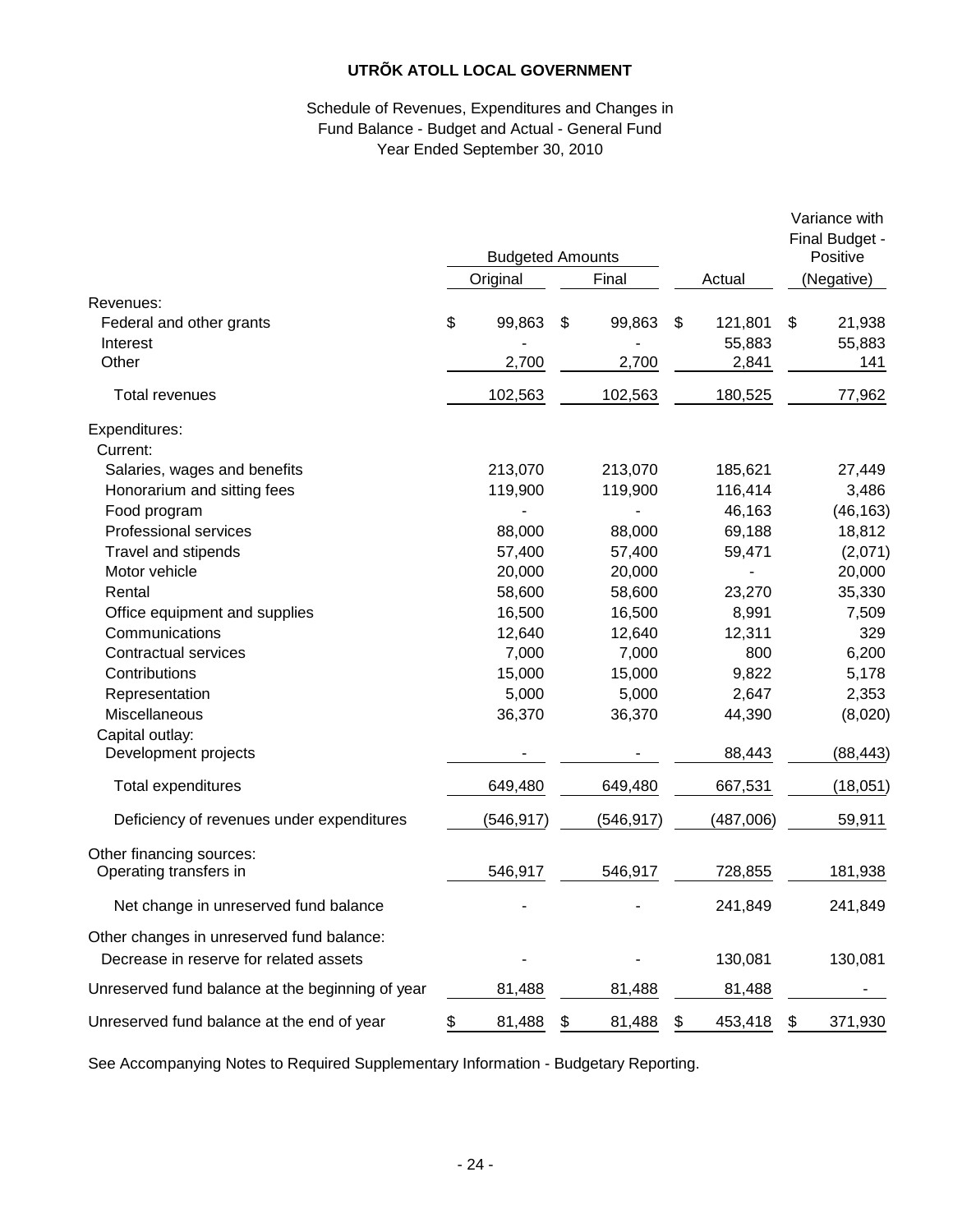#### Notes to Required Supplementary Information - Budgetary Reporting September 30, 2010

#### Budgetary Information

The UALGOV constitution provides for the Executive Committee to introduce into the Council the proposed budget for the Fiscal Year effective October 1. The budget includes estimates of the proposed expenditures for all the funds and the sources of funds. The Executive members of the UALGOV Council review and recommend changes to the proposed budget during the budget deliberation prior to presentation to the Council. UALGOV council meeting holds public hearing/s during which the council presents to the constituents the proposed budget for the coming fiscal year. After all of the feedbacks are heard, the council en banc amends if necessary, and then approves the budget through an ordinance duly enacted by the Local Government Council.

Formal budget integration is employed as a management control device during the year for all funds. The Executive Council has the authority to reprogram budgeted estimates in accordance with the UALGOV Constitution. All annual appropriations lapse at fiscal year end unless otherwise specified in the Ordinance. Supplemental appropriations may occur throughout the year. Unexpended encumbrances at each fiscal year end are carried forward until they are expended or canceled without further ordinance for the matter.

Accounting principles used in developing data on a budgetary basis differ from those used in preparing the financial statements in conformity with GAAP. Amounts included on the Statement of Revenues, Expenditures, and Changes in Fund Balance - Budget and Actual - General Fund (which are presented on a non-GAAP budgetary basis) are reconciled to unreserved deficit of the Governmental Fund Balance Sheet within the other changes in unreserved deficit section of that statement.

Encumbrance accounting has not been utilized by the General Fund.

See Accompanying Notes to Required Supplementary Information - Budgetary Reporting.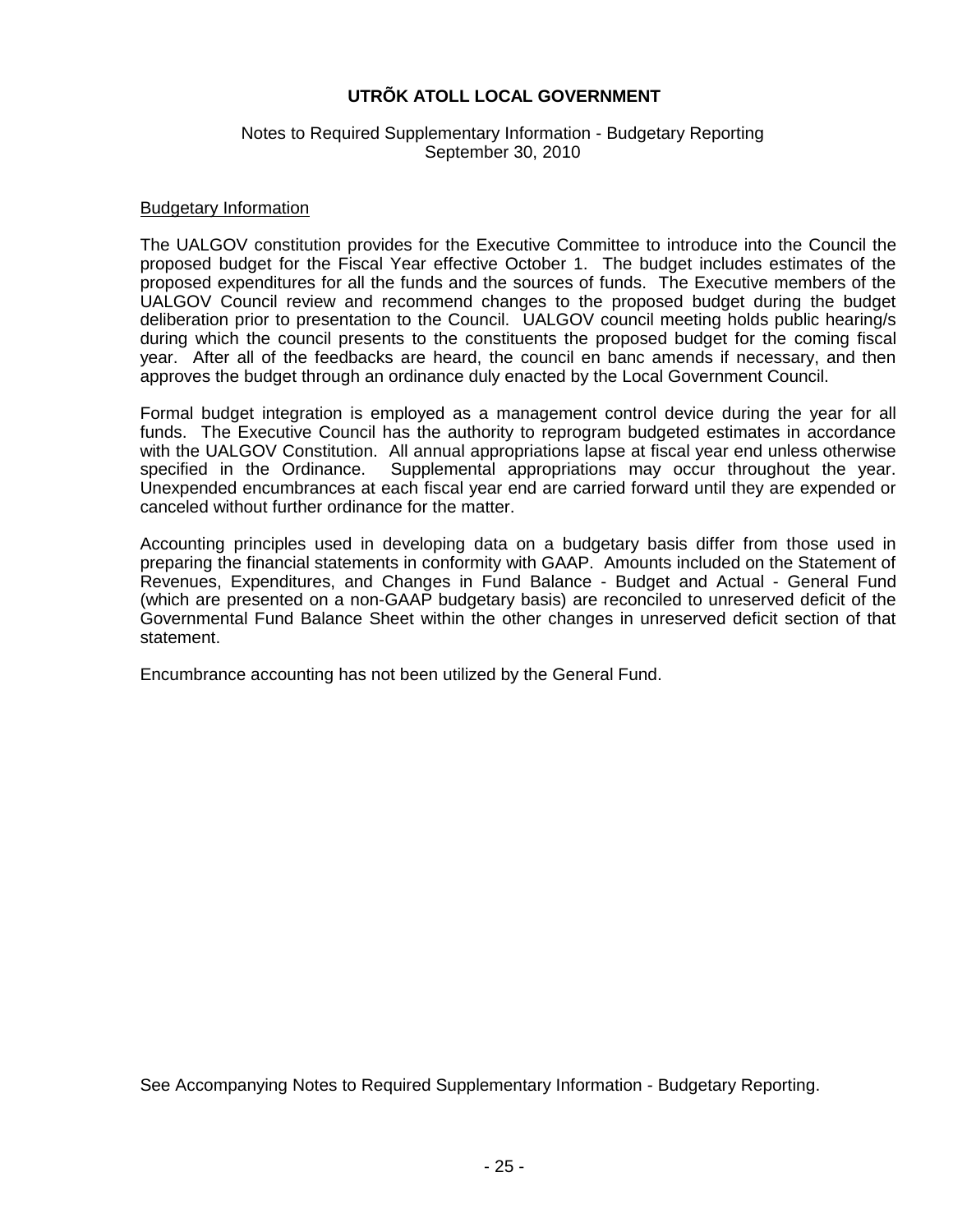# **UTRÕK ATOLL LOCAL GOVERNMENT \_\_\_\_\_\_\_\_\_\_\_\_\_\_\_\_\_\_\_\_\_\_\_\_\_\_\_\_\_\_\_\_\_\_\_\_\_\_\_\_\_\_\_\_\_**

## **INDEPENDENT AUDITORS' REPORTS ON INTERNAL CONTROL AND ON COMPLIANCE \_\_\_\_\_\_\_\_\_\_\_\_\_\_\_\_\_\_\_\_\_\_\_\_\_\_\_\_\_\_\_\_\_\_\_\_\_\_\_\_\_\_\_\_\_\_**

**YEAR ENDED SEPTEMBER 30, 2010**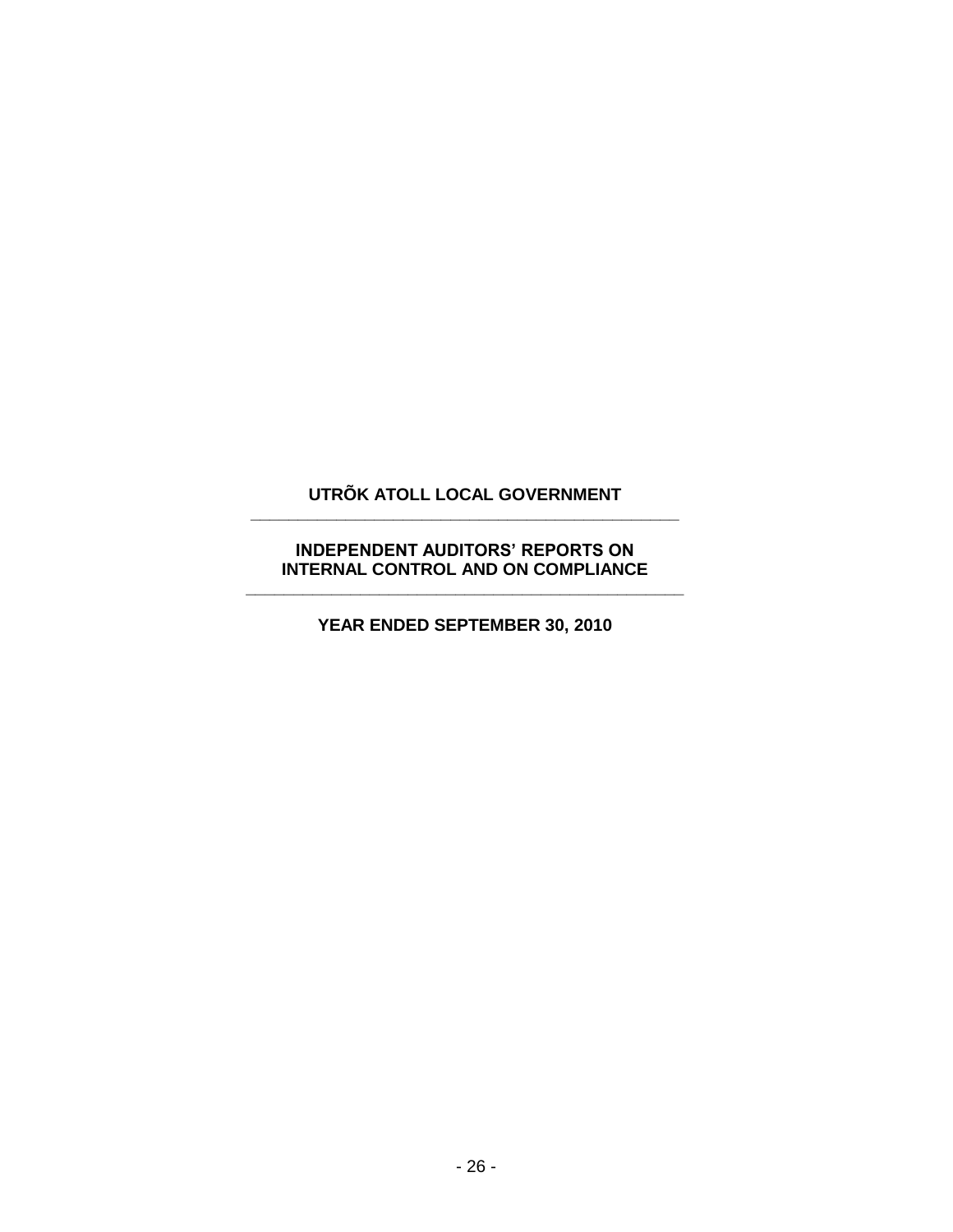

Deloitte & Touche LLP 361 South Marine Corps Drive Tamuning, GU 96913-3911 USA Tel: (671) 646-3884 Fax: (671) 649-4932 www.deloitte.com

#### **INDEPENDENT AUDITORS' REPORT ON INTERNAL CONTROL OVER FINANCIAL REPORTING AND ON COMPLIANCE AND OTHER MATTERS BASED ON AN AUDIT OF FINANCIAL STATEMENTS PERFORMED IN ACCORDANCE WITH** *GOVERNMENT AUDITING STANDARDS*

Mayor John Kaiko Utrõk Atoll Local Government Republic of the Marshall Islands:

We have audited the financial statements of the governmental activities and each major fund of the Utrõk Atoll Local Government (UALGOV) as of and for the year ended September 30, 2010, which collectively comprise UALGOV's basic financial statements and have issued our report thereon dated July 24, 2015. We conducted our audit in accordance with auditing standards generally accepted in the United States of America and the standards applicable to financial audits contained in *Government Auditing Standards*, issued by the Comptroller General of the United States.

# **Internal Control Over Financial Reporting**

Management of UALGOV is responsible for establishing and maintaining effective internal control over financial reporting. In planning and performing our audit, we considered UALGOV's internal control over financial reporting as a basis for designing our auditing procedures for the purpose of expressing our opinions on the financial statements, but not for the purpose of expressing an opinion on the effectiveness of UALGOV's internal control over financial reporting. Accordingly, we do not express an opinion on the effectiveness of UALGOV's internal control over financial reporting.

Our consideration of internal control over financial reporting was for the limited purpose described in the preceding paragraph and was not designed to identify all deficiencies in internal control over financial reporting that might be significant deficiencies or material weaknesses and therefore, there can be no assurance that all deficiencies, significant deficiencies, or material weaknesses have been identified. However, as described in the accompanying Schedule of Findings and Questioned Costs, we identified certain deficiencies in internal control over financial reporting that we consider to be material weaknesses.

A *deficiency in internal control* exists when the design or operation of a control does not allow management or employees, in the normal course of performing their assigned functions, to prevent, or detect and correct misstatements on a timely basis. A *material weakness* is a deficiency, or a combination of deficiencies, in internal control such that there is a reasonable possibility that a material misstatement of the entity's financial statements will not be prevented, or detected and corrected on a timely basis. We consider the deficiencies described in the accompanying Schedule of Findings and Questioned Costs as item 2010-2 to be material weaknesses.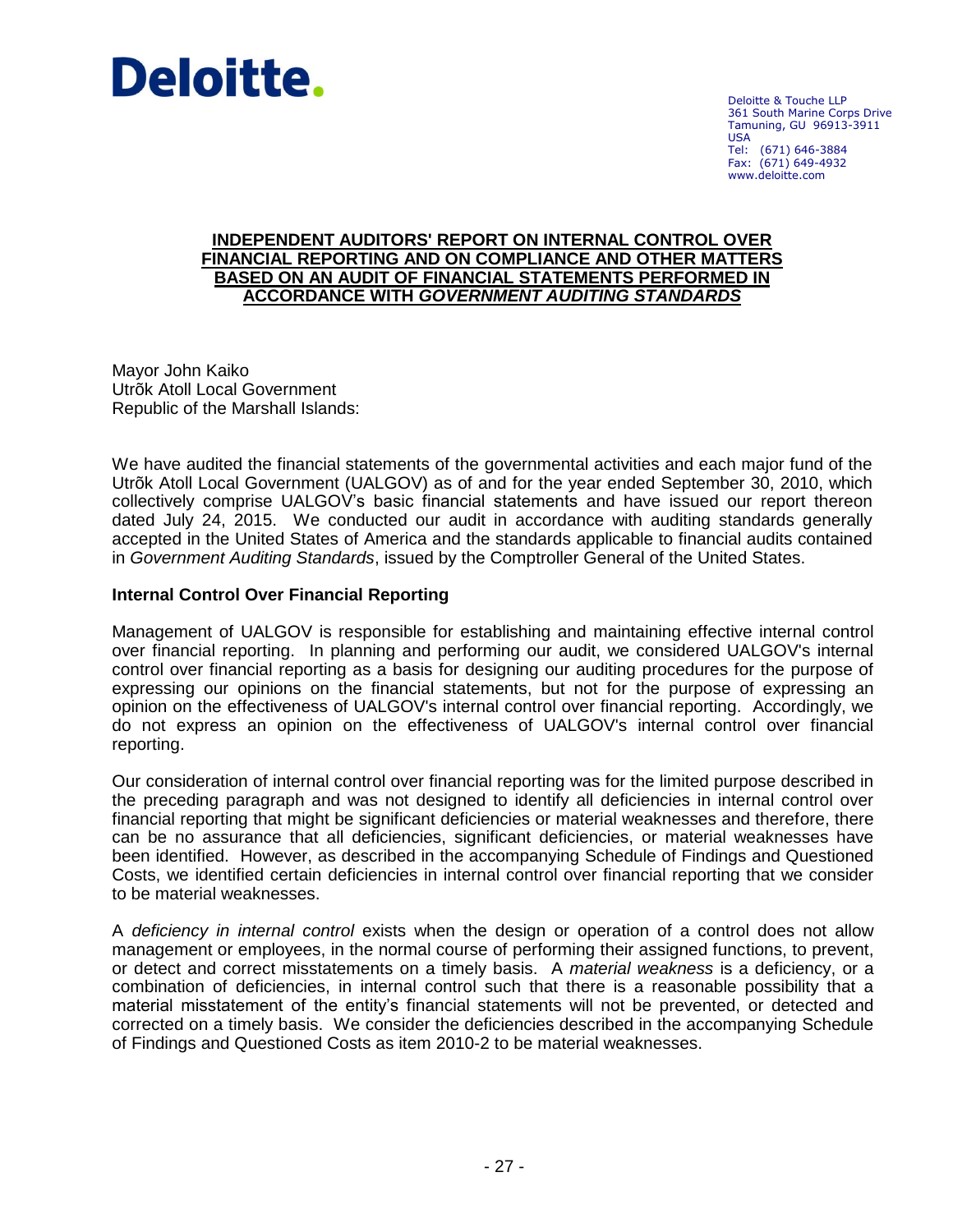## **Compliance and Other Matters**

As part of obtaining reasonable assurance about whether UALGOV's financial statements are free of material misstatement, we performed tests of its compliance with certain provisions of laws, regulations, contracts, and grant agreements, noncompliance with which could have a direct and material effect on the determination of financial statement amounts. However, providing an opinion on compliance with those provisions was not an objective of our audit, and accordingly, we do not express such an opinion. The results of our tests disclosed instances of noncompliance or other matters that are required to be reported under *Government Auditing Standards* and which are described in the accompanying Schedule of Findings and Questioned Costs as items 2010-1 and 2010-3 through 2010-5.

We noted certain matters that we reported to management of UALGOV in a separate letter dated July 24, 2015.

UALGOV's responses to the findings identified in our audit are described in the accompanying Schedule of Findings and Questioned Costs. We did not audit UALGOV's responses and, accordingly, we express no opinion on them.

This report is intended solely for the information and use of management, the Council, others within the entity, federal awarding agencies, and the cognizant audit and other federal agencies and is not intended to be and should not be used by anyone other than these specified parties.

loite Harlett

July 24, 2015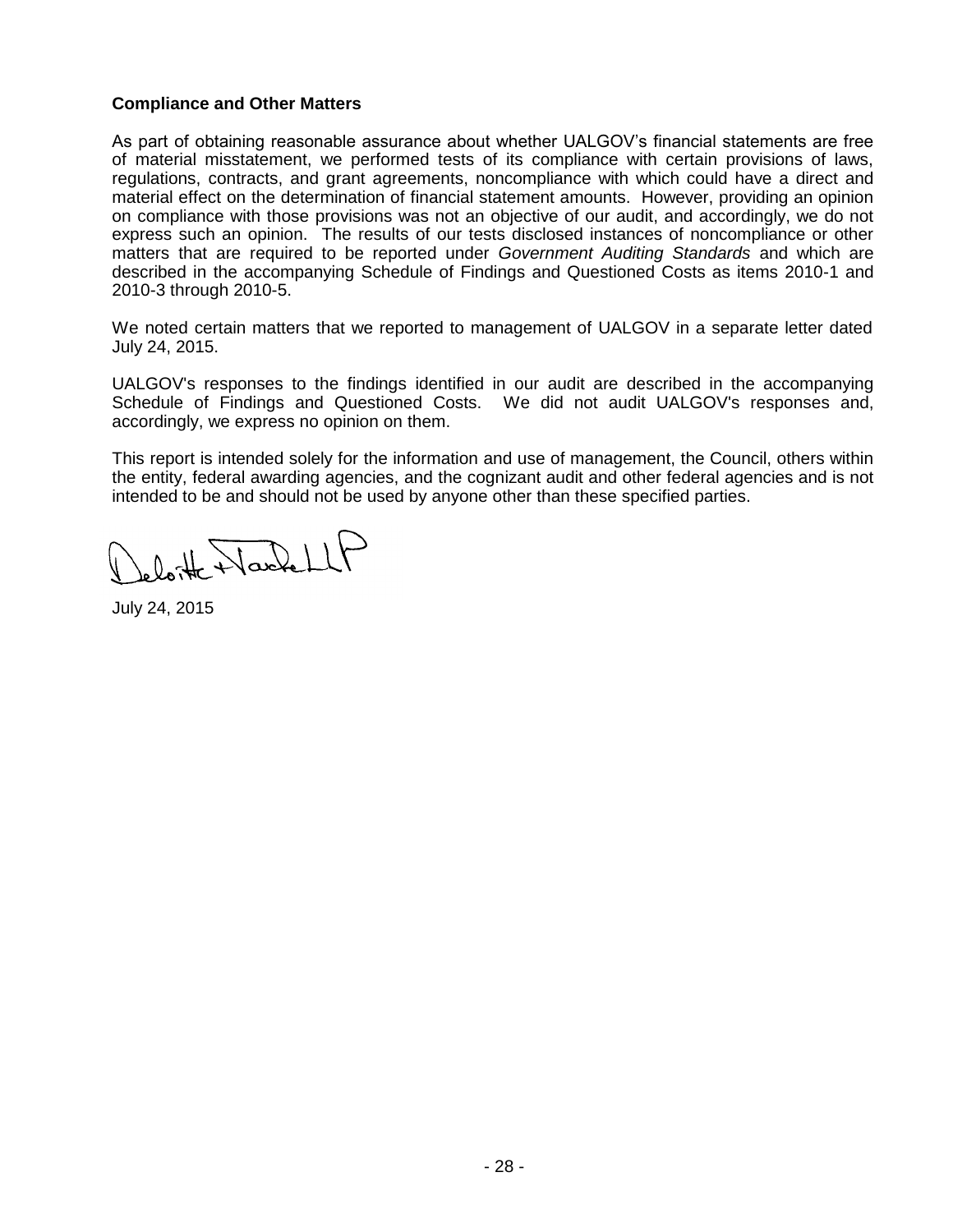

Deloitte & Touche LLP 361 South Marine Corps Drive Tamuning, GU 96913-3911 USA Tel: (671) 646-3884 Fax: (671) 649-4932 www.deloitte.com

#### **INDEPENDENT AUDITORS' REPORT ON COMPLIANCE WITH REQUIREMENTS THAT COULD HAVE A DIRECT AND MATERIAL EFFECT ON EACH MAJOR PROGRAM AND ON INTERNAL CONTROL OVER COMPLIANCE IN ACCORDANCE WITH OMB CIRCULAR A-133 AND ON THE SCHEDULE OF EXPENDITURES OF FEDERAL AWARDS**

Mayor John Kaiko Utrõk Atoll Local Government Republic of the Marshall Islands:

#### **Compliance**

We have audited Utrõk Atoll Local Government's (UALGOV) compliance with the types of compliance requirements described in the *OMB Circular A-133 Compliance Supplement* that could have a direct and material effect on its major federal program for the year ended September 30, 2010. UALGOV's major federal program is identified in the summary of auditor's results section of the accompanying Schedule of Findings and Questioned Costs. Compliance with the requirements of laws, regulations, contracts, and grants applicable to its major federal program is the responsibility of UALGOV's management. Our responsibility is to express an opinion on UALGOV's compliance based on our audit.

We conducted our audit of compliance in accordance with auditing standards generally accepted in the United States of America; the standards applicable to financial audits contained in *Government Auditing Standards*, issued by the Comptroller General of the United States; and OMB Circular A-133, *Audits of States, Local Governments, and Non-Profit Organizations*. Those standards and OMB Circular A-133 require that we plan and perform the audit to obtain reasonable assurance about whether noncompliance with the types of compliance requirements referred to above that could have a direct and material effect on a major federal program occurred. An audit includes examining, on a test basis, evidence about UALGOV's compliance with those requirements and performing such other procedures as we considered necessary in the circumstances. We believe that our audit provides a reasonable basis for our opinion. Our audit does not provide a legal determination of UALGOV's compliance with those requirements.

In our opinion, UALGOV complied, in all material respects, with the requirements referred to above that are applicable to its major federal program for the year ended September 30, 2010.

#### **Internal Control Over Compliance**

Management of UALGOV is responsible for establishing and maintaining effective internal control over compliance with the requirements of laws, regulations, contracts, and grants applicable to federal programs. In planning and performing our audit, we considered UALGOV's internal control over compliance with the requirements that could have a direct and material effect on a major federal program to determine the auditing procedures for the purpose of expressing our opinion on compliance and to test and report on internal control over compliance in accordance with OMB Circular A-133, but not for the purpose of expressing an opinion on the effectiveness of internal control over compliance. Accordingly, we do not express an opinion on the effectiveness of UALGOV's internal control over compliance.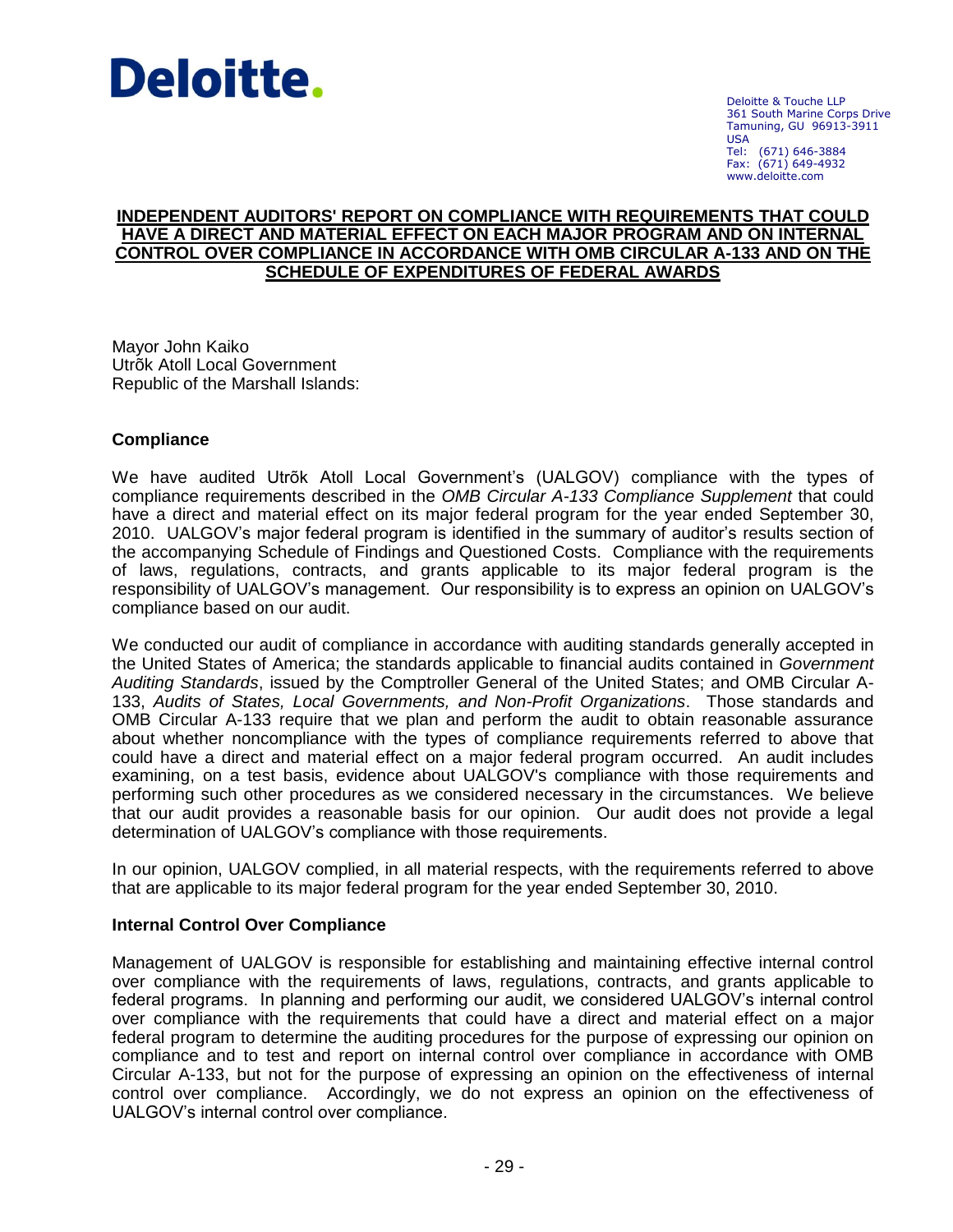Our consideration of internal control over compliance was for the limited purpose described in the preceding paragraph and was not designed to identify all deficiencies in internal control over compliance that might be significant deficiencies or material weaknesses and therefore, there can be no assurance that all deficiencies, significant deficiencies, or material weaknesses have been identified. However, as discussed below, we identified certain deficiencies in internal control over compliance that we consider to be material weaknesses.

A *deficiency in internal control over compliance* exists when the design or operation of a control over compliance does not allow management or employees, in the normal course of performing their assigned functions, to prevent, or detect and correct, noncompliance with a type of compliance requirement of a federal program on a timely basis. A *material weakness in internal control over compliance* is a deficiency, or combination of deficiencies, in internal control over compliance, such that there is reasonable possibility that material noncompliance with a type of compliance requirement of a federal program will not be prevented, or detected and corrected, on a timely basis. We consider the deficiencies in internal control over compliance described in the accompanying Schedule of Findings and Questioned Costs as item 2010-1 to be material weaknesses.

UALGOV's responses to the findings identified in our audit are described in the accompanying Schedule of Findings and Questioned Costs. We did not audit UALGOV's responses and, accordingly, we express no opinion on the responses.

#### **Schedule of Expenditures of Federal Awards**

We have audited the financial statements of the governmental activities and each major fund of UALGOV as of and for the year ended September 30, 2010, and have issued our report thereon dated July 24, 2015, which contained an unqualified opinion on those financial statements. Our audit was conducted for the purpose of forming our opinions on the financial statements that collectively comprise UALGOV's financial statements. The accompanying Schedule of Expenditures of Federal Awards is presented for purposes of additional analysis as required by OMB Circular A-133 and is not a required part of the financial statements. Such information is the responsibility of management and was derived from and relates directly to the underlying accounting and other records used to prepare the financial statements. The information has been subjected to the auditing procedures applied in the audit of the financial statements and certain additional procedures, including comparing and reconciling such information directly to the underlying accounting and other records used to prepare the financial statements or to the financial statements themselves, and other additional procedures in accordance with auditing standards generally accepted in the United States of America. In our opinion, the schedule of expenditure of federal awards is fairly stated in all material respects in relation to the financial statements as a whole.

This report is intended solely for the information and use of management, the Council, others within the entity, federal awarding agencies, and the cognizant audit and other federal agencies and is not intended to be and should not be used by anyone other than these specified parties.

 $0$  of Nackell

July 24, 2015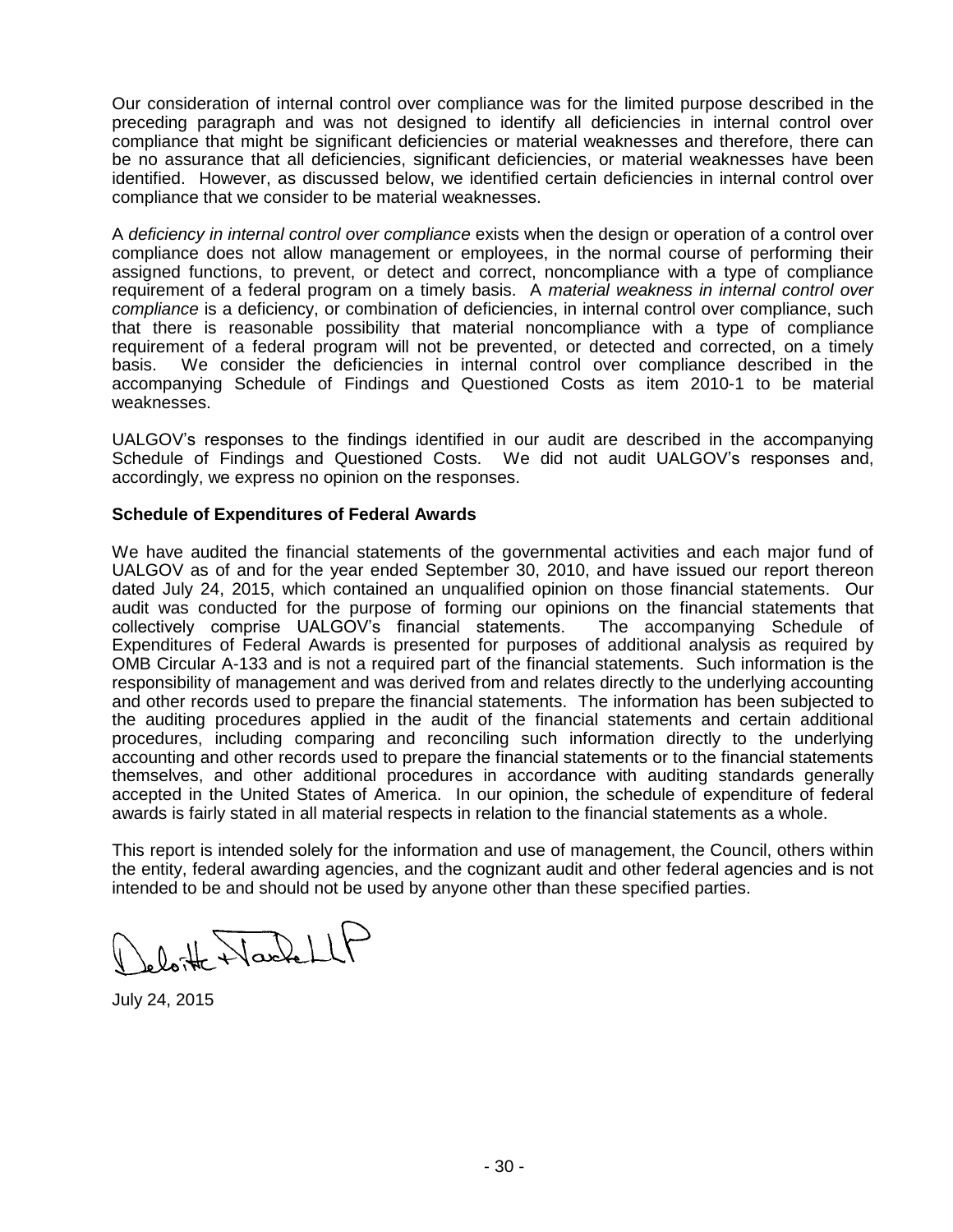# Schedule of Expenditures of Federal Awards Compact of Free Association, Public Law 99-239 Year Ended September 30, 2010

|                                                                                                                                                                                               | <b>Fund Balance</b><br><b>Beginning</b><br>of Year | Net Earnings<br>on Funds | <b>Net</b><br><b>Funds</b><br>Expended | <b>Fund Balance</b><br>End of Year |
|-----------------------------------------------------------------------------------------------------------------------------------------------------------------------------------------------|----------------------------------------------------|--------------------------|----------------------------------------|------------------------------------|
| U.S. Department of the Interior<br>CFDA #15.875                                                                                                                                               |                                                    |                          |                                        |                                    |
| Funds passed through the Republic of the<br>Marshall Islands (RepMar):                                                                                                                        |                                                    |                          |                                        |                                    |
| The Agreement between the Government of the<br>United States and the Government of the Marshall<br>Islands for the implementation of Section 177 of the<br><b>Compact of Free Association</b> | 13,471,589                                         | 1.254.097                | 1,116,736                              | 13.608.950                         |

Of funds received per the agreement between the Government of the United States and the Government of the Marshall Islands for the implementation of Section 177 of the Compact of Free Association, the cumulative amount of \$13,608,950 remains invested in the Utrõk Claims Trust Fund, a permanent fund of UALGOV. Funds expended during the year ended September 30, 2010, are represented by fund manager fees of \$172,824, legal fees of \$140,000, interest expense of \$75,057, and a transfer out to the General Fund of \$728,855 for general operations.

See accompanying notes to schedule of expenditures of federal awards.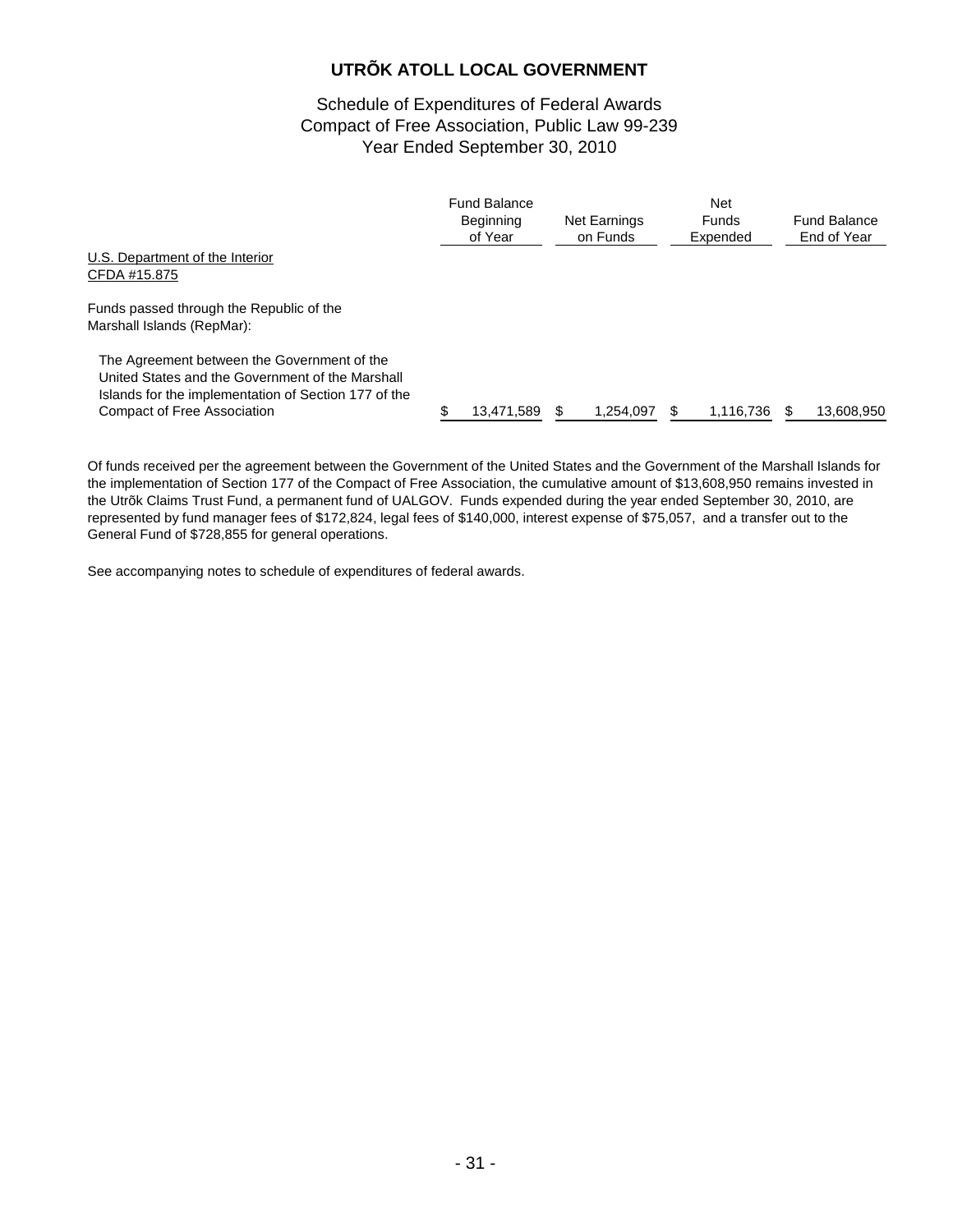#### Schedule of Expenditures of Federal Awards Other U.S. Federal Grants Year Ended September 30, 2010

| CFDA#          | Agency/Program                                                            | Accrued<br>(Deferred)<br>Balance at<br>October 1,<br>2009 |      | <b>Federal Cash</b><br>Receipts and<br>Adjustments | Federal<br>Expenditures |    | Accrued<br>(Deferred)<br>Balance at<br>September 30,<br>2010 |
|----------------|---------------------------------------------------------------------------|-----------------------------------------------------------|------|----------------------------------------------------|-------------------------|----|--------------------------------------------------------------|
|                | U.S. Department of Agriculture<br>Fund passed through the Republic of the |                                                           |      |                                                    |                         |    |                                                              |
|                | Marshall Islands:                                                         |                                                           |      |                                                    |                         |    |                                                              |
| 10.582         | <b>Commodity Supplemental Food Program</b>                                | 33,160<br>\$                                              | \$   | 69,527                                             | 46,163<br>S             | S. | 9,796                                                        |
|                | Total U.S. Department of Agriculture                                      | 33,160                                                    |      | 69,527                                             | 46,163                  |    | 9,796                                                        |
|                | U.S. Department of Commerce                                               |                                                           |      |                                                    |                         |    |                                                              |
|                | Direct award:                                                             |                                                           |      |                                                    |                         |    |                                                              |
| 11.P.L.108-219 | Utrõk Atoll Radiological Monitoring Support                               | (9,890)<br>\$                                             | - \$ |                                                    |                         |    | (9,890)                                                      |
|                | Total U.S. Department of Commerce                                         | (9,890)                                                   |      |                                                    |                         |    | (9,890)                                                      |
|                | U.S. Department of Interior                                               |                                                           |      |                                                    |                         |    |                                                              |
|                | Direct award:                                                             |                                                           |      |                                                    |                         |    |                                                              |
| 15.875         | Utrõk Atoll Radiological Monitoring Support                               | \$<br>58,192                                              | \$   | 78,609                                             | 20,417<br>S.            | \$ |                                                              |
|                | Total U.S. Department of Commerce                                         | 58,192                                                    |      | 78,609                                             | 20,417                  |    |                                                              |
|                |                                                                           | \$<br>81,462                                              | \$   | 148,136                                            | 66,580<br>S             | \$ | (94)                                                         |

The above federal expenditures are included within the expenditures of the General Fund of \$667,531.

See accompanying notes to schedule of expenditures of federal awards.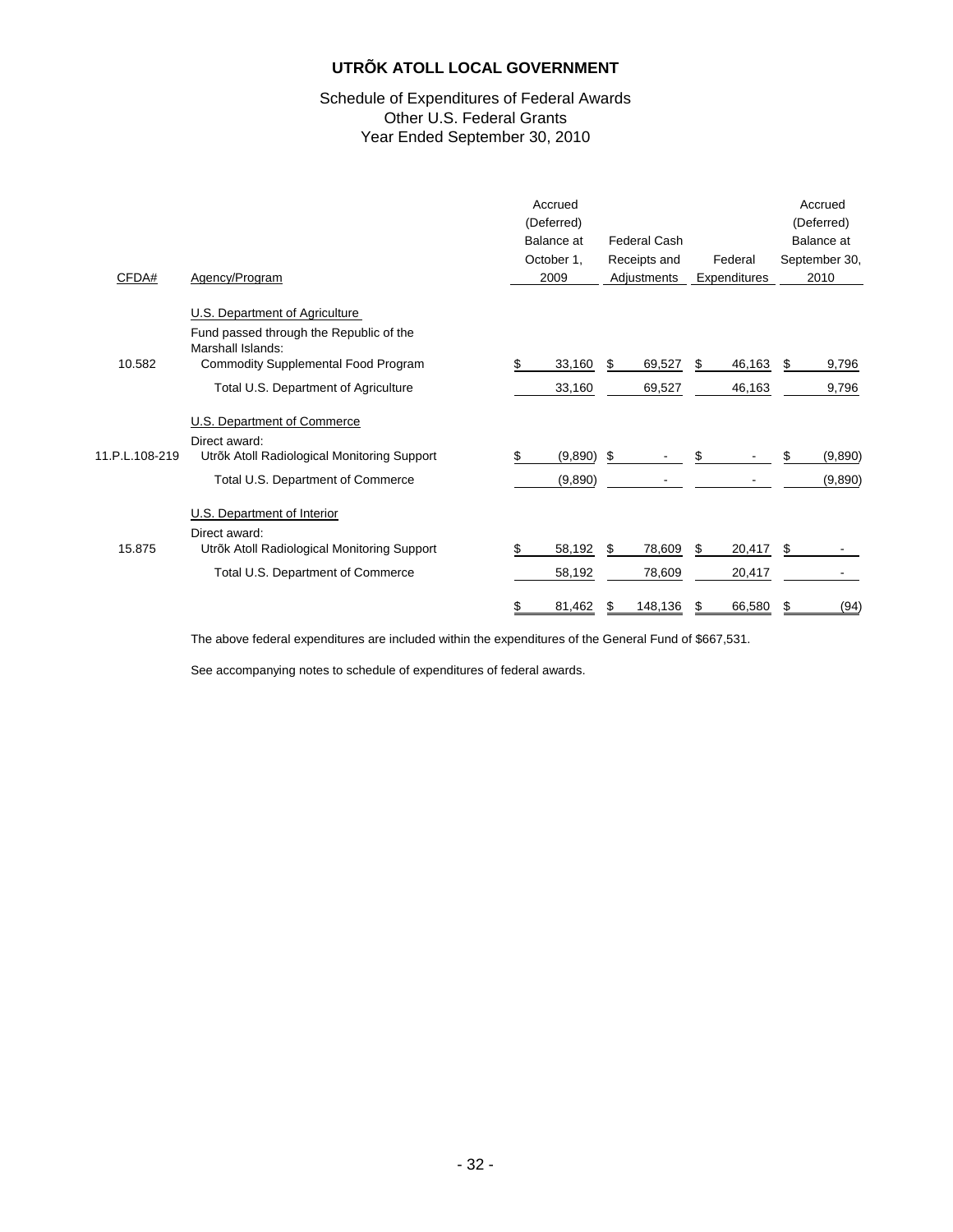#### Notes to Schedule of Expenditures of Federal Awards Year Ended September 30, 2010

#### (1) Organization

The Utrõk Atoll Local Government (UALGOV) is a governmental entity governed by its own Constitution. All significant operations of UALGOV are included in the scope of the OMB Circular A-133 audit (the "Single Audit"). The U.S. Department of the Interior has been designated as UALGOV's cognizant agency for the Single Audit. UALGOV is the subrecipient of funds received through Section 177 of the Compact of Free Association from the Republic of the Marshall Islands (RepMar). These funds must be distributed in accordance with the agreement concerning procedures for the implementation of United States economic assistance, programs and services provided in the Compact of Free Association between the Government of the United States and the Government of the Marshall Islands, dated July 31, 1986. It has been determined these funds are not subject to general U.S. federal requirements such as OMB's Circular A-87 and Circular A-102, but rather must be expended in compliance with local laws and regulations and Compact intent.

#### a. Programs Subject to Single Audit

The Schedule of Expenditures of Federal Awards presents each federal program related to the following agencies:

- U.S. Department of Agriculture
- U.S. Department of Commerce
- U.S. Department of the Interior

#### (2) Summary of Significant Accounting Policies

#### Basis of Presentation

The accompanying Schedule of Expenditures of Federal Awards includes the federal grant activity of UALGOV and is presented on the accrual basis of accounting. The information in this schedule is presented in accordance with the requirements of OMB Circular A-133, *Audits of States, Local Governments, and Non-Profit Organizations*.

#### CFDA # 15.875

CFDA # 15.875 represents funding from the Office of Insular Affairs (OIA), U. S. Department of the Interior. Funding from this source is subject to varying rules and regulations since OIA administers the Compact of Free Association (the Compact), which is a treaty, and is not a federal program. The Compact is comprised of various funded programs, each with separate compliance requirements. To maximize audit coverage of OIA funding, the OIG has recommended that programs administered under CFDA # 15.875 be grouped by like compliance requirements and such groupings be separately evaluated as major programs.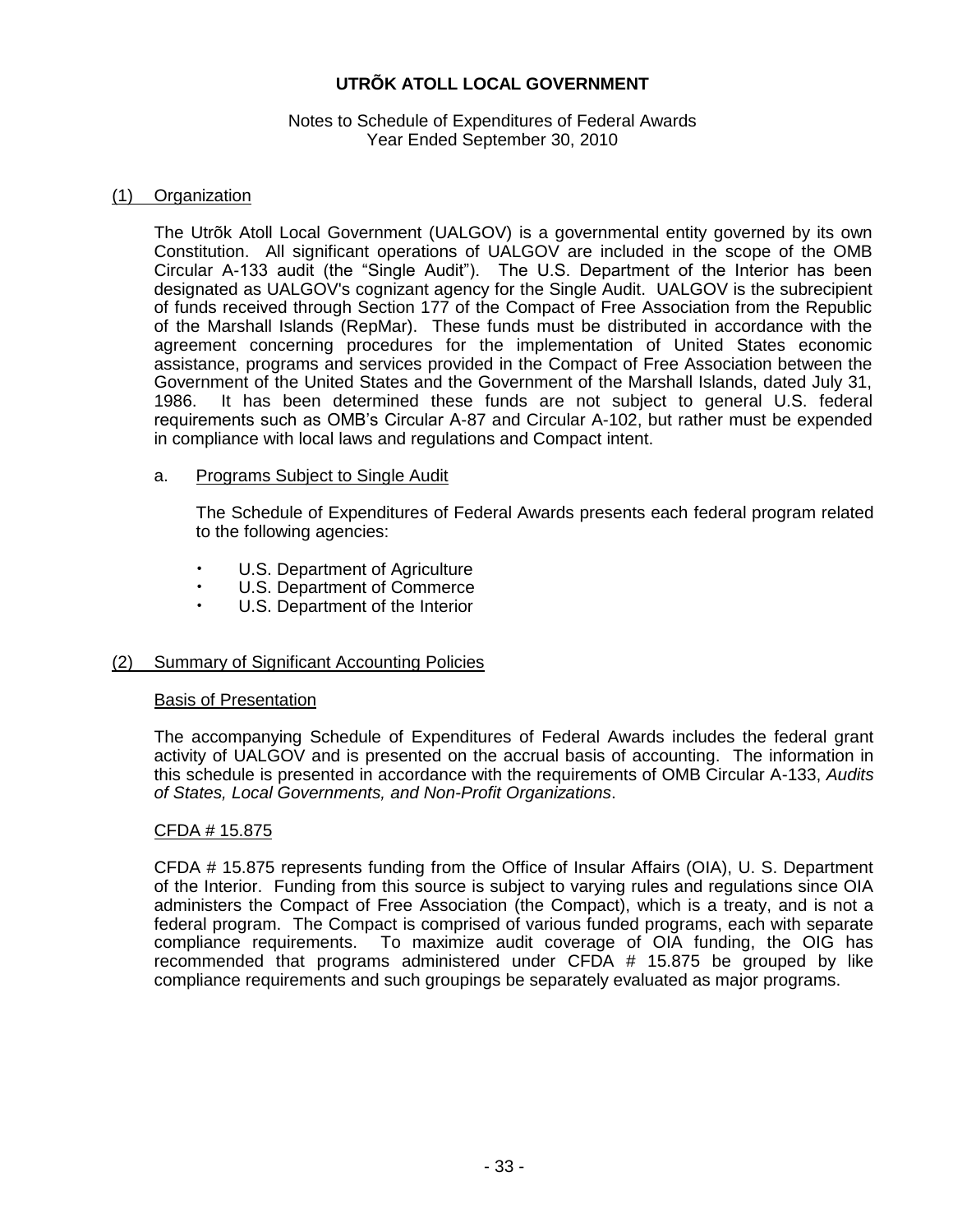Schedule of Findings and Questioned Costs Year Ended September 30, 2010

# **Section I - Summary of Auditor's Results**

## *Financial Statements*

|    | 1. Type of auditors' report issued:<br>Unqualified                                                                               |                                                                                                                                                      |               |  |  |  |
|----|----------------------------------------------------------------------------------------------------------------------------------|------------------------------------------------------------------------------------------------------------------------------------------------------|---------------|--|--|--|
|    | Internal control over financial reporting:                                                                                       |                                                                                                                                                      |               |  |  |  |
| 2. |                                                                                                                                  | Material weakness(es) identified?                                                                                                                    | Yes           |  |  |  |
| 3. |                                                                                                                                  | Significant deficiency(ies) identified?                                                                                                              | None reported |  |  |  |
|    |                                                                                                                                  | 4. Noncompliance material to financial statements noted?                                                                                             | Yes           |  |  |  |
|    | <b>Federal Awards</b>                                                                                                            |                                                                                                                                                      |               |  |  |  |
|    |                                                                                                                                  | Internal control over major federal programs:                                                                                                        |               |  |  |  |
| 5. |                                                                                                                                  | Material weakness(es) identified?                                                                                                                    | Yes           |  |  |  |
| 6. |                                                                                                                                  | Significant deficiency(ies) identified?                                                                                                              | None reported |  |  |  |
| 7. |                                                                                                                                  | Type of auditors' report issued on compliance for major federal programs:                                                                            | Unqualified   |  |  |  |
| 8. | Any audit findings disclosed that are required to be reported in<br>accordance with section 510(a) of OMB Circular A-133?<br>Yes |                                                                                                                                                      |               |  |  |  |
|    |                                                                                                                                  | 9. UALGOV's major federal programs were as follows:                                                                                                  |               |  |  |  |
|    | CFDA#                                                                                                                            | Name of Federal Program                                                                                                                              |               |  |  |  |
|    | 15.875                                                                                                                           | Economic, Social and Political Development of the<br>Territories and the Freely Associated States:<br>Section 177 of the Compact of Free Association |               |  |  |  |
|    | 10. Dollar threshold used to distinguish between Type A and Type B<br>\$300,000<br>programs:                                     |                                                                                                                                                      |               |  |  |  |
|    | 11. Auditee qualified as a low-risk auditee?<br>No                                                                               |                                                                                                                                                      |               |  |  |  |
|    |                                                                                                                                  |                                                                                                                                                      |               |  |  |  |

# **Section II - Financial Statement Findings**

| Reference<br>Number | <b>Findings</b>            |
|---------------------|----------------------------|
| 2010-2              | Loans and Advances         |
| 2010-3              | Local Noncompliance        |
| 2010-4              | Local Noncompliance        |
| 2010-5              | <b>Local Noncompliance</b> |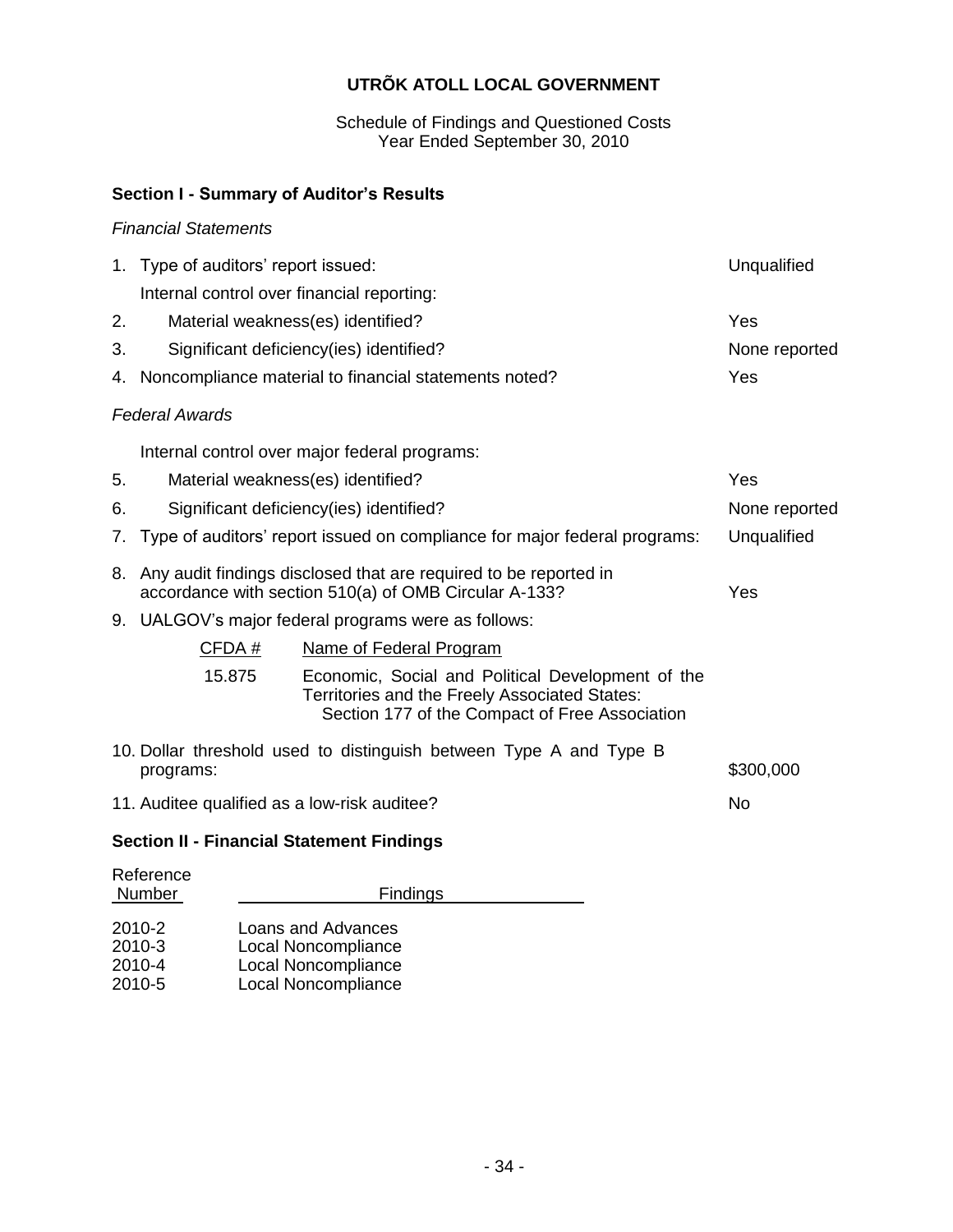Schedule of Findings and Questioned Costs, Continued Year Ended September 30, 2010

# **Section III - Federal Award Findings and Questioned Costs**

| Reference<br>Number | <b>Findings</b>                             | Questioned<br>Costs |
|---------------------|---------------------------------------------|---------------------|
| 2010-1              | Procurement and Suspension and<br>Debarment | \$42,918            |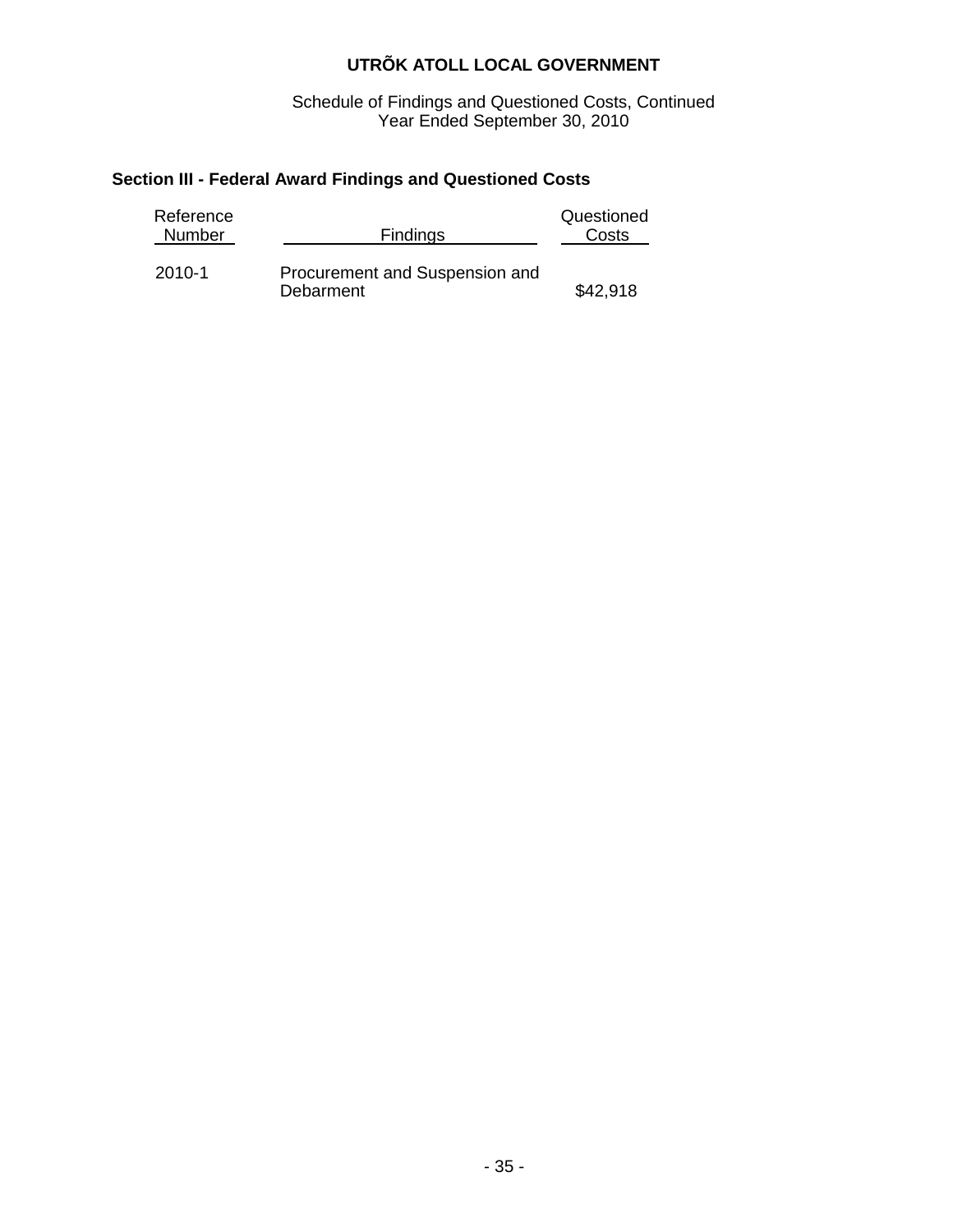Schedule of Findings and Questioned Costs, Continued Year Ended September 30, 2010

| Finding No.:    | 2010-1                                     |
|-----------------|--------------------------------------------|
| Federal Agency: | U.S. Department of Agriculture             |
| CFDA Program:   | 10.582 Commodity Supplemental Food Program |
| Area:           | <b>Allowable Costs/Cost Principles</b>     |
|                 | Procurement and Suspension and Debarment   |

#### Questioned Costs: \$42,918

Criteria: Purchases of goods and services by recipients of Federal grant funding are constrained by the concept of "fair procurement practices". Section 3016.36 of 7 CFR 3016, *Uniform Administrative Requirements for Grants and Cooperative Agreements to State and Local Governments*, states that grantees and subgrantees will use their own procurement procedures, which reflect applicable State and local laws and regulations, provided that the procurements conform to applicable Federal law and the standards identified in this section. Thus, the following guidelines shall be observed based on RepMar's Procurement Code:

(a) Section 124 - unless otherwise authorized by law, all Government contracts (including local government Councils) shall be awarded by competitive sealed bidding.

(b) Section 127 - procurement of goods and services not exceeding \$25,000 may be made in accordance with small purchase procedures promulgated by RepMar's Policy Office. Small purchase procedures are those relatively simple and informal methods for securing services, supplies, or other property that do not cost more than \$25,000. RepMar's Ministry of Finance has previously declared that if small purchase procedures are used, price or rate quotations shall be obtained from three qualified sources.

(c) Section 128 - a contract may be awarded for a supply, service, or construction item without competition when it is determined in writing that there is only one source for the required supply, service, or construction item.

In addition, expenditures incurred under federal programs should be in accordance with allowable costs/cost principles requirements and should be directly related to, and in accordance with, program intent and objectives.

Condition: Of \$667,532 in General Fund expenditures, we tested sixty-five (65) items totaling \$160,967. We noted the following CFDA # 10.582 federal program expenditures that did not evidence adequate compliance with either formal or informal procurement procedures:

| Check #                                      | Amount                                                   |  |  |  |
|----------------------------------------------|----------------------------------------------------------|--|--|--|
| 5586<br>5587<br>5590<br>5592<br>7004<br>7323 | \$<br>2,586<br>5,364<br>4,885<br>3,338<br>7,245<br>7,500 |  |  |  |
| 8078                                         | 12,000                                                   |  |  |  |
|                                              | \$ <u>42.918</u>                                         |  |  |  |

Furthermore, no vendor invoices were provided for Check #s 5587, 5590, 5592, 7323 and 8078.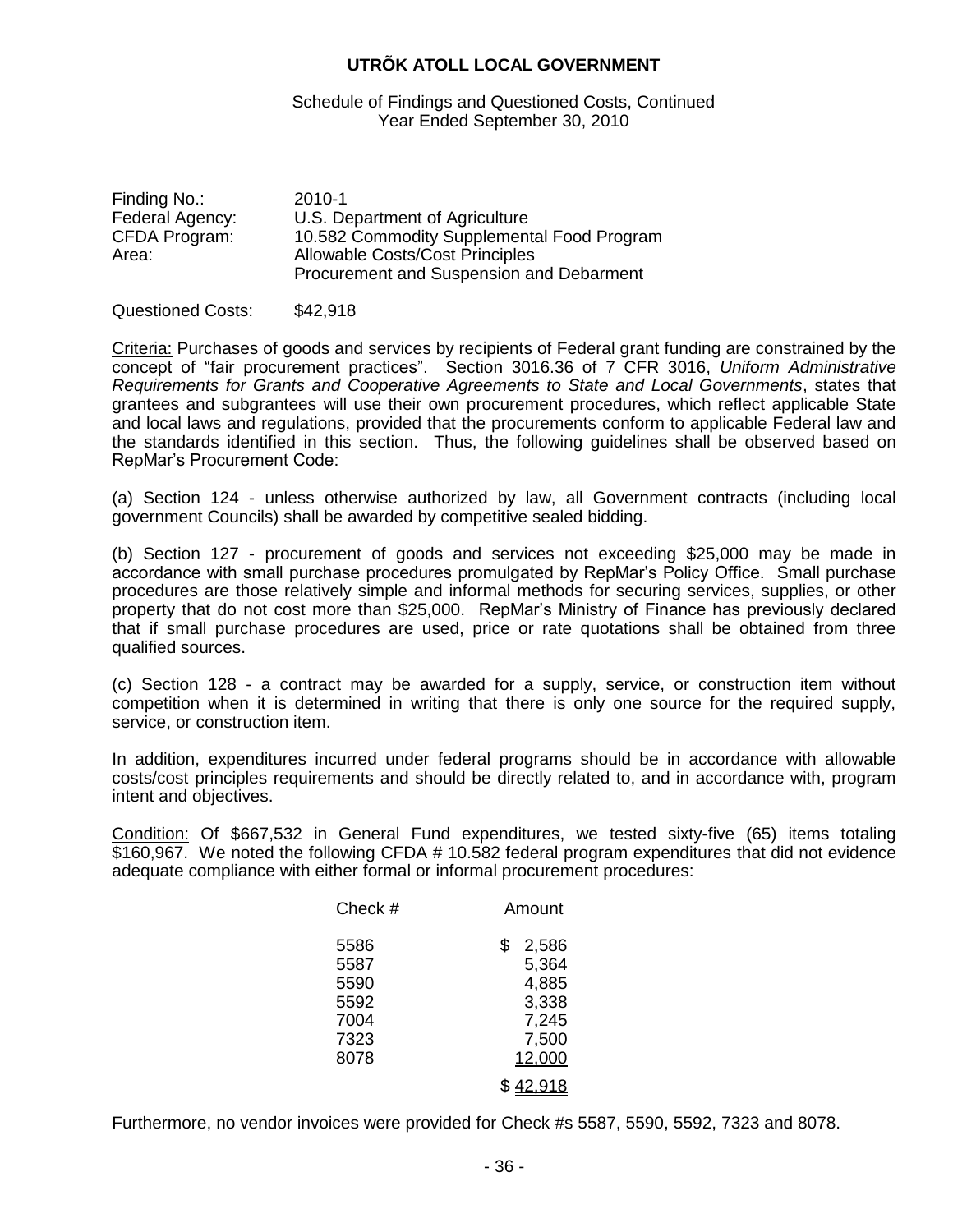Schedule of Findings and Questioned Costs, Continued Year Ended September 30, 2010

| Finding No.:    | 2010-1, Continued                          |
|-----------------|--------------------------------------------|
| Federal Agency: | U.S. Department of Agriculture             |
| CFDA Program:   | 10.582 Commodity Supplemental Food Program |
| Area:           | <b>Allowable Costs/Cost Principles</b>     |
|                 | Procurement and Suspension and Debarment   |
|                 |                                            |

Questioned Costs: \$42,918

Cause: The cause of the above condition is the lack of adequate internal control policies and procedures requiring the documentation of procurement procedures to establish compliance with procurement and allowable costs/cost principles requirements.

Effect: The effect of the above condition is noncompliance with procurement and allowable costs/cost principles requirements, which results in questioned costs.

Recommendation: We recommend that UALGOV comply with requisite procurement standards. Specifically, supporting documentation should indicate the history of procurement, including the rationale for and method of procurement, the contractor selection or rejection, and the basis for the contract price. Furthermore, we recommend that UALGOV comply with allowable costs/cost principles whereby expenditures be supported by vendor invoices indicating that such expenditures are directly related to, and in accordance with, program intent and objectives.

Auditee Response and Corrective Action Plan: UALGOV is strictly implementing the procedure on processing of disbursements. All requests for payment have to be properly supported by purchase requisition, invoice, quotation and other pertinent documents.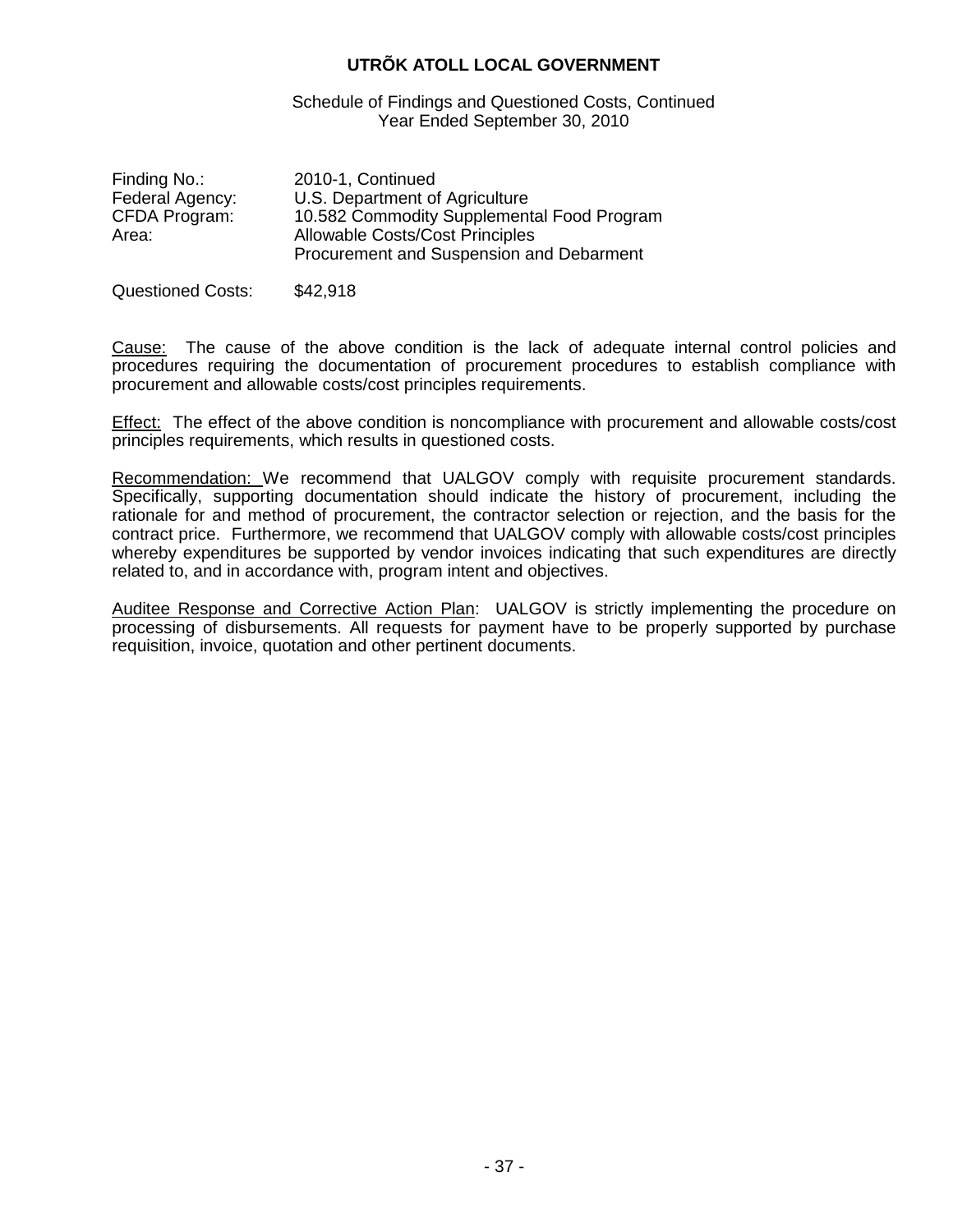#### Schedule of Findings and Questioned Costs, Continued Year Ended September 30, 2010

#### Loans and Advances

#### Finding No. 2010-2

Criteria: Internal control policies and procedures should be established over the processing of loan approvals, loan boarding, completeness of loan documentation, safeguarding of pertinent loan documents and monitoring of loan covenant requirements.

Conditions: For tests of loans and advances, the following exceptions were noted:

- a. For sixteen loans receivable tested, we noted eleven items where pertinent documents such as promissory notes, check disbursements, cancelled checks and authorization of disbursements were not available. Furthermore, we noted one item where the transactions recorded in the general ledger did not mirror those within the subsidiary ledger.
- b. For five salary advances tested, four did not include documents such as promissory notes, check disbursements, cancelled checks, authorizations of disbursements. Furthermore, we noted one where the 1% loan fee was not applied.
- c. For seventeen distribution advances tested, we noted the following exceptions:
	- i. For four, Mayoral approval on the loan application was not evident.
	- ii. For one, claim recipients on the loan application were not verifiable.
	- iii. For seven, pertinent documents such as promissory notes, check disbursements, cancelled check, and authorizations of disbursements were not available.
	- iv. For seven, the 1% loan fee and 9% interest was not applied in accordance with Council Resolution 03-09.
	- v. For one, the loan was disbursed through direct deposit to the borrower's bank account without written advice.
	- vi. For one, a borrower signature on the loan application was not evident.
- d. Repayments of advances were not monitored resulting in net overpayment of \$28,474.

Cause: The cause of the above condition appears to be noncompliance with the criteria.

Effect: The effect of the above condition is the potential occurrence of errors associated with loan and advance balances.

Recommendation: We recommend that UALGOV perform a comprehensive review of its current policies and procedures and strengthen internal controls and the monitoring of such controls over lending and advances administration.

Auditee Response and Corrective Action Plan: UALGOV agrees with recommendation. Loans and advances should comply with policies and procedures and Council resolution.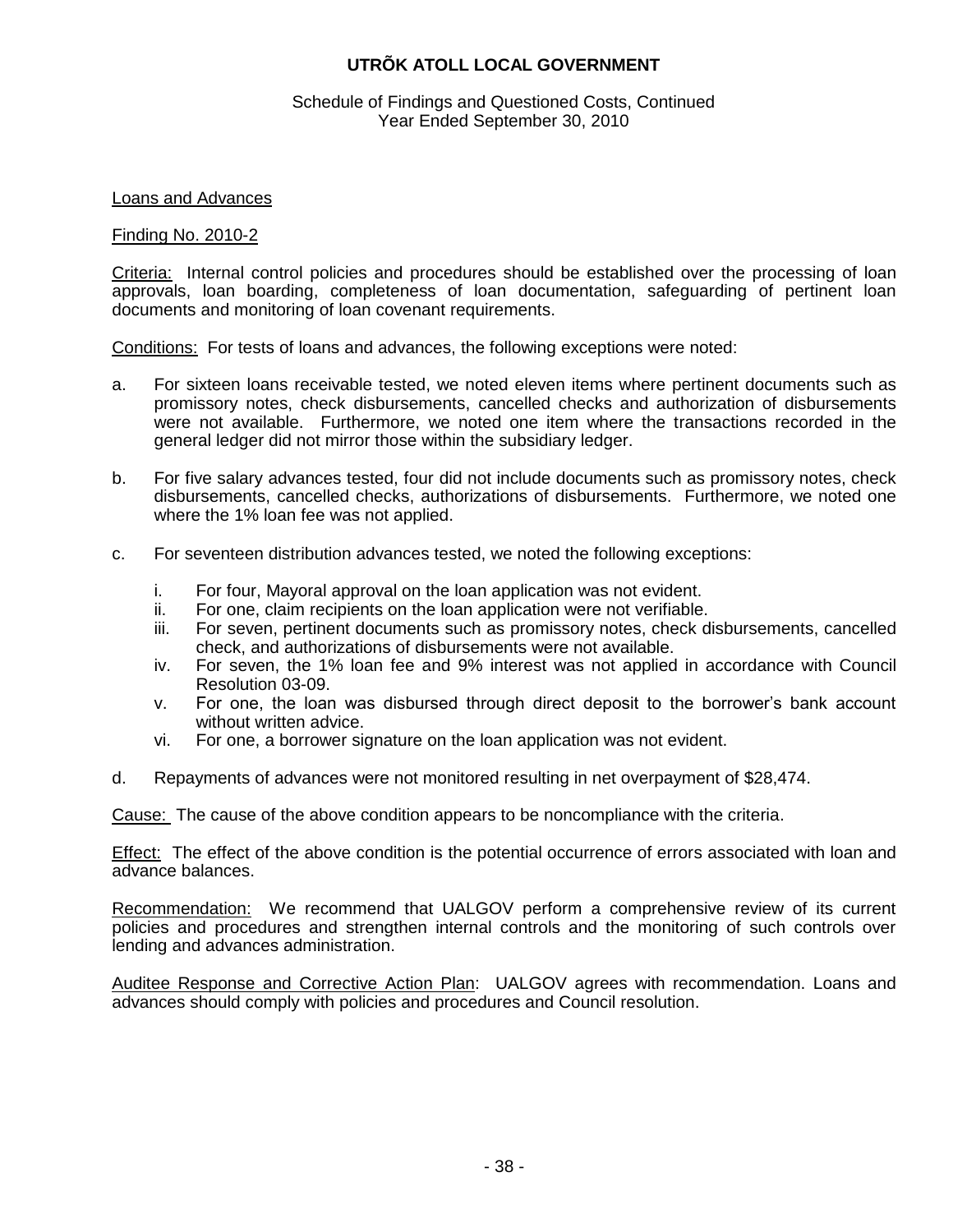Schedule of Findings and Questioned Costs, Continued Year Ended September 30, 2010

#### Local Noncompliance

#### Finding No. 2010-3

Criteria: 48 MIRC Chapter 1, Income Tax Act of 1989, Section 105, states that the employer shall once every four (4) weeks or thirteen times per year, pay taxes withheld under Section 104 under Chapter 1. The employer shall, along with the taxes, within two (2) weeks following the preceding four (4) week period make a full, true and correct return showing all wages and salaries paid by the employer to the employees during the preceding four (4) week period and showing the tax due and withheld thereon as provided in Section 104 of the Chapter.

Condition: UALGOV's tax returns for August and September 2010 were missing and were not provided.

Cause: The cause of the above condition is a lack of policies and procedures to monitor safekeeping of returns and to verify timely payments of withheld income taxes.

Effect: The effect of the above condition is possible noncompliance with RepMar Income Tax Act of 1989, as amended.

Recommendation: We recommend that management establish policies and procedures to safe keep tax returns to monitor compliance with the RepMar Income Tax Act of 1989, as amended.

Auditee Response and Corrective Action Plan: UALGOV agrees with recommendation. UALGOV will ensure that all future tax return are safe and properly monitored.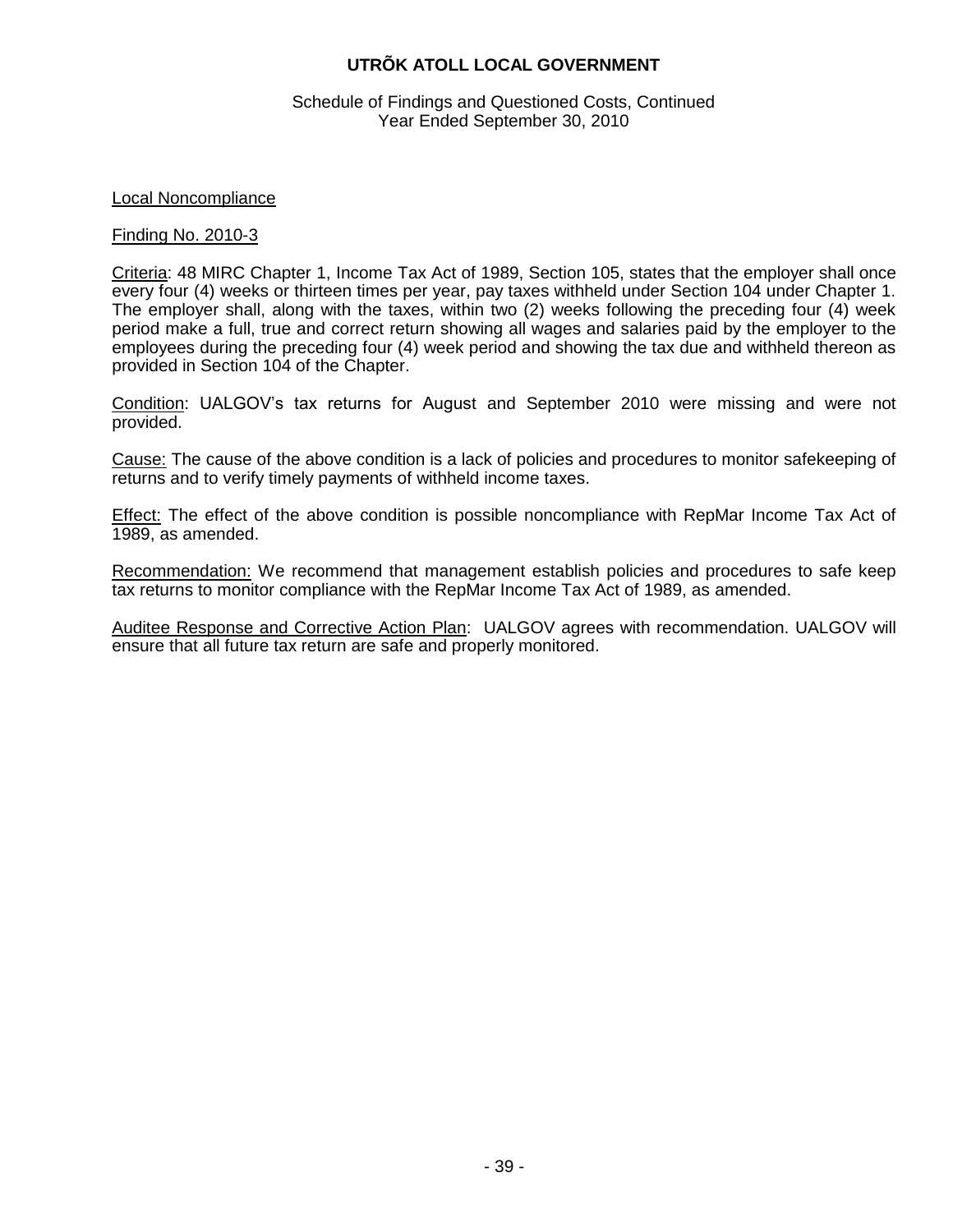Schedule of Findings and Questioned Costs, Continued Year Ended September 30, 2010

Local Noncompliance

#### Finding No. 2010-4

Criteria: RepMar's Procurement Code states the following:

(a) Section 124 - unless otherwise authorized by law, all Government contracts shall be awarded by competitive sealed bidding.

(b) Section 127 - procurement of goods and services not exceeding \$25,000 may be made in accordance with small purchase procedures promulgated by RepMar's Policy Office. Small purchase procedures are those relatively simple and informal methods for securing services, supplies, or other property that do not cost more than \$25,000. RepMar's Ministry of Finance has previously declared that if small purchase procedures are used, price or rate quotations shall be obtained from an adequate number of qualified sources.

(c) Section 128 - a contract may be awarded for a supply, service, or construction item without competition when it is determined in writing that there is only one source for the required supply, service, or construction item.

Condition: RepMar requires that procurement actions of goods and services provide full and open competition and compliance with this provision should be appropriately documented in the procurement files. We noted purchases of materials for the bumbum boat and shipping costs of \$8,365 where documentation on file was inadequate to evidence the procurement process. Price quotations from vendors were not available.

Cause: The cause of the above condition is the lack of adequate internal control policies and procedures requiring documentation of procurement procedures to ensure compliance with RepMar's Procurement Code.

Effect: The effect of the above condition is noncompliance with RepMar's Procurement Code.

Recommendation: We recommend that management establish adequate internal control policies and procedures to conform to RepMar's Procurement Code.

Prior Year Status: The lack of compliance with RepMar's Procurement Code was reported as a finding in the Single Audit of UALGOV for fiscal year 2009.

Auditee Response and Corrective Action Plan: UALGOV agrees with recommendation. UALGOV will ensure that procurement of goods and services are to comply with Repmar's Procurement Code.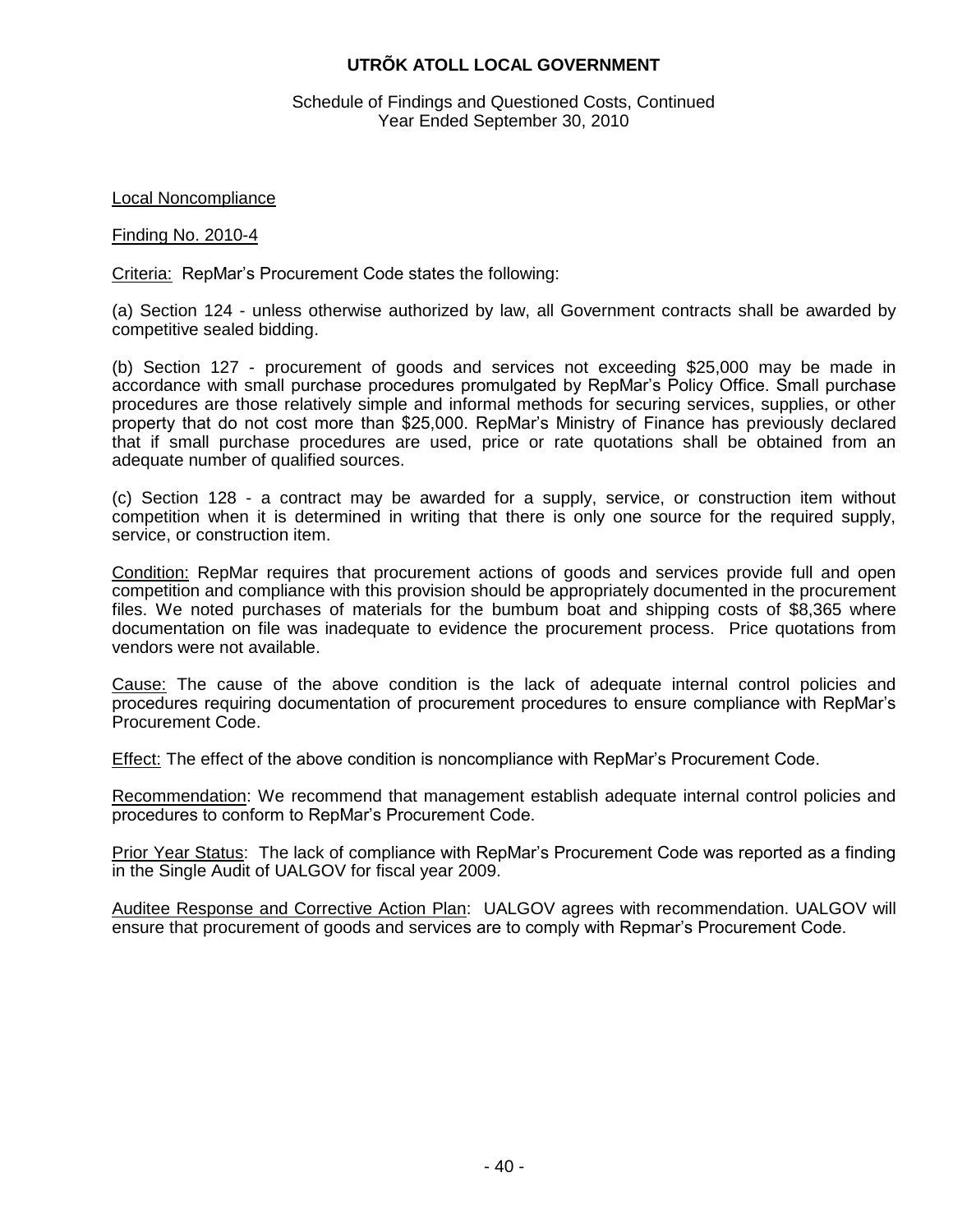#### Schedule of Findings and Questioned Costs, Continued Year Ended September 30, 2010

#### Local Noncompliance

#### Finding No. 2010-5

Criteria: Distribution from the Claims Trust Fund should be made in accordance with the underlying trust agreement. Specifically, section 4.2 (b) of the Claims Trust Fund agreement states that UALGOV shall retain not less than 30% but no more than 85% of the net income arising from the corpus of the Trust. Furthermore, section 5.2 of the Claims Trust Fund agreement states that an invasion of corpus shall not occur more frequently every than once every three years.

Condition: During the year ended September 30, 2010, net income of the Trust Fund was \$866,216, 70% of which amounts to \$606,351 (maximum amount available to be withdrawn from net income). However, total drawdowns for fiscal year 2010 amounted to \$728,855, which exceeded the allowable amount that may be withdrawn by \$122,204.

Cause: The cause of the above condition is distribution of funds from the Claims Trust Fund in excess of the maximum amount allowed per trust agreement.

Effect: The effect of the above condition is the possibility of noncompliance with Claims Trust Fund agreement.

Recommendation: We recommend that UALGOV comply with the trust agreement concerning distributions made from the Claims Trust Fund.

Prior Year Status: The lack of compliance with the Trust Fund agreement was reported as a finding in the Single Audit of UALGOV for fiscal year 2009.

Auditee Response and Corrective Action Plan: UALGOV is reviewing the policies and procedures regarding this issue to come up with a sound solution so that the occurrence of this is minimized if not totally eradicated.